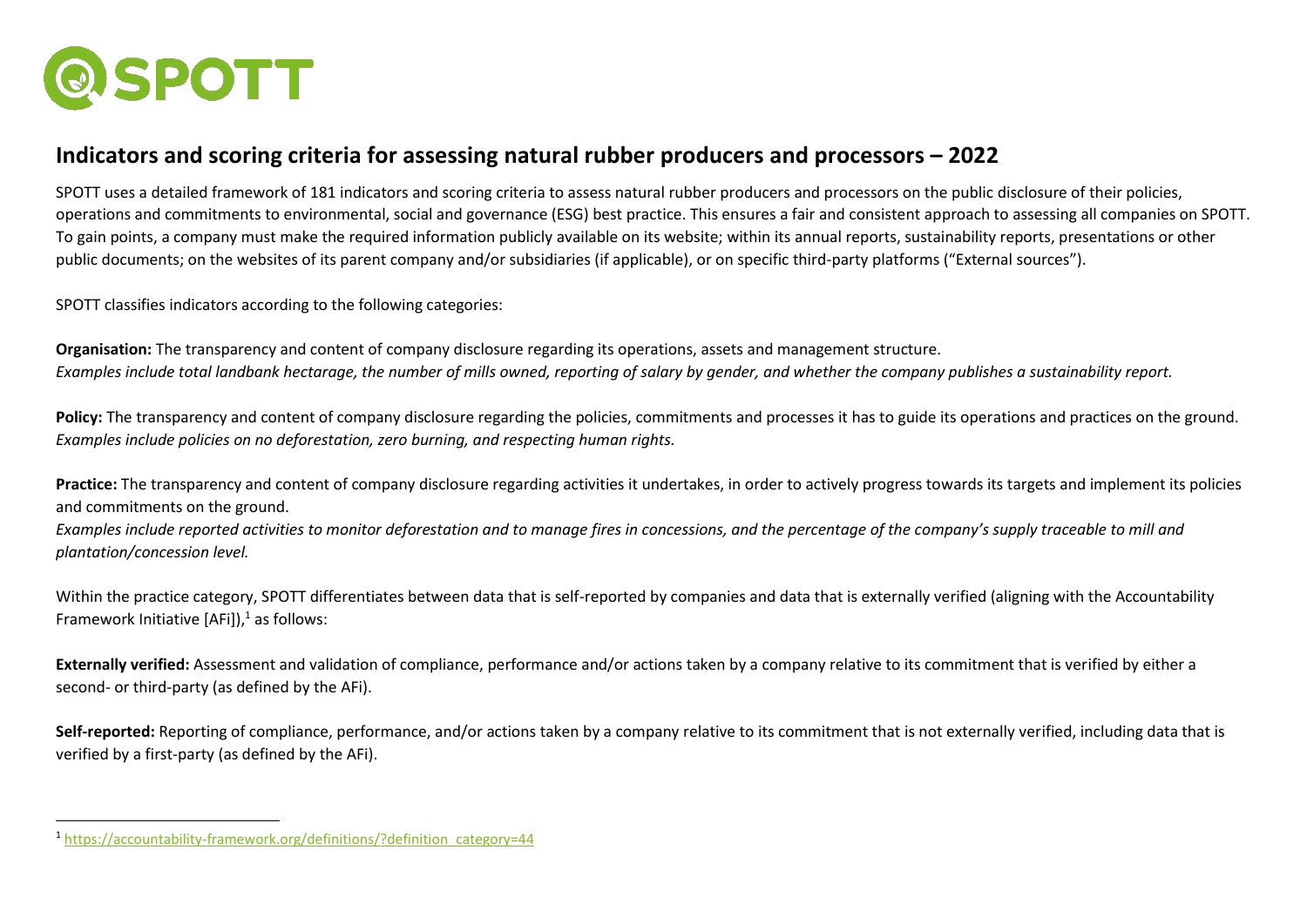## **Disclosure types: Organisation Policy Practice**

**Disclaimer:** Indicators have been classified as Environmental (**E**), Social (**S**), Governance (**G**) or a combination thereof. ZSL recognises that many issues cover multiple dimensions of ESG but has classified the indicators based on their predominant impact where possible.

| $\boldsymbol{\varpi}$   | <b>Sustainability policy and leadership</b>                                    |                                                                                                                                                                                                                                                                                                                                                                                                                                                                                                                                                                                                                                                                                                                                                                                                                                                                                                                                                                                                 |
|-------------------------|--------------------------------------------------------------------------------|-------------------------------------------------------------------------------------------------------------------------------------------------------------------------------------------------------------------------------------------------------------------------------------------------------------------------------------------------------------------------------------------------------------------------------------------------------------------------------------------------------------------------------------------------------------------------------------------------------------------------------------------------------------------------------------------------------------------------------------------------------------------------------------------------------------------------------------------------------------------------------------------------------------------------------------------------------------------------------------------------|
| ID                      | Indicator                                                                      | Scoring criteria                                                                                                                                                                                                                                                                                                                                                                                                                                                                                                                                                                                                                                                                                                                                                                                                                                                                                                                                                                                |
| 1                       | Sustainable natural                                                            | Disabled if only a processor/manufacturer/trader                                                                                                                                                                                                                                                                                                                                                                                                                                                                                                                                                                                                                                                                                                                                                                                                                                                                                                                                                |
|                         | rubber policy or<br>commitment for all its<br>operations<br><b>ESG</b>         | 1. [1] I point] Yes: Has own policy on sustainable/responsible/ethical (or similar) natural rubber for all the company's natural rubber operations (i.e. all<br>natural rubber it produces, processes, purchases and/or trades), or clearly commits to the policy of its parent company or a buyer which covers all of its<br>operations. Can be a standalone document or clear policies on sustainability. The policy should cover multiple dimensions of sustainability across the<br>company's operations covering both social and environmental issues.<br><b>C</b> [0.5 points] Partial: Commits to policy of its parent company or buyer, but does not clearly state that it applies to all the company's operations; or has<br>policy, but not clear that policy applies to all of its own operations (i.e. all natural rubber it produces, processes, purchases and/or trades); or only general<br>policies/commitments; or policy does not cover both social and environmental issues. |
|                         |                                                                                | • [O points] No: Has no policy/commitments; or only general statement that commits to sustainability; or only has a corporate social responsibility (CSR)<br>programme.                                                                                                                                                                                                                                                                                                                                                                                                                                                                                                                                                                                                                                                                                                                                                                                                                         |
| $\overline{2}$          | Sustainability policy or                                                       | Disabled if no suppliers.                                                                                                                                                                                                                                                                                                                                                                                                                                                                                                                                                                                                                                                                                                                                                                                                                                                                                                                                                                       |
|                         | commitment applies to<br>all suppliers excluding<br>smallholders<br><b>ESG</b> | 1 [1] point] Yes: Has own policy on sustainable/responsible/ethical (or similar) natural rubber for all suppliers. Can be a standalone document or clear<br>policies on sustainability. The policy should cover multiple dimensions of sustainability across all operations covering both social and environmental issues.<br><b>C</b> [0.5 points] Partial: Commitment only applies to some suppliers; or only general policy/commitments; or policy does not cover both social and<br>environmental issues; or has separate supplier/sourcing policy that is more limited in scope than main sustainability policy.<br><sup>8</sup> [0 points] No: Does not meet requirements for this indicator.                                                                                                                                                                                                                                                                                             |
| $\overline{\mathbf{3}}$ | High-level position of                                                         | 1 [1] point] Yes: Reports high-level position with sustainability responsibility, excluding board members.                                                                                                                                                                                                                                                                                                                                                                                                                                                                                                                                                                                                                                                                                                                                                                                                                                                                                      |
|                         | responsibility for<br>sustainability<br>G                                      | <b>D</b> [0.5 points] Partial: Sustainability team or similar, but not clear which position has high-level responsibility; or data between two and five years old.<br><sup>8</sup> [0 points] No: No data; data over five years old; or undated.                                                                                                                                                                                                                                                                                                                                                                                                                                                                                                                                                                                                                                                                                                                                                |
| 4                       | One or more members                                                            | Disabled if company is not publicly listed and does not have a board.                                                                                                                                                                                                                                                                                                                                                                                                                                                                                                                                                                                                                                                                                                                                                                                                                                                                                                                           |
|                         | within the board of the                                                        | I point] Yes: One or more members have responsibility for sustainability within the board of directors.                                                                                                                                                                                                                                                                                                                                                                                                                                                                                                                                                                                                                                                                                                                                                                                                                                                                                         |
|                         | company have                                                                   | <b>D</b> [0.5 points] Partial: Data between two and five years old.                                                                                                                                                                                                                                                                                                                                                                                                                                                                                                                                                                                                                                                                                                                                                                                                                                                                                                                             |
|                         | responsibility for<br>sustainability<br>G                                      | 10 points] No: No data; data over five years old; or undated.                                                                                                                                                                                                                                                                                                                                                                                                                                                                                                                                                                                                                                                                                                                                                                                                                                                                                                                                   |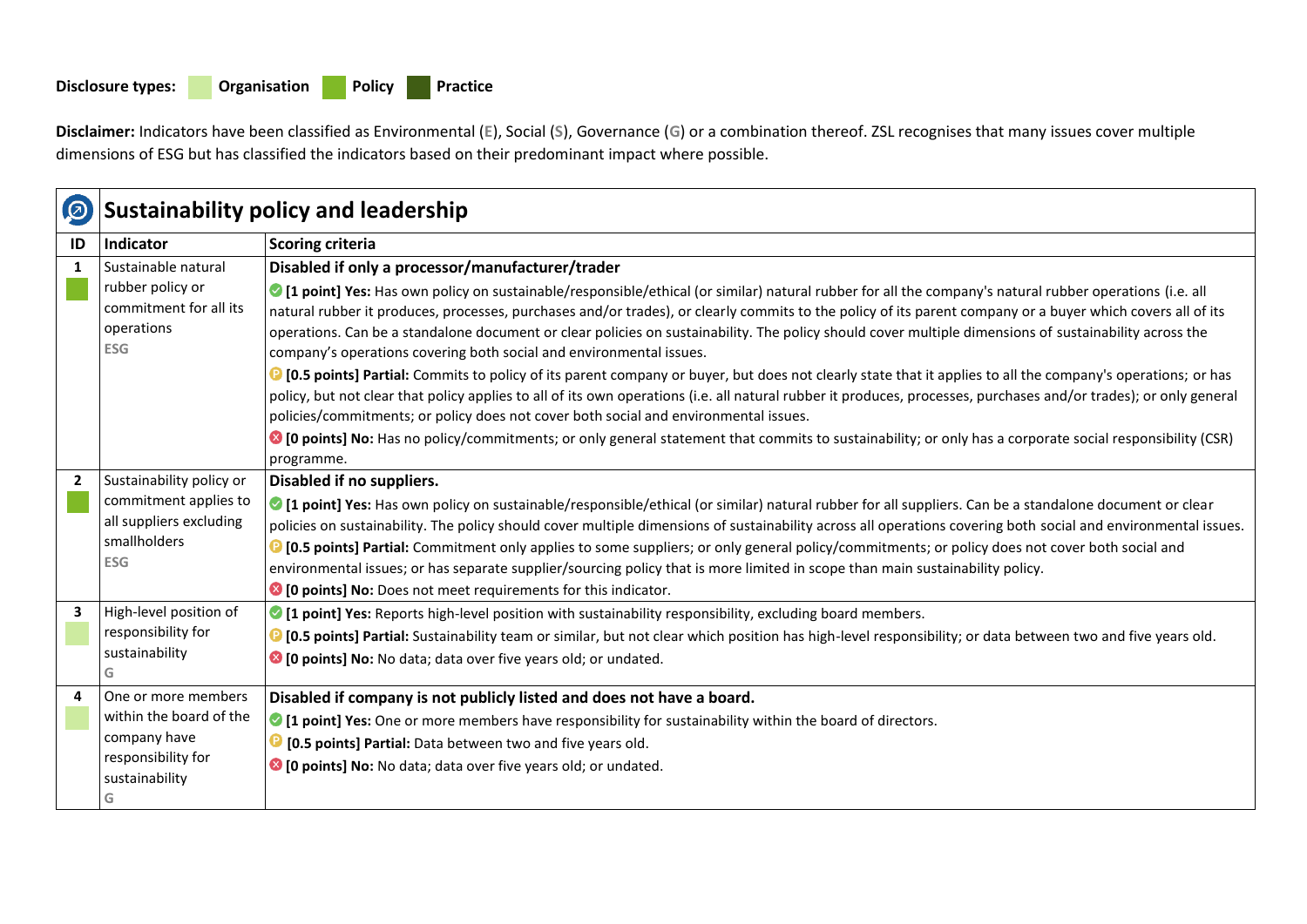| $\left( 0\right)$ | <b>Sustainability policy and leadership</b> |                                                                                                                                                                    |
|-------------------|---------------------------------------------|--------------------------------------------------------------------------------------------------------------------------------------------------------------------|
| 5                 | Percentage or number                        | If point] Yes: Reports number or percentage of women in senior management team or equivalent. Calculate percentage by dividing total number of                     |
|                   | of women in senior                          | senior management team if percentage not reported by company.                                                                                                      |
|                   | management team                             | <b>C</b> [0.5 points] Partial: Gender balance not directly reported by company, but calculated from e.g. staff profiles/photos; or data between two and five years |
|                   | SG                                          | old.                                                                                                                                                               |
|                   |                                             | <sup>3</sup> [0 points] No: No data; or data over five years old; or undated.                                                                                      |
|                   |                                             | N.B. Senior management team is defined as a group of higher level executives within a company (normally five to twenty people).                                    |
| 6                 | Percentage or number                        | Disabled if company is not publicly listed and does not have a board.                                                                                              |
|                   | of women board                              | I point] Yes: Reports number or percentage of women board of directors' members. Calculate percentage by dividing total number of board members                    |
|                   | members                                     | if percentage not reported by company.                                                                                                                             |
|                   | SG                                          | <b>D</b> [0.5 points] Partial: Gender balance not directly reported by company, but calculated from e.g. staff profiles/photos; or data between two and five years |
|                   |                                             | old.                                                                                                                                                               |
|                   |                                             | <sup>3</sup> [0 points] No: No data; or data over five years old; or undated.                                                                                      |
| $\overline{7}$    | Member of multiple                          | Scope                                                                                                                                                              |
|                   | industry schemes or                         | Comprehensive: Member of two or more schemes/initiatives.                                                                                                          |
|                   | other external initiatives                  | Limited: Member of only one scheme/initiative; or only subsidiary/parent company is a member of one or more schemes/initiatives.                                   |
|                   | to reduce negative                          | Insufficient: No membership.                                                                                                                                       |
|                   | environmental or social                     | <b>Scoring</b>                                                                                                                                                     |
|                   | outcomes associated                         | 1 point] Yes: Comprehensive.                                                                                                                                       |
|                   | with natural rubber                         | <b>D</b> [0.5 points] Partial: Limited.                                                                                                                            |
|                   | production                                  | 8 [0 points] No: Insufficient.                                                                                                                                     |
|                   | ES                                          | N.B. Should be externally verified by checking the membership scheme's website.                                                                                    |
|                   |                                             | External sources: SNR-i http://www.snr-i.org/SNR-i%20Working%20Group%20and%20Members 6 1.htm                                                                       |
|                   |                                             | FSC http://memberportal.fsc.org/; PEFC https://www.pefc.org/about-pefc/membership/international-stakeholder; Fair Rubber                                           |
|                   |                                             | Association https://www.fairrubber.org/about-us/brands-with-the-fair-rubber-logo/; UNGC www.unglobalcompact.org/what-is-gc/participants; WBCSD                     |
|                   |                                             | http://www.wbcsd.org/Overview/Our-members; TFA 2020 https://www.tropicalforestalliance.org/en/collective-action-agenda/partners/; HCS                              |
|                   |                                             | http://highcarbonstock.org/members/; HCVRN https://hcvnetwork.org/who-we-are/; FFA http://www.firefreealliance.org/organizations.html; Natural                     |
|                   |                                             | Capital Coalition http://naturalcapitalcoalition.org/who/coalition-organizations/; GRI Community member https://www.globalreporting.org/reporting-                 |
|                   |                                             | support/gri-community/community-members/; NYDF https://www.nydfglobalplatform.org/endorsers/                                                                       |
|                   |                                             | or others clearly focused on reducing negative environmental or social outcomes associated with natural rubber production (assessed on case-by-case                |
|                   |                                             | basis).                                                                                                                                                            |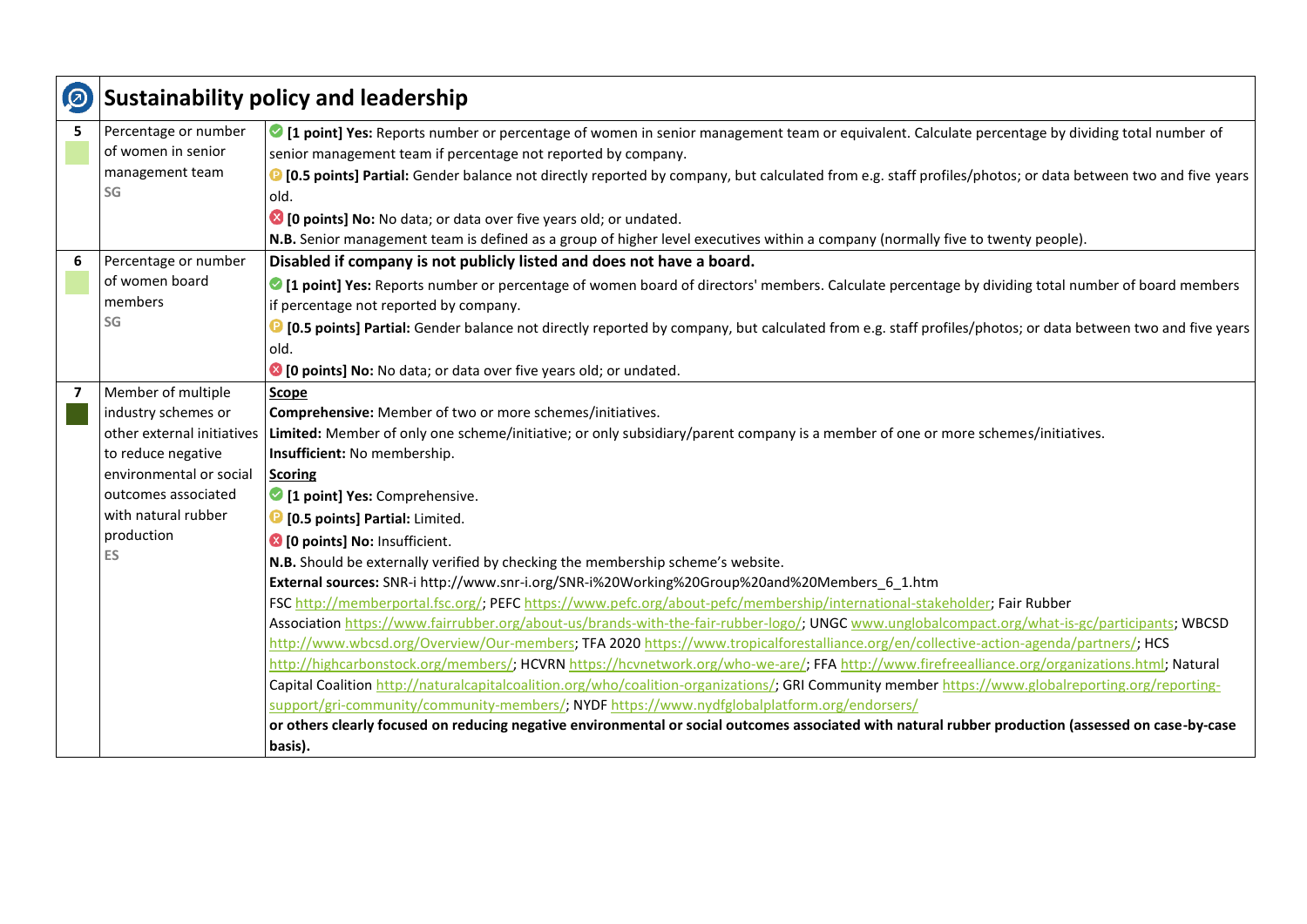| $\odot$ | <b>Sustainability policy and leadership</b> |                                                                                                                                                               |
|---------|---------------------------------------------|---------------------------------------------------------------------------------------------------------------------------------------------------------------|
| 8       | Collaboration with                          | Scope                                                                                                                                                         |
|         | stakeholders to reduce                      | Comprehensive: Describes activities with stakeholders (governments/NGOs/academic institutions) to support positive environmental or social outcomes           |
|         | negative environmental                      | associated with natural rubber production, such as jurisdictional approaches, sectoral initiatives, multi-stakeholder or community collaborations, or         |
|         | or social outcomes                          | strengthening of certification schemes.                                                                                                                       |
|         | associated with natural                     | Limited: Provides examples of activities with stakeholders, but no/very limited details given or not clearly focused on reducing negative environmental or    |
|         | rubber production                           | social outcomes associated with natural rubber production; or data between two and five years old.                                                            |
|         | <b>ES</b>                                   | Insufficient: No data; or data over five years old; or undated.                                                                                               |
|         |                                             | <b>Scoring</b>                                                                                                                                                |
|         |                                             | 1 point] Yes: Comprehensive.                                                                                                                                  |
|         |                                             | <b>D</b> [0.5 points] Partial: Limited.                                                                                                                       |
|         |                                             | 10 points] No: Insufficient.                                                                                                                                  |
| 9       | Sustainability report                       | If point] Yes: Published sustainability report, progress update or integrated annual/sustainability report within last two years (i.e. can publish in year of |
|         | published within last                       | assessment minus two years and cover year of assessment minus three years). The report should cover both environmental and social in detail.                  |
|         | two years                                   | <b>D</b> [0.5 points] Partial: Report/progress update published between two and three years ago.                                                              |
|         | <b>ESG</b>                                  | <sup>3</sup> [0 points] No: No report; or report/progress update published more than three years ago; or limited details given in report.                     |
| 10      | Reports through                             | If point] Yes: Reports in one or more standardised reporting systems within the last two years (e.g. report prepared in accordance with GRI Core or           |
|         | standardised reporting                      | Comprehensive standards; or company has submitted at least one CDP questionnaire).                                                                            |
|         | system                                      | <b>D</b> [0.5 points] Partial: Only subsidiary follows scoring criteria for 1 point.                                                                          |
|         | <b>ESG</b>                                  | <b>◎ [0 points] No:</b> No reporting standards used; or reporting more than two years old.                                                                    |
|         |                                             | N.B. To score points for GRI reporting, one of these statements needs to be included in the evidence 'This report has been prepared in accordance with the    |
|         |                                             | GRI Standards: Core option' OR 'This report has been prepared in accordance with the GRI Standards: Comprehensive option' as per GRI 101: Foundation          |
|         |                                             | requirements.                                                                                                                                                 |
|         |                                             | External Sources: CDP reporting questionnaire https://www.cdp.net/en/responses or other reporting and disclosure platforms to be assessed on a case by        |
|         |                                             | case basis.                                                                                                                                                   |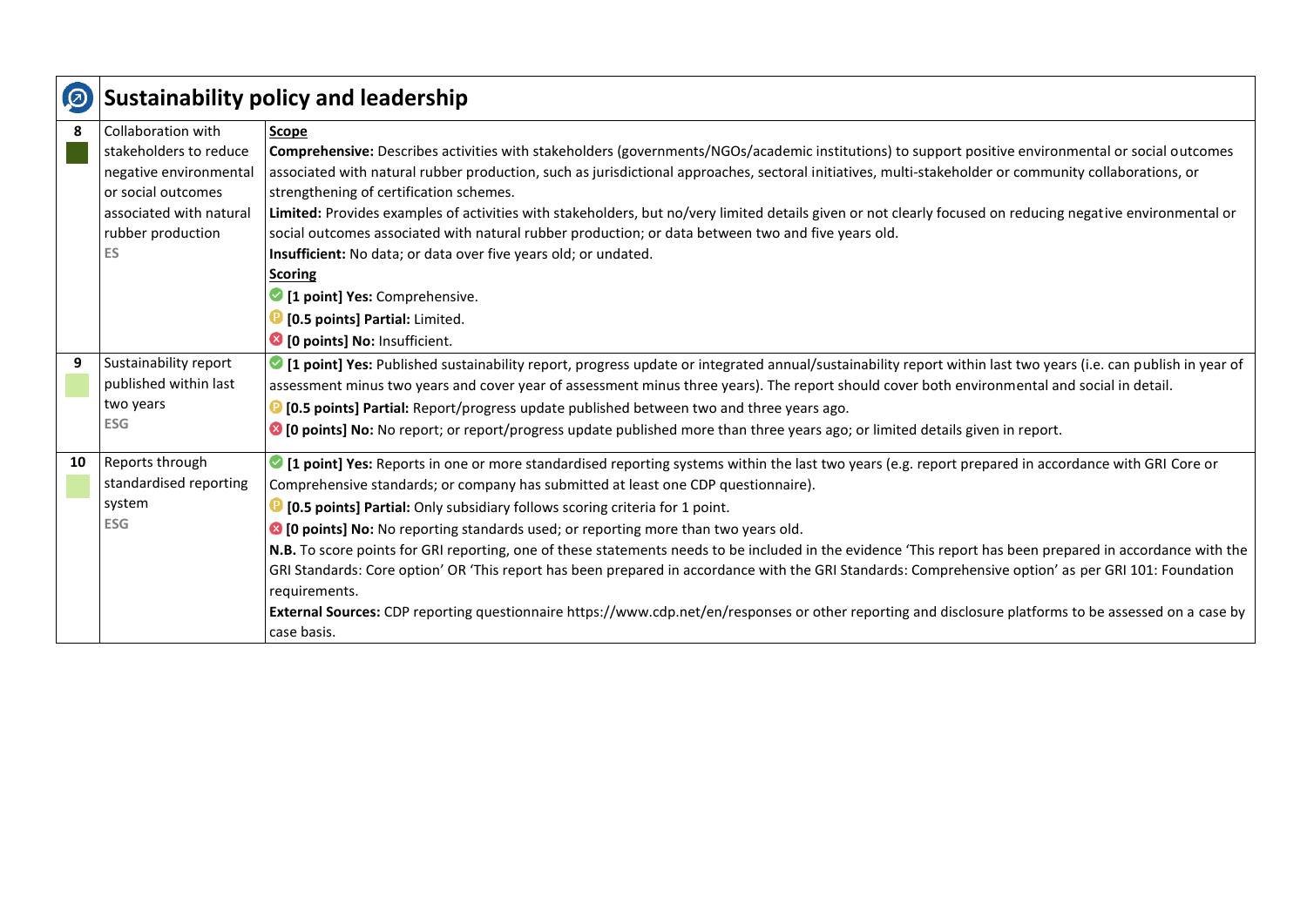|    | <b>Sustainability policy and leadership</b> |                                                                                                                                                          |
|----|---------------------------------------------|----------------------------------------------------------------------------------------------------------------------------------------------------------|
| 11 | Climate risks assessment Scope              |                                                                                                                                                          |
|    | available                                   | Comprehensive: The company has conducted and published an assessment of climate-related risks including for example: actual and potential impacts of     |
|    | EG                                          | climate change on the company; metrics, targets and processes used to assess or manage climate risks; responsibilities. CDP Climate questionnaire can be |
|    |                                             | accepted if publicly available and contains a comprehensive risk assessment as described above.                                                          |
|    |                                             | Limited: Only the summary of the risk assessment is available.                                                                                           |
|    |                                             | Insufficient: No climate-related risks assessment or summary available; or limited information provided.                                                 |
|    |                                             | N.B. See further information and guidance on conducting climate risk assessments on TCFD website (https://www.fsb-tcfd.org/publications/final-           |
|    |                                             | implementing-tcfd-recommendations/) and in FAO report (http://www.fao.org/3/a-i3383e.pdf).                                                               |
|    |                                             | <b>Scoring</b>                                                                                                                                           |
|    |                                             | N.B. Companies may report practice in multiple ways but are awarded points for the highest scoring category.                                             |
|    |                                             | 1 point] Yes: Comprehensive, externally verified.                                                                                                        |
|    |                                             | <b>D</b> [0.75 points] Partial: Limited, externally verified; OR comprehensive, self-reported.                                                           |
|    |                                             | <sup>3</sup> [0.5 points] Partial: Limited, self-reported.                                                                                               |
|    |                                             | <b>8</b> [0 points] No: Insufficient.                                                                                                                    |

|                   | Landbank, maps and traceability   |                                                                                                                                                                                                                                                                   |
|-------------------|-----------------------------------|-------------------------------------------------------------------------------------------------------------------------------------------------------------------------------------------------------------------------------------------------------------------|
| ID                | Indicator                         | <b>Scoring criteria</b>                                                                                                                                                                                                                                           |
| $12 \overline{ }$ | Lists countries and<br>operations | • [1 point] Yes: Provides details of countries of operation and the nature of operations within those countries (e.g. plantations, production facilities).<br>Only include operations upstream and one level downstream (e.g. no sales offices, trading centres). |
|                   | ES                                | 10.5 points] Partial: Company only provides a list of countries where it operates; or only provides partial information (e.g. not all countries listed,<br>details operations only for some countries not all).                                                   |
|                   |                                   | <sup>3</sup> [0 points] No: No information.                                                                                                                                                                                                                       |
|                   |                                   | N.B. Information to be considered unavailable if hard to find/compile $-e.g.$ can only be identified through multiple unrelated webpages.                                                                                                                         |
| 13                | Lists countries sourcing          | Disabled if not a trader.                                                                                                                                                                                                                                         |
|                   | from                              | ◯ [1 point] Yes: Provides a list of all countries the company sources natural rubber from.                                                                                                                                                                        |
|                   | ES                                | [0.5 points] Partial: Only provides broad information (e.g. worldwide; or geographical region without specifying whether the company sources from all                                                                                                             |
|                   |                                   | countries within the region).                                                                                                                                                                                                                                     |
|                   |                                   | <sup>8</sup> [0 points] No: No information available.                                                                                                                                                                                                             |
|                   |                                   | N.B. Information to be considered unavailable if hard to find/compile - e.g. can only be identified through multiple unrelated webpages                                                                                                                           |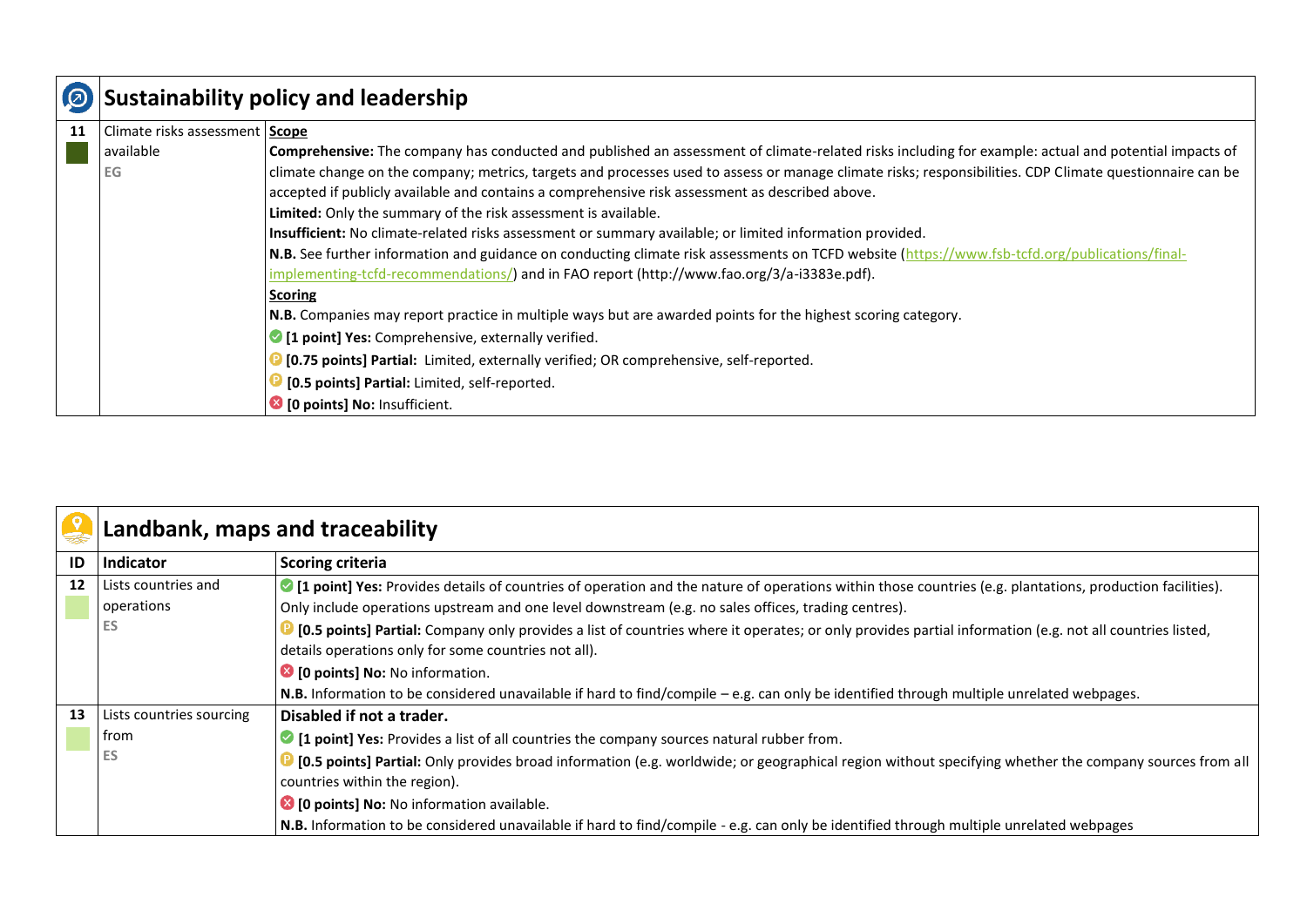|    | Landbank, maps and traceability |                                                                                                                                                                                                                                                                                          |
|----|---------------------------------|------------------------------------------------------------------------------------------------------------------------------------------------------------------------------------------------------------------------------------------------------------------------------------------|
| 14 | Total land area                 | Disabled if only a processor/manufacturer/trader.                                                                                                                                                                                                                                        |
|    | managed/controlled for          | • [1 point] Yes: Total landbank the company manages/controls for natural rubber (may include infrastructure or other crops if clearly stated).                                                                                                                                           |
|    | natural rubber (ha)             | <b>D</b> [0.5 points] Partial: Only provides total landbank (including other crops) but the area for natural rubber is unclear; or data provided does not cover                                                                                                                          |
|    | <b>ES</b>                       | company's known scope of operations; or figure complicated to calculate; or contradictory figures are published from same time period (i.e. same year);                                                                                                                                  |
|    |                                 | or data between two and five years old.                                                                                                                                                                                                                                                  |
|    |                                 | C [O points] No: No data; or data over five years old; or undated; or figure provided aggregates area controlled by the company and its independent<br>suppliers.                                                                                                                        |
|    |                                 | N.B. Contradictory figures are those which deviate from each other by more than 5%. For example, if the Annual Report states 20,178 ha planted and the<br>Sustainability Report states a figure which is 1,008 ha more or less than 20,178, then these are deemed contradictory figures. |
| 15 | Total natural rubber            | Disabled if only a processor/manufacturer/trader.                                                                                                                                                                                                                                        |
|    | planted area (ha)               | I point] Yes: Total area planted with trees for wood/wood fibre production, including scheme smallholders areas, if applicable. State in explanation if                                                                                                                                  |
|    | ES.                             | includes/excludes scheme smallholders areas.                                                                                                                                                                                                                                             |
|    |                                 | <b>D</b> [0.5 points] Partial: Data between two and five years old; or data provided does not cover known scope of operations; or figure complicated to                                                                                                                                  |
|    |                                 | calculate; or contradictory figures* are published from same time period (i.e. same year).                                                                                                                                                                                               |
|    |                                 | ■ [0 points] No: No data; data over five years old; or undated; or figure provided aggregates area controlled by the company and its independent                                                                                                                                         |
|    |                                 | suppliers.                                                                                                                                                                                                                                                                               |
|    |                                 | N.B. Contradictory figures are those which deviate from each other by more than 5%. For example, if the Annual Report states 20,178 ha planted and the                                                                                                                                   |
|    |                                 | Sustainability Report states a figure which is 1,008 ha more or less than 20,178, then these are deemed contradictory figures.                                                                                                                                                           |
| 16 | Scheme                          | Disabled if no scheme smallholders/outgrowers or only a processor/manufacturer/trader.                                                                                                                                                                                                   |
|    | smallholders/outgrowers         | • [1 point] Yes: Total scheme smallholder/outgrower area planted with natural rubber trees.                                                                                                                                                                                              |
|    | planted area (ha)<br><b>ES</b>  | <b>D</b> [0.5 points] Partial: Data between two and five years old; or data provided does not cover company's known scope of operations; or figure                                                                                                                                       |
|    |                                 | complicated to calculate; or contradictory figures are published for same time period (i.e. same year).                                                                                                                                                                                  |
|    |                                 | <sup>3</sup> [0 points] No: No data; or data over five years old; or undated.                                                                                                                                                                                                            |
|    |                                 | N.B. Contradictory figures are those which deviate from each other by more than 5%. For example, if the Annual Report states 20,178 ha planted and the                                                                                                                                   |
|    |                                 | Sustainability Report states a figure which is 1,008 ha more or less than 20,178, then these are deemed contradictory figures.                                                                                                                                                           |
| 17 | <b>Unplanted (areas</b>         | Disabled if only a processor/manufacturer/trader.                                                                                                                                                                                                                                        |
|    | designated for future           | I point] Yes: Area not yet planted, but that has been designated for future planting of natural rubber trees, or that has obtained the necessary                                                                                                                                         |
|    | planting) (ha)                  | permits for planting (e.g. obtained HGU in Indonesia).                                                                                                                                                                                                                                   |
|    | <b>ES</b>                       | <b>C</b> [0.5 points] Partial: Unclear terminology (i.e. states "unplantable", or "unplanted including infrastructure"); or data does not cover company's known                                                                                                                          |
|    |                                 | scope of operations; or figure complicated to calculate; or contradictory figures are published from same time period (i.e. same year); or data between                                                                                                                                  |
|    |                                 | two and five years old.                                                                                                                                                                                                                                                                  |
|    |                                 | <sup>8</sup> [0 points] No: No data; or data over five years old; or undated.                                                                                                                                                                                                            |
|    |                                 | N.B. Contradictory figures are those which deviate from each other by more than 5%. For example, if the Annual Report states 20,178 ha planted and the                                                                                                                                   |
|    |                                 | Sustainability Report states a figure which is 1,008 ha more or less than 20,178, then these are deemed contradictory figures.                                                                                                                                                           |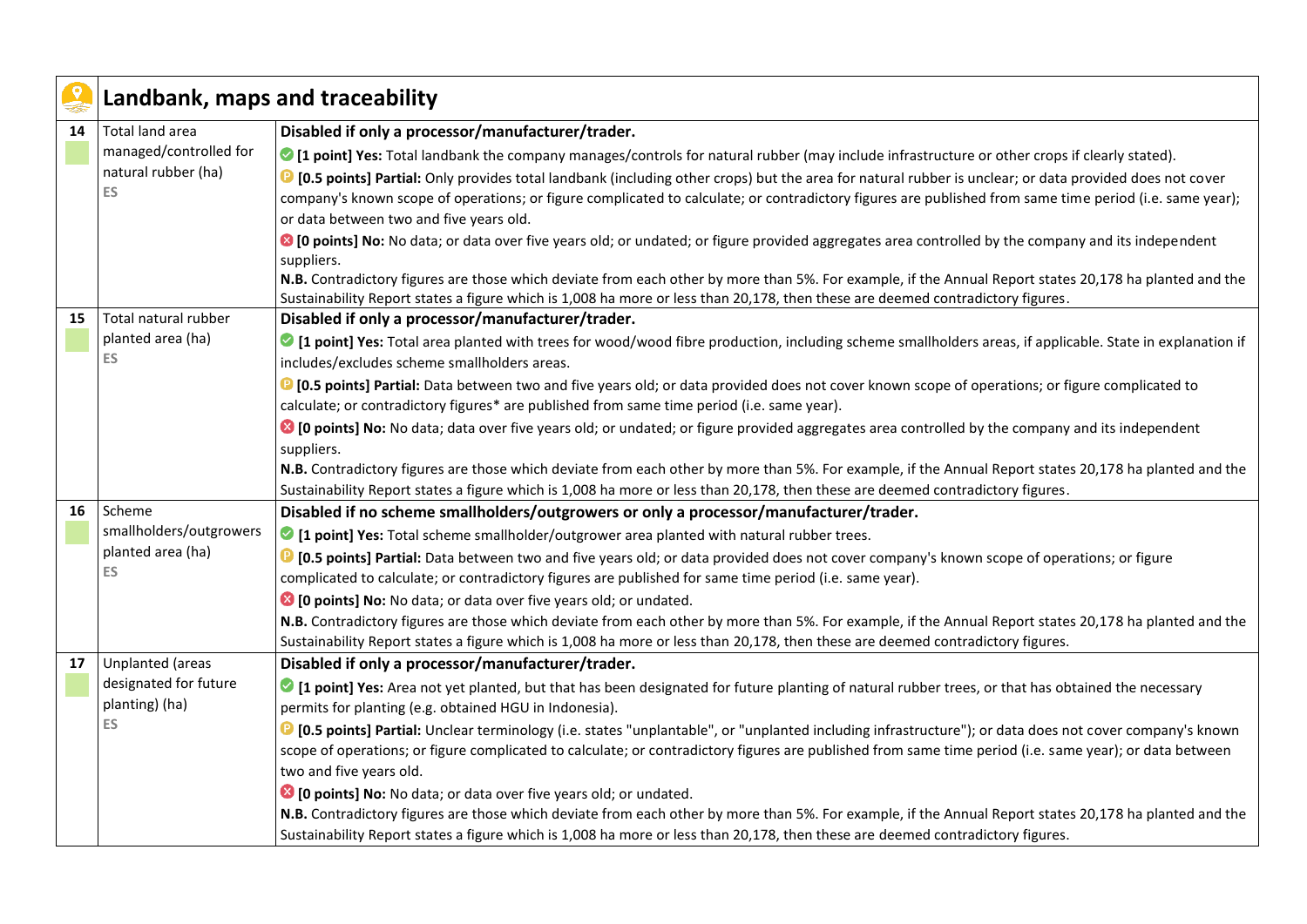|    | Landbank, maps and traceability |                                                                                                                                                                |
|----|---------------------------------|----------------------------------------------------------------------------------------------------------------------------------------------------------------|
| 18 | Conservation set-aside          | Disabled if only a processor/manufacturer/trader.                                                                                                              |
|    | area, including High            | I point] Yes: Area set aside for conservation, including HCV area, HCS area, and other areas such as peatlands, steep slopes, etc. If company reports 0        |
|    | Conservation Value (HCV)        | ha, still award full points.                                                                                                                                   |
|    | area (ha)                       | <b>D</b> [0.5 points] Partial: Data between two and five years old; or data provided does not cover company's known scope of operations; or figure complicated |
|    | <b>ES</b>                       | to calculate; or contradictory figures are published from same time period (i.e. same year).                                                                   |
|    |                                 | <sup>3</sup> [0 points] No: No data; or data over five years old; or undated; or figure provided aggregates area set aside by the company and its suppliers.   |
|    |                                 | N.B. Contradictory figures are those which deviate from each other by more than 5%. For example, if the Annual Report states 20,178 ha planted and the         |
|    |                                 | Sustainability Report states a figure which is 1,008 ha more or less than 20,178, then these are deemed contradictory figures.                                 |
| 19 | Maps of                         | Disabled if only a processor/manufacturer/trader.                                                                                                              |
|    | estates/management              | I point] Yes: Has names and geo-referenced maps which clearly show estate boundaries (digital maps such as shapefile or KML, or static maps with               |
|    | units                           | coordinates) for all estates. Information must be in one or two places rather than spread in multiple places.                                                  |
|    | <b>ES</b>                       | <b>D</b> [0.5 points] Partial: Has both names and geo-referenced maps (digital maps such as shapefile or KML, or static maps with coordinates) for some        |
|    |                                 | estates; or unclear if covers all estates; or only static image file without coordinates showing locations of all/some estates; or maps do not show estate     |
|    |                                 | boundaries; or data between two and five years old.                                                                                                            |
|    |                                 | ◎ [0 points] No: No data; or data over five years old; or undated; or static image file not at a local scale (i.e. cannot determine accurately where estates   |
|    |                                 | are located); or text on image unreadable.                                                                                                                     |
|    |                                 | N.B. If clearly states no expansion in landbank then maps may be over two years old for full points.                                                           |
|    |                                 | External sources: FSC database https://info.fsc.org/certificate.php.                                                                                           |
| 20 | Management plans for            | Disabled if only a processor/manufacturer/trader.                                                                                                              |
|    | natural rubber production       | • [1 point] Yes: Management plans (or summaries) available for all estates/management units directly controlled by the company.                                |
|    | are available for all           | <b>D</b> [0.5 points] Partial: Only a limited number of management plans publicly available; or unclear whether this is the case.                              |
|    | estates/management              | <sup>8</sup> [0 points] No: Does not meet requirements for this indicator.                                                                                     |
|    | units                           | External sources: FSC database https://info.fsc.org/certificate.php.                                                                                           |
|    | <b>ES</b>                       | N.B. Management plans for the whole unit should include basic information on the unit (e.g. geography, maps, soils), describe management practices and         |
|    |                                 | procedures (e.g. SOPs) and set out objectives and monitoring of the plantation including environmental and social aspects. Management plans can also           |
|    |                                 | include activities on set-aside areas.                                                                                                                         |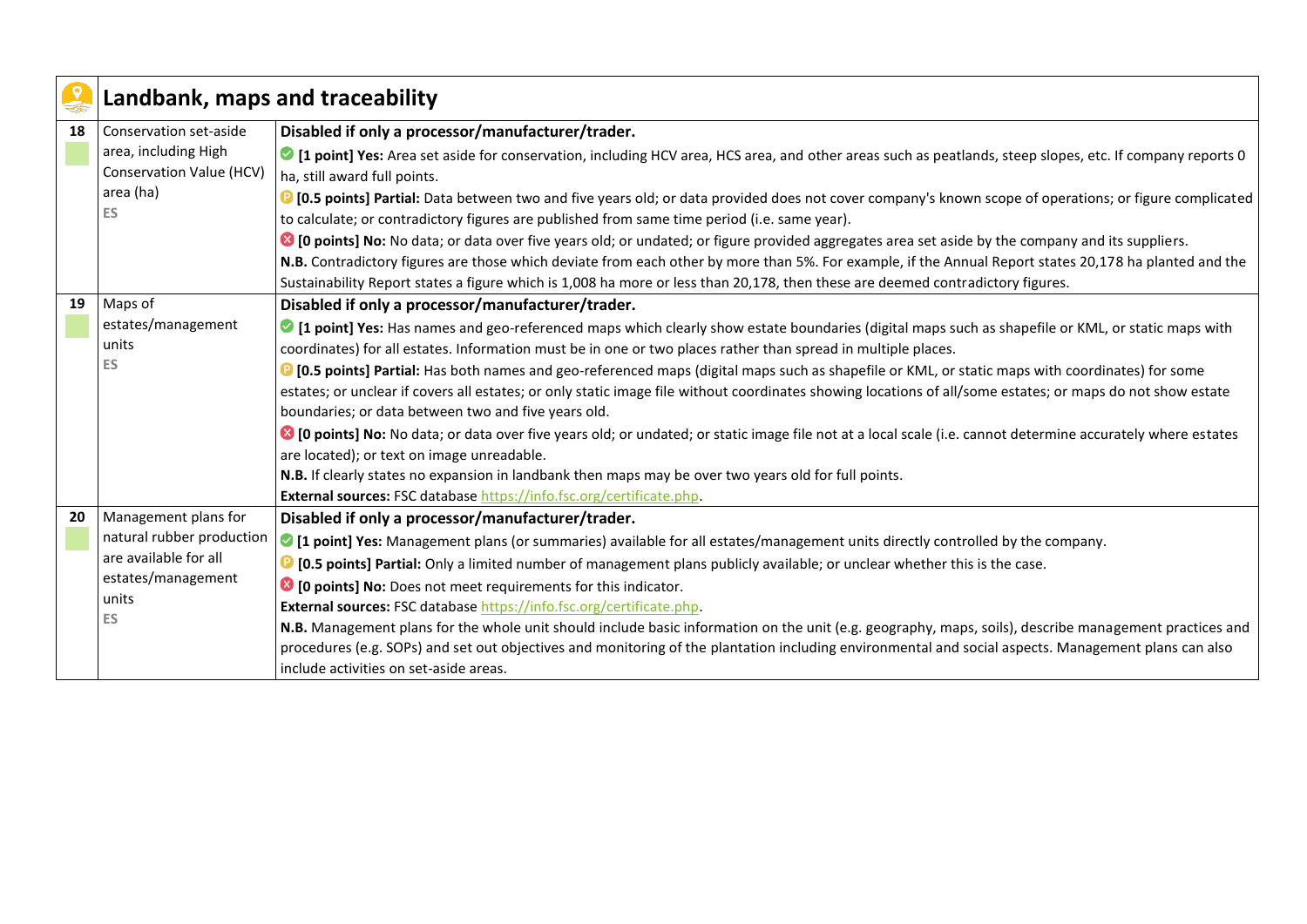|    | Landbank, maps and traceability |                                                                                                                                                                |
|----|---------------------------------|----------------------------------------------------------------------------------------------------------------------------------------------------------------|
| 21 | Monitoring of                   | Disabled if only a processor/manufacturer/trader.                                                                                                              |
|    | management plan                 | Scope                                                                                                                                                          |
|    | implementation available        | Comprehensive: Monitoring information on the implementation of all management plans (i.e. performance against management objectives) has been                  |
|    | for all                         | published. Indicators for monitoring should usually be included in the management plans.                                                                       |
|    | estates/management              | Limited: Monitoring information available does not detail performance against management plan objectives and indicators; or monitoring information             |
|    | units                           | available for some management plans only.                                                                                                                      |
|    | ES                              | Insufficient: Does not meet requirements for this indicator.                                                                                                   |
|    |                                 | N.B. Information could be included in FSC audit reports.                                                                                                       |
|    |                                 | <b>Scoring</b>                                                                                                                                                 |
|    |                                 | N.B. Companies may report practice in multiple ways but are awarded points for the highest scoring category.                                                   |
|    |                                 | <sup>2</sup> [1 point] Yes: Comprehensive, externally verified.                                                                                                |
|    |                                 | <b>D</b> [0.75 points] Partial: Limited, externally verified; OR comprehensive, self-reported.                                                                 |
|    |                                 | [0.5 points] Partial: Limited, self-reported.                                                                                                                  |
|    |                                 | <sup>3</sup> [0 points] No: Insufficient.                                                                                                                      |
| 22 | Maps of                         | Disabled if no scheme/outgrower smallholders or if only a processor/manufacturer/trader.                                                                       |
|    | scheme/outgrower                | • [1 point] Yes: Geo-referenced maps (digital maps such as shapefile or KML or static maps with coordinates) for all scheme/outgrower smallholder              |
|    | smallholders                    | estates.                                                                                                                                                       |
|    | ES                              | <b>D</b> [0.5 points] Partial: Geo-referenced maps (digital maps such as shapefile or KML, or static maps with coordinates) for some scheme/outgrower          |
|    |                                 | smallholder estates; unclear if all scheme/outgrower smallholders; or only static image file without coordinates showing location of all/some                  |
|    |                                 | scheme/outgrower smallholders; or data between two and five years old.                                                                                         |
|    |                                 | C [O points] No: No data; or data over five years old; or undated; or if static image file not at a local scale (i.e. cannot determine accurately where estate |
|    |                                 | located) or text on image unreadable.                                                                                                                          |
|    |                                 | N.B. If clearly states no expansion in landbank then maps may be over two years old for full points.                                                           |
| 23 | Names and locations of all      | Disabled if company has no suppliers.                                                                                                                          |
|    | third-party supplying           | • [1 point] Yes: Reports names and geo-referenced maps which clearly show boundaries (digital maps such as shapefile or KML, or static maps with               |
|    | industrial                      | coordinates) for all supplier estates or management units within supply chain, excluding smallholders. Information must be in one or two places rather         |
|    | estates/management              | than spread in multiple places.                                                                                                                                |
|    | units                           | <b>D</b> [0.5 points] Partial: Has both names and geo-referenced maps (digital maps such as shapefile or KML, or static maps with coordinates) for some        |
|    | ES                              | supplying estates/management units; or unclear if covers all supplying estates/management units; or only image file without coordinates showing local          |
|    |                                 | locations of all/some estates/management units; or data between two and five years old.                                                                        |
|    |                                 | <sup>3</sup> [0 points] No: No data; or data over five years old; or undated.                                                                                  |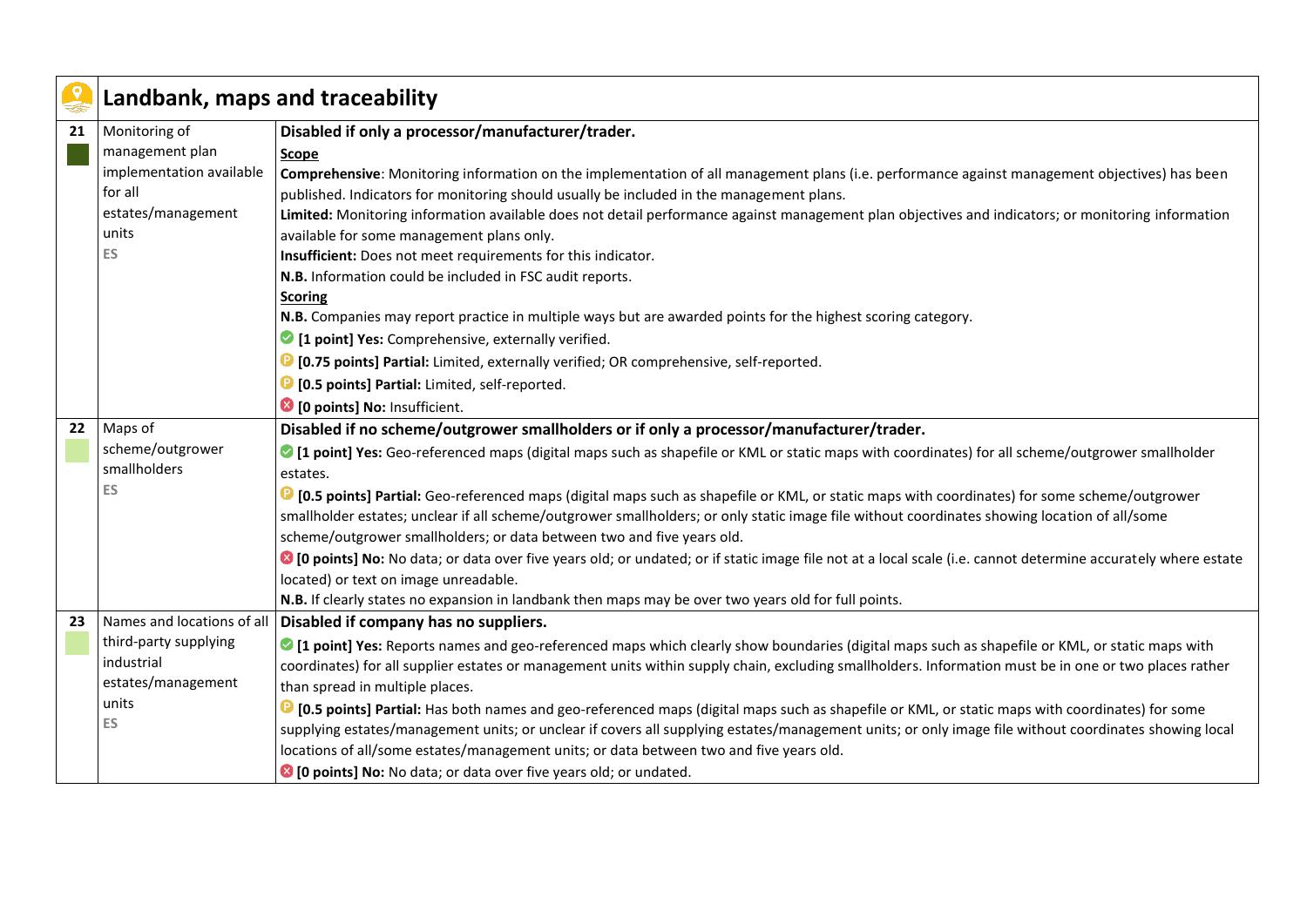|    | Landbank, maps and traceability |                                                                                                                                                                                   |
|----|---------------------------------|-----------------------------------------------------------------------------------------------------------------------------------------------------------------------------------|
| 24 | List of jurisdictions where     | Disabled if company has no suppliers.                                                                                                                                             |
|    | sourcing from                   | 1 [1 point] Yes: Reports a list of jurisdictions that covers all supplier smallholders within supply chain. Information must be in one or two places rather                       |
|    | smallholders                    | than spread in multiple places.                                                                                                                                                   |
|    | <b>ES</b>                       | <b>D</b> [0.5 points] Partial: List of jurisdictions does not cover all supplying smallholders; or unclear if covers all smallholders; or data between two and five<br>years old. |
|    |                                 | <sup>8</sup> [0 points] No: No data; or data over five years old; or undated.                                                                                                     |
|    |                                 | N.B. Jurisdictions should be at least a sub-national level.                                                                                                                       |
| 25 | Number of company-              | Disabled if company does not own natural rubber processing facilities.                                                                                                            |
|    | owned natural rubber            | • [1 point] Yes: Number of natural rubber processing facilities owned by the company. State in explanation if any other processing facilities in                                  |
|    | processing facilities           | development.                                                                                                                                                                      |
|    | ES                              | <sup>1</sup> [0.5 points] Partial: Data between two and five years old; or data provided does not cover company's known scope of operations; or contradictory                     |
|    |                                 | figures are published from same time period (i.e. same year).                                                                                                                     |
|    |                                 | <sup>3</sup> [0 points] No: No data; or data over five years old; or undated.                                                                                                     |
|    |                                 | N.B. Contradictory figures are those which deviate from each other by more than 5%. For example, if the Annual Report states 50 processing facilities and                         |
|    |                                 | the Sustainability Report states a figure which is 3 more or less, then these are deemed contradictory figures.                                                                   |
| 26 | Names and locations of          | Disabled if company does not own natural rubber processing facilities.                                                                                                            |
|    | company-owned natural           | • [1 point] Yes: Names and coordinates or addresses or referenced maps (digital maps such as shapefile, KML, or static maps with coordinates) for all                             |
|    | rubber processing<br>facilities | natural rubber processing facilities. For coordinates/addresses check that these can be used to generate location using GoogleMaps - all or if many                               |
|    | ES                              | facilities test a sample. Information must match number of facilities reported by company (dated) and must be in one or two places rather than spread in<br>multiple places.      |
|    |                                 | <b>D</b> [0.5 points] Partial: As above, but only for some facilities; or only static image without coordinates showing location of all facilities; or only names of              |
|    |                                 | facilities; or no dated source indicating number of facilities controlled (i.e. received zero points for indicator above); or otherwise unclear.                                  |
|    |                                 | C [O points] No: No data; or static image file not at a local scale (i.e. cannot determine accurately where facilities are located); or text on image                             |
|    |                                 | unreadable.                                                                                                                                                                       |
| 27 | Number (or percentage)          | Disabled if company is not a processor.                                                                                                                                           |
|    | of company-owned                | • [1 point] Yes: The company reports the number (or percentage) of company-owned processing facilities that source natural rubber from company-                                   |
|    | processing facilities that      | owned plantations and the number (or percentage) of company-owned processing facilities that source natural rubber from third-party plantations (if                               |
|    | source from company-            | applicable).                                                                                                                                                                      |
|    | owned operations and/or         | <sup>1</sup> [0.5 points] Partial: Data provided does not cover company's known scope of operations; or does not report one if has both; or data between two and                  |
|    | third parties                   | five years old.                                                                                                                                                                   |
|    | ES                              | <sup>8</sup> [0 points] No: No data; or data over five years old; or undated.                                                                                                     |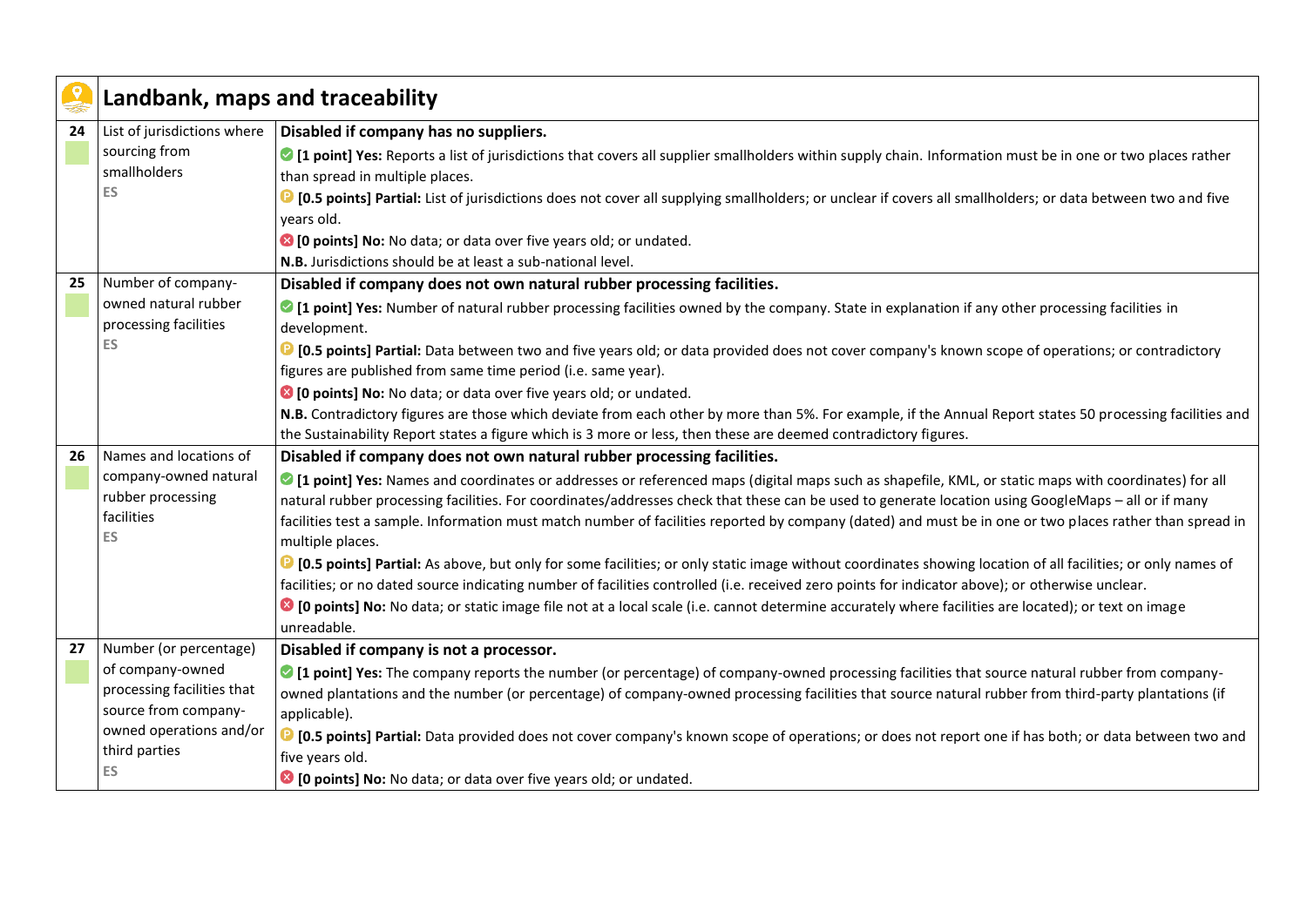| Landbank, maps and traceability |                                                                                                                                                                                                                                                                                                                                                                                                                                   |
|---------------------------------|-----------------------------------------------------------------------------------------------------------------------------------------------------------------------------------------------------------------------------------------------------------------------------------------------------------------------------------------------------------------------------------------------------------------------------------|
| Reports total volumes (or       | Disabled if company is not a processor.                                                                                                                                                                                                                                                                                                                                                                                           |
| percentages) sourced by         | If point] Yes: The company reports the total volume sourced by company-owned processing facilities that comes from company's own operations and                                                                                                                                                                                                                                                                                   |
| company-owned                   | the total volume sourced by company-owned processing facilities that comes from third-parties (if applicable). If percentage sourced is reported for only                                                                                                                                                                                                                                                                         |
|                                 | own or third-party can still award full points as percentage of other can be easily calculated.                                                                                                                                                                                                                                                                                                                                   |
|                                 | <b>D</b> [0.5 points] Partial: Data provided does not cover company's known scope of operations; or only reports volume for one if has both; or data between                                                                                                                                                                                                                                                                      |
|                                 | two and five years old.                                                                                                                                                                                                                                                                                                                                                                                                           |
|                                 | <sup>8</sup> [0 points] No: No data; or data over five years old; or undated.                                                                                                                                                                                                                                                                                                                                                     |
|                                 |                                                                                                                                                                                                                                                                                                                                                                                                                                   |
|                                 | Disabled if company does not source from supplying processing facilities.                                                                                                                                                                                                                                                                                                                                                         |
|                                 | • [1 point] Yes: Number of all third party supplying processing facilities.                                                                                                                                                                                                                                                                                                                                                       |
|                                 | <b>D</b> [0.5 points] Partial: Data between two and five years old; or data provided does not cover company's known scope of operations (e.g. only covers one                                                                                                                                                                                                                                                                     |
|                                 | country); or approximate data only (e.g. states that sources from "over a hundred processing facilities").                                                                                                                                                                                                                                                                                                                        |
|                                 | <sup>3</sup> [0 points] No: No data; or data over five years old; or undated.                                                                                                                                                                                                                                                                                                                                                     |
|                                 | Disabled if company does not source from third party processing facilities.                                                                                                                                                                                                                                                                                                                                                       |
|                                 | ◎ [1 point] Yes: Names and coordinates; or addresses capable of generating locations on GoogleMaps; or names and geo-referenced maps (digital maps                                                                                                                                                                                                                                                                                |
|                                 | such as shapefile or KML, or static maps with coordinates) for all supplying processing facilities. Information must match number of mills reported by                                                                                                                                                                                                                                                                            |
|                                 | company.                                                                                                                                                                                                                                                                                                                                                                                                                          |
|                                 | <sup>1</sup> [0.5 points] Partial: As above, but only for some processing facilities; or static image without coordinates showing location of all processing facilities; or                                                                                                                                                                                                                                                       |
|                                 | only names of processing facilities; or unclear information provided on the above points; or no dated source indicating number of processing facilities                                                                                                                                                                                                                                                                           |
|                                 | controlled (i.e. received zero points for indicator above).                                                                                                                                                                                                                                                                                                                                                                       |
|                                 | C [O points] No: No data; or static image file not at a local scale (i.e. cannot determine accurately where processing facilities are located); or text on                                                                                                                                                                                                                                                                        |
|                                 | image unreadable.                                                                                                                                                                                                                                                                                                                                                                                                                 |
|                                 | Disabled if company does not source from third party processing facilities.                                                                                                                                                                                                                                                                                                                                                       |
|                                 | ○ [1 point] Yes: The company reports the number (or percentage) of supplying mills in its supply chain that source from these suppliers' own plantations                                                                                                                                                                                                                                                                          |
|                                 | and the number of supplying mills that source from third-party plantations (if applicable).                                                                                                                                                                                                                                                                                                                                       |
|                                 | <b>D</b> [0.5 points] Partial: Data provided does not cover company's known scope of operations; or does not report one if has both; or data between two and                                                                                                                                                                                                                                                                      |
|                                 | five years old.                                                                                                                                                                                                                                                                                                                                                                                                                   |
|                                 | <sup>3</sup> [0 points] No: No data; or data over five years old; or undated.                                                                                                                                                                                                                                                                                                                                                     |
|                                 | processing facilities that<br>come from company's<br>own operations and/or<br>third-parties<br>ES.<br>Number of third party<br>supplying processing<br>facilities<br>ES<br>Names and locations of all<br>third party supplying<br>processing facilities<br>ES<br>Number (or percentage)<br>of third party supplying<br>processing facilities that<br>source from their own<br>plantations and/or third<br>party plantations<br>ES |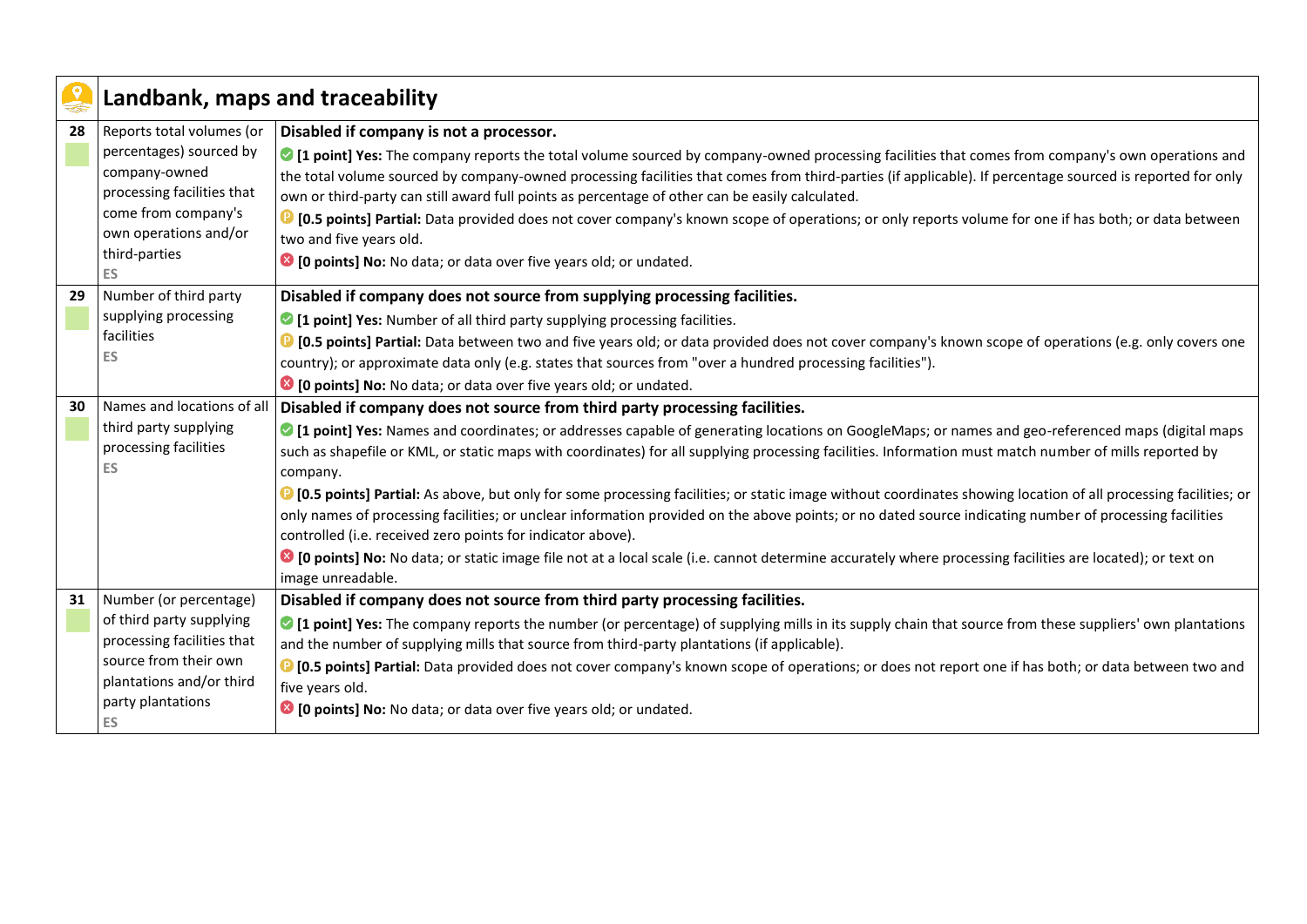|    | Landbank, maps and traceability                                                                                                                                                                            |                                                                                                                                                                                                                                                                                                                                                                                                                                                                                                                                                                                                                                                                                                                                                                                         |
|----|------------------------------------------------------------------------------------------------------------------------------------------------------------------------------------------------------------|-----------------------------------------------------------------------------------------------------------------------------------------------------------------------------------------------------------------------------------------------------------------------------------------------------------------------------------------------------------------------------------------------------------------------------------------------------------------------------------------------------------------------------------------------------------------------------------------------------------------------------------------------------------------------------------------------------------------------------------------------------------------------------------------|
| 32 | Reports total volume (or<br>percentages) sourced<br>from third-party supplying<br>processing facilities that<br>come from the supplying<br>facilities' own operations<br>and/or third parties<br><b>ES</b> | Disabled if company does not source from supplying processing facilities.<br>• [1 point] Yes: The company reports the total volume sourced by third-party supplying processing facilities that comes from these suppliers' own<br>operations and the total volume sourced from third-party supplier facilities that comes from third-parties (if applicable). If percentage sourced is reported<br>for only own or third-party can still award full points as percentage of other can be easily calculated.<br><b>D</b> [0.5 points] Partial: Data provided does not cover company's known scope of operations; or only reports volume for one if has both; or data between<br>two and five years old.<br><sup>3</sup> [0 points] No: No data; or data over five years old; or undated. |
| 33 | Total volume (or<br>percentage) sourced for<br>manufacturing that comes<br>from intermediary traders<br>rather than directly from<br>processing facilities<br><b>ES</b>                                    | Disabled if not a manufacturer or if only sources directly from processing facilities.<br>• [1 point] Yes: Time-bound commitment to 100% traceability to processing facility; or already 100% traceable (must have been reported within the last<br>two years).<br><sup>1</sup> [0.5 points] Partial: Commitment to less than 100% traceability; or commitment not time-bound; or in the past and not been met; or commitment<br>does not cover all sourcing.<br><sup>8</sup> [0 points] No: Does not meet requirements for this indicator.                                                                                                                                                                                                                                             |
| 34 | Time-bound commitment<br>to achieve 100%<br>traceability to processing<br>facility level<br><b>ESG</b>                                                                                                     | Disabled if not a manufacturer/trader or if only sources from own processing facilities.<br>If point] Yes: The company reports the total (or percentage) volume sourced for its manufacturing that comes from intermediary traders rather than<br>directly from processing facilities.<br><b>D</b> [0.5 points] Partial: Data provided does not cover company's known scope of operations; or data between two and five years old.<br><sup>3</sup> [0 points] No: No data; or data over five years old; or undated.                                                                                                                                                                                                                                                                     |
| 35 | Percentage of supply<br>traceable to processing<br>facility level<br><b>ES</b>                                                                                                                             | Disabled if not a manufacturer/trader or if only sources from own processing facilities.<br>Scope<br>For downstream operations, overall percentage of natural rubber supply traceable to processing facilities. No points are awarded if data is over two years<br>old or undated.<br><b>Scoring</b><br>Companies are awarded up to 1.0 point based on the percentage volume that is traceable to processing facility level (e.g. 0.4 points are awarded for<br>companies that are 40% traceable to processing facilities).<br>1 point] Yes: 100% traceable<br><b>D</b> [0.01-0.99 points] Partial: 1-99% traceable.<br><sup>3</sup> [0 points] No: 0% traceable; or data over two years old; or undated.                                                                               |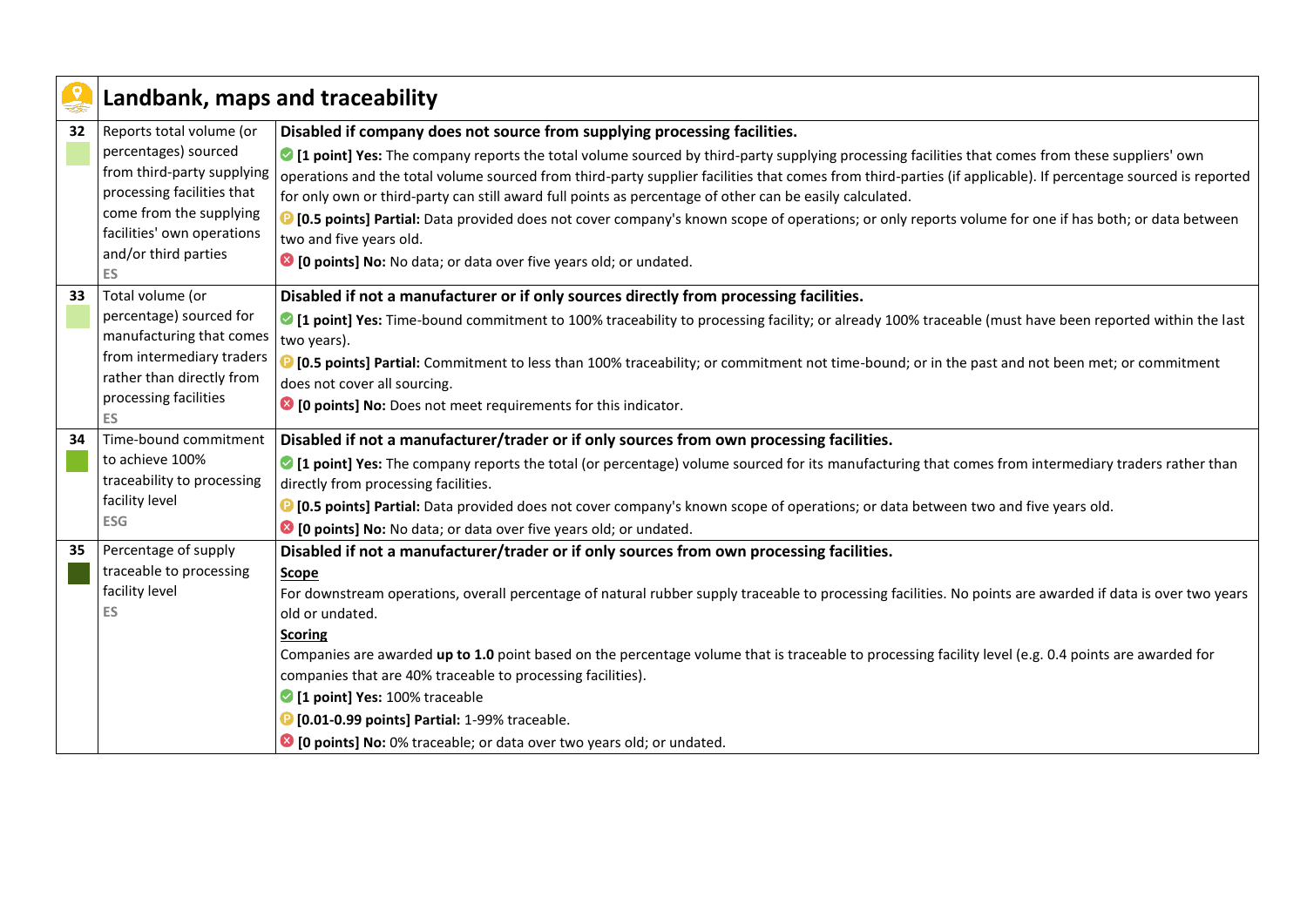|    | Landbank, maps and traceability    |                                                                                                                                                              |
|----|------------------------------------|--------------------------------------------------------------------------------------------------------------------------------------------------------------|
| 36 | Time-bound commitment              | Disabled if only a producer or no industrial plantation suppliers.                                                                                           |
|    | to achieve 100%                    | ○ [1 point] Yes: Time-bound commitment for 100% traceability to industrial plantation; or already 100% traceable (must have been reported within the         |
|    | traceability to industrial         | last two years).                                                                                                                                             |
|    | plantation level                   | <sup>1</sup> [0.5 points] Partial: Commits to less than 100% traceability; or commitment not time-bound; or commitment in the past that has not been met; or |
|    | <b>ESG</b>                         | unclear statement which does not specify industrial plantation level.                                                                                        |
|    |                                    | <sup>8</sup> [0 points] No: Does not meet requirements for this indicator.                                                                                   |
| 37 | Percentage of supply from          | Disabled if producer/manufacturer or no industrial plantation suppliers.                                                                                     |
|    | own processing facilities          | Scope                                                                                                                                                        |
|    | traceable to industrial            | Overall percentage of natural rubber supply from own processing facilities traceable to industrial plantation level. No points are awarded if data is over   |
|    | plantation level                   | two years old or undated.                                                                                                                                    |
|    | ES                                 | <b>Scoring</b>                                                                                                                                               |
|    |                                    | Companies are awarded up to 1.0 point based on the percentage volume that is traceable to industrial plantation level (e.g. 0.4 points are awarded for       |
|    |                                    | companies that are 40% traceable to plantation).                                                                                                             |
|    |                                    | 1 point] Yes: 100% traceable                                                                                                                                 |
|    |                                    | <b>D</b> [0.01-0.99 points] Partial: 1-99% traceable.                                                                                                        |
|    |                                    | <sup>8</sup> [0 points] No: 0% traceable; or data over two years old; or undated.                                                                            |
| 38 | Percentage of supply from          | Disabled if only a producer or only sources from own processing facilities.                                                                                  |
|    | third-party processing             | Scope                                                                                                                                                        |
|    | facilities traceable to            | For downstream operations, overall percentage of natural rubber supply from, third-party processing facilities traceable to industrial plantation. No points |
|    | industrial plantation level        | are awarded if data is over two years old or undated.                                                                                                        |
|    | <b>ES</b>                          | <b>Scoring</b>                                                                                                                                               |
|    |                                    | Companies are awarded up to 1.0 point based on the percentage natural rubber from supplying facilities that is traceable to plantation level (e.g. 0.4       |
|    |                                    | points are awarded for companies that are 40% traceable from supplying facilities to plantation level).                                                      |
|    |                                    | 1 point] Yes: 100% traceable                                                                                                                                 |
|    |                                    | <b>D</b> [0.01-0.99 points] Partial: 1-99% traceable.                                                                                                        |
|    |                                    | <sup>3</sup> [0 points] No: 0% traceable; or data over two years old; or undated.                                                                            |
| 39 | Time-bound commitment              | Disabled if only a producer or no smallholder suppliers.                                                                                                     |
|    | to achieve 100%<br>traceability to | ○ [1 point] Yes: Time-bound commitment for 100% traceability to jurisdictional level for smallholder suppliers; or already 100% traceable (must have         |
|    | jurisdictional level for           | been reported within the last two years); or commitment surpasses jurisdictional level traceability.                                                         |
|    | smallholders                       | <b>D</b> [0.5 points] Partial: Commits to less than 100% traceability; or commitment not time-bound; or commitment in the past that has not been met; or     |
|    | <b>ESG</b>                         | unclear statement which does not specify jurisdictional level for smallholder suppliers.                                                                     |
|    |                                    | <sup>8</sup> [0 points] No: Does not meet requirements for this indicator.                                                                                   |
|    |                                    | N.B. Jurisdictions should be at least at sub-national level.                                                                                                 |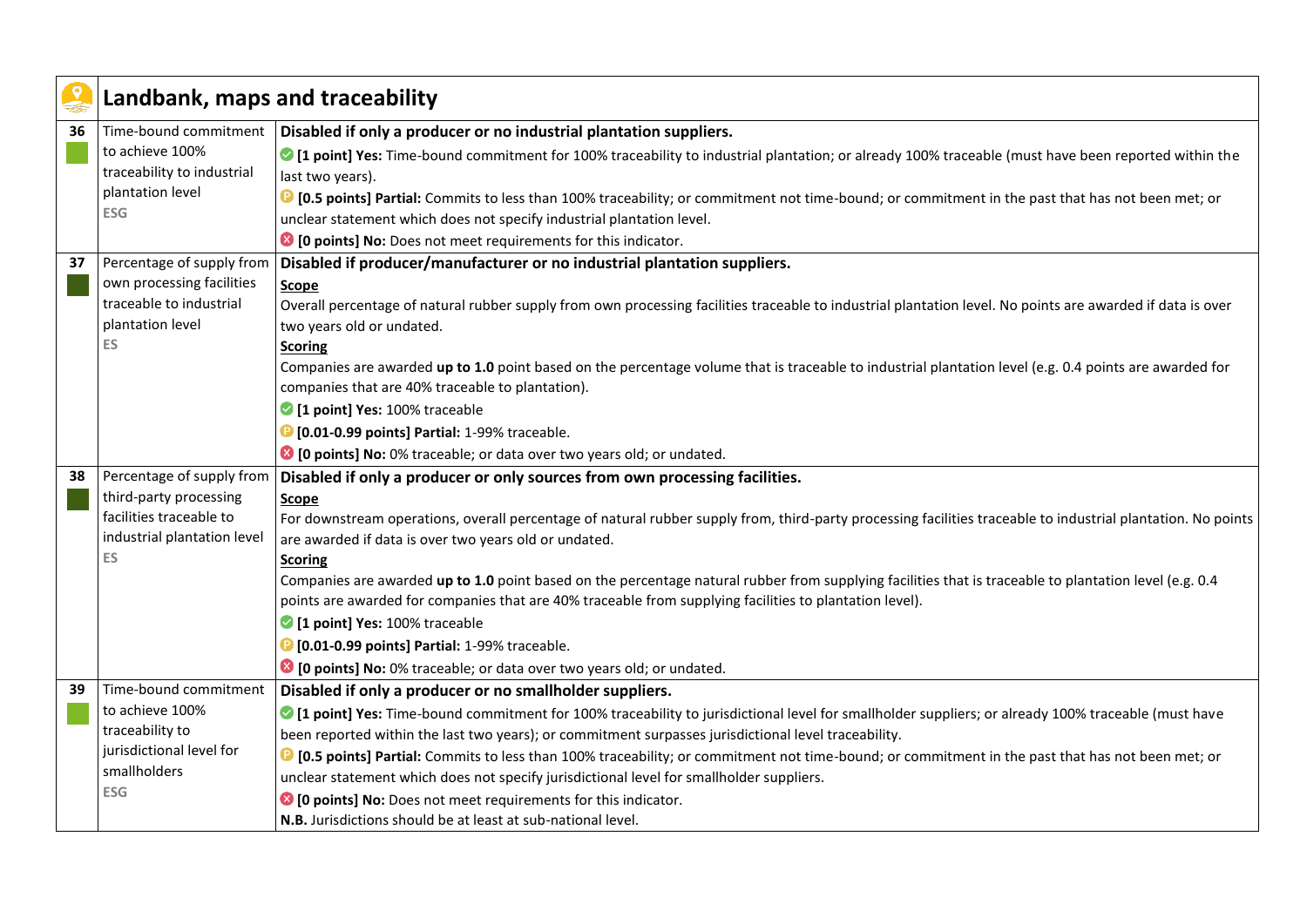|    | Landbank, maps and traceability |                                                                                                                                                                                                                                |
|----|---------------------------------|--------------------------------------------------------------------------------------------------------------------------------------------------------------------------------------------------------------------------------|
| 40 |                                 | Percentage of supply from   Disabled if only a producer or no smallholder suppliers.                                                                                                                                           |
|    | own processing facilities       | Scope                                                                                                                                                                                                                          |
|    | traceable to smallholder        | Overall percentage of natural rubber supply from smallholders traceable to jurisdictional level. No points are awarded if data is over two years old or                                                                        |
|    | at jurisdictional level         | undated.                                                                                                                                                                                                                       |
|    | <b>ES</b>                       | <b>Scoring</b>                                                                                                                                                                                                                 |
|    |                                 | Companies are awarded up to 1.0 point based on the percentage volume that is traceable to jurisdictional level (e.g. 0.4 points are awarded for                                                                                |
|    |                                 | companies that are 40% traceable to jurisdictional level).                                                                                                                                                                     |
|    |                                 | 1 point] Yes: 100% traceable                                                                                                                                                                                                   |
|    |                                 | <b>D</b> [0.01-0.99 points] Partial: 1-99% traceable.                                                                                                                                                                          |
|    |                                 | Collection Departs of the contract of the contract of the contract of the contract of the points of the contract of the points of the points of the points of the points of the points of the points of the points of the poin |
|    |                                 | N.B. Jurisdictions should be at least at sub-national level                                                                                                                                                                    |
| 41 | Percentage of supply from       | Disabled if only a producer or no smallholder suppliers.                                                                                                                                                                       |
|    | third party processing          | <b>Scope</b>                                                                                                                                                                                                                   |
|    | facilities traceable to         | Overall percentage of natural rubber supply from third party processing facilities traceable to smallholders at jurisdictional level. No points are awarded if                                                                 |
|    | smallholders at                 | data is over two years old or undated.                                                                                                                                                                                         |
|    | jurisdictional level            | <b>Scoring</b>                                                                                                                                                                                                                 |
|    | ES                              | Companies are awarded up to 1.0 point based on the percentage volume that is traceable to jurisdictional level (e.g. 0.4 points are awarded for                                                                                |
|    |                                 | companies that are 40% traceable to jurisdictional level).                                                                                                                                                                     |
|    |                                 | 1 point] Yes: 100% traceable                                                                                                                                                                                                   |
|    |                                 | <b>D</b> [0.01-0.99 points] Partial: 1-99% traceable.                                                                                                                                                                          |
|    |                                 | <b>◎</b> [0 points] No: 0% traceable; or data over two years old; or undated.                                                                                                                                                  |
|    |                                 | N.B. Jurisdictions should be at least at sub-national level                                                                                                                                                                    |

|    | <b>I</b> Certification standards and sustainability initiatives |                  |
|----|-----------------------------------------------------------------|------------------|
| ID | l Indicatoi                                                     | Scoring criteria |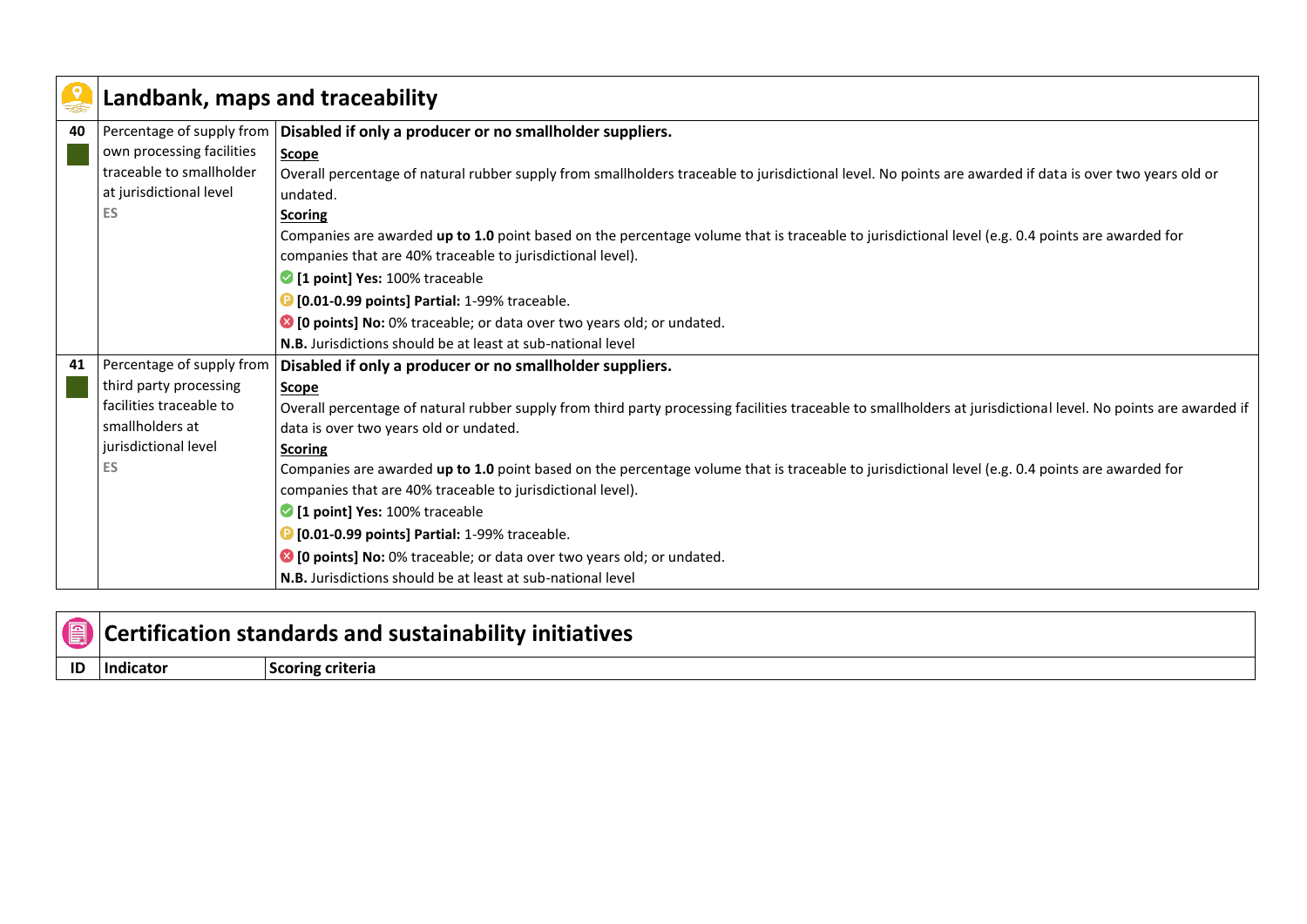| E  |                                                                                                               | <b>Certification standards and sustainability initiatives</b>                                                                                                                                                                                                                                                                                                                                                                                                                                                                                                                                                                                                                                                                                                                                                                                                                        |
|----|---------------------------------------------------------------------------------------------------------------|--------------------------------------------------------------------------------------------------------------------------------------------------------------------------------------------------------------------------------------------------------------------------------------------------------------------------------------------------------------------------------------------------------------------------------------------------------------------------------------------------------------------------------------------------------------------------------------------------------------------------------------------------------------------------------------------------------------------------------------------------------------------------------------------------------------------------------------------------------------------------------------|
| 42 | Member of the Global<br>Platform for Sustainable<br>Natural Rubber (GPSNR)<br><b>ESG</b>                      | <b>Scope</b><br>Comprehensive: Whole company/group is a member of GPSNR.<br>Limited: Only subsidiary/subsidiaries are members.<br>Insufficient: Neither company nor any of its natural rubber subsidiaries are members; or GPSNR membership is currently suspended.<br><b>Scoring</b>                                                                                                                                                                                                                                                                                                                                                                                                                                                                                                                                                                                                |
|    |                                                                                                               | <sup>2</sup> [1 point] Yes: Comprehensive, externally verified.<br><b>D</b> [0.75 points] Partial: Limited.<br><sup>3</sup> [0 points] No: Insufficient.<br>External source: GPSNR members https://gpsnr.org/our-members.                                                                                                                                                                                                                                                                                                                                                                                                                                                                                                                                                                                                                                                            |
| 43 | Submitted self-<br>declaration form for the<br>Sustainable Natural<br>Rubber Initiative (SNR-i)<br><b>ESG</b> | <sup>2</sup> [1 point] Yes: Submitted self-declaration form for the SNR-i.<br><b>D</b> [0.5 points] Partial: Only a subsidiary has submitted the form.<br><sup>3</sup> [O points] No: Self-declaration not submitted.<br>External source: List of Self-Declared Organisations http://snr-i.org/List+of+Self-Declared+Organisations 47 1.htm.                                                                                                                                                                                                                                                                                                                                                                                                                                                                                                                                         |
| 44 | Percentage area (ha)<br>FSC certified<br><b>ESG</b>                                                           | Disabled if not a producer<br><b>Scoring</b><br>Companies are awarded up to 1.0 point based on the percentage of area that is FSC certified (i.e. 0.4 points are awarded for companies that have 40% of<br>their area FSC certified).<br>If percentage is not available, divide total landbank by total FSC FM certified area, using figures from the same source. Indicator refers to landbank directly<br>controlled (i.e. excluding independent smallholders and outgrower schemes).<br>1 point] Yes: 100% certified.<br><b>D</b> [0.01-0.99 points] Partial: 1-99% certified.<br><sup>8</sup> [0 points] No: 0% certified; or percentage figure cannot be calculated using available data; or not clear whether figure covers all operations and/or<br>includes suppliers; or data over two years old; or undated.<br>External source: FSC https://info.fsc.org/certificate.php. |
| 45 | Time-bound plan for<br>achieving FSC FM<br>certification of<br>estates/management<br>units.<br>ESG            | Disabled if company only a processor/manufacturer/trader.<br>• [1 point] Yes: Timebound certification plan for any estates/management units directly controlled or all those eligible for FSC FM certification given 1994<br>cut-off. States percentage to be certified by a specific time (XX% by XXyear).<br><sup>1</sup> [0.5 points] Partial: Plan in place to increase the FSC FM certification of estates/management units, but percentage not stated; or plan includes a<br>percentage but is not time-bound.<br><sup>8</sup> [0 points] No: No target, or target has been missed.                                                                                                                                                                                                                                                                                            |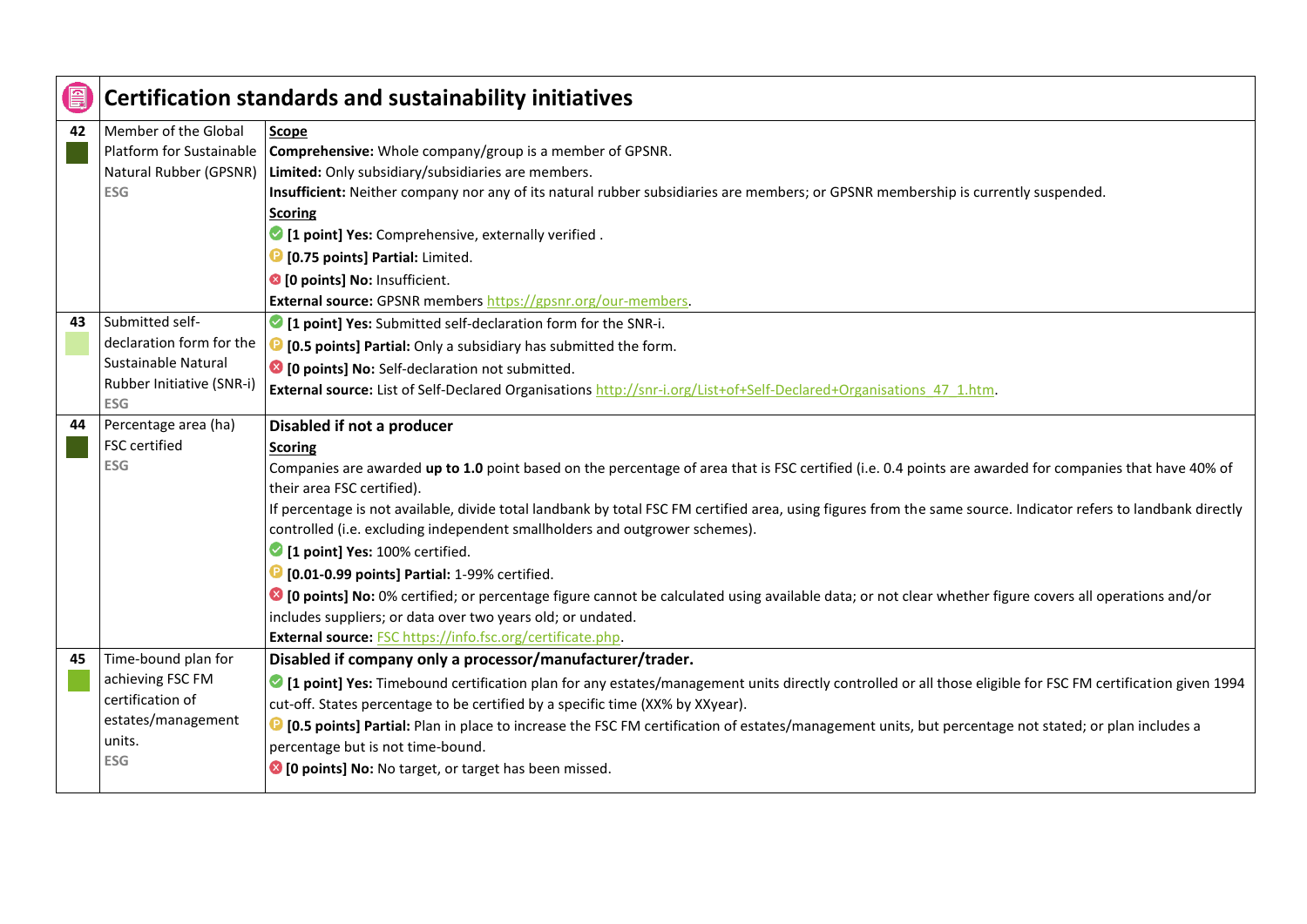|    |                                                                                                                                                                                   | <b>Certification standards and sustainability initiatives</b>                                                                                                                                                                                                                                                                                                                                                                                                                                                                                                                                                                  |
|----|-----------------------------------------------------------------------------------------------------------------------------------------------------------------------------------|--------------------------------------------------------------------------------------------------------------------------------------------------------------------------------------------------------------------------------------------------------------------------------------------------------------------------------------------------------------------------------------------------------------------------------------------------------------------------------------------------------------------------------------------------------------------------------------------------------------------------------|
| 46 | Percentage of<br>scheme/outgrower<br>smallholders (ha) FSC-<br>certified<br><b>ESG</b>                                                                                            | Disabled if only a processor/manufacturer/trader or if no scheme smallholders.<br><b>Scoring</b><br>Companies are awarded up to 1.0 point based on the percentage of scheme/outgrower smallholders that are FSC certified (i.e. 0.4 points are awarded for<br>companies that have 40% of their scheme/outgrower smallholders FSC certified).<br>1 point] Yes: 100% certified.<br><b>D</b> [0.01-0.99 points] Partial: 1-99% certified.<br><sup>3</sup> [0 points] No: 0% certified; or data over two years old; or undated.                                                                                                    |
| 47 | Time-bound plan for<br>achieving FSC<br>certification of<br>scheme/outgrower<br>smallholders.<br><b>ESG</b>                                                                       | Disabled if only a processor/manufacturer/trader or if has no scheme/outgrower smallholders.<br>• [1 point] Yes: Time-bound FSC FM certification plan stated for scheme/outgrower smallholders. States percentage to be certified by a specific time (XX%<br>of scheme/outgrower smallholders by XXyear).<br><b>D</b> [0.5 points] Partial: Time-bound plan to increase scheme/outgrower smallholder FSC FM certification but percentage to be certified not stated; or plan<br>includes a percentage but is not time-bound.<br><sup>3</sup> [0 points] No: No target; or if missed target.                                    |
| 48 | Percentage of natural<br>rubber supply (tonnes)<br>from independent<br>smallholders/outgrower<br>s/third-party natural<br>rubber suppliers that is<br>FSC-certified<br><b>ESG</b> | Disabled if only a manufacturer/trader or if no suppliers.<br>Scoring<br>Companies are awarded up to 1.0 point based on the percentage of FSC from independent smallholders/outgrowers/third-party natural rubber suppliers<br>that is FSC certified (i.e. 0.4 points are awarded for companies that have 40% of their natural rubber from independent smallholders/outgrowers/third-<br>party natural rubber suppliers that is FSC certified).<br>1 point] Yes: 100% certified.<br><b>D</b> [0.01-0.99 points] Partial: 1-99% certified.<br><sup>8</sup> [0 points] No: 0% certified; or data over two years old; or undated. |
| 49 | rubber products<br>handled/traded/process<br>ed (tonnes) that is FSC-<br>certified<br><b>ESG</b>                                                                                  | Percentage of all natural   Disabled if only a producer/processor.<br><b>Scoring</b><br>Companies are awarded up to 1.0 point based on the percentage of all natural rubber products handled/traded/processed that are FSC certified (i.e. 0.4<br>points are awarded for companies that have 40% of all natural rubber products handled/traded/processed that are FSC certified).<br>1 point] Yes: 100% certified.<br><b>D</b> [0.01-0.99 points] Partial: 1-99% certified.<br><sup>3</sup> [0 points] No: 0% certified; or data over two years old; or undated.                                                               |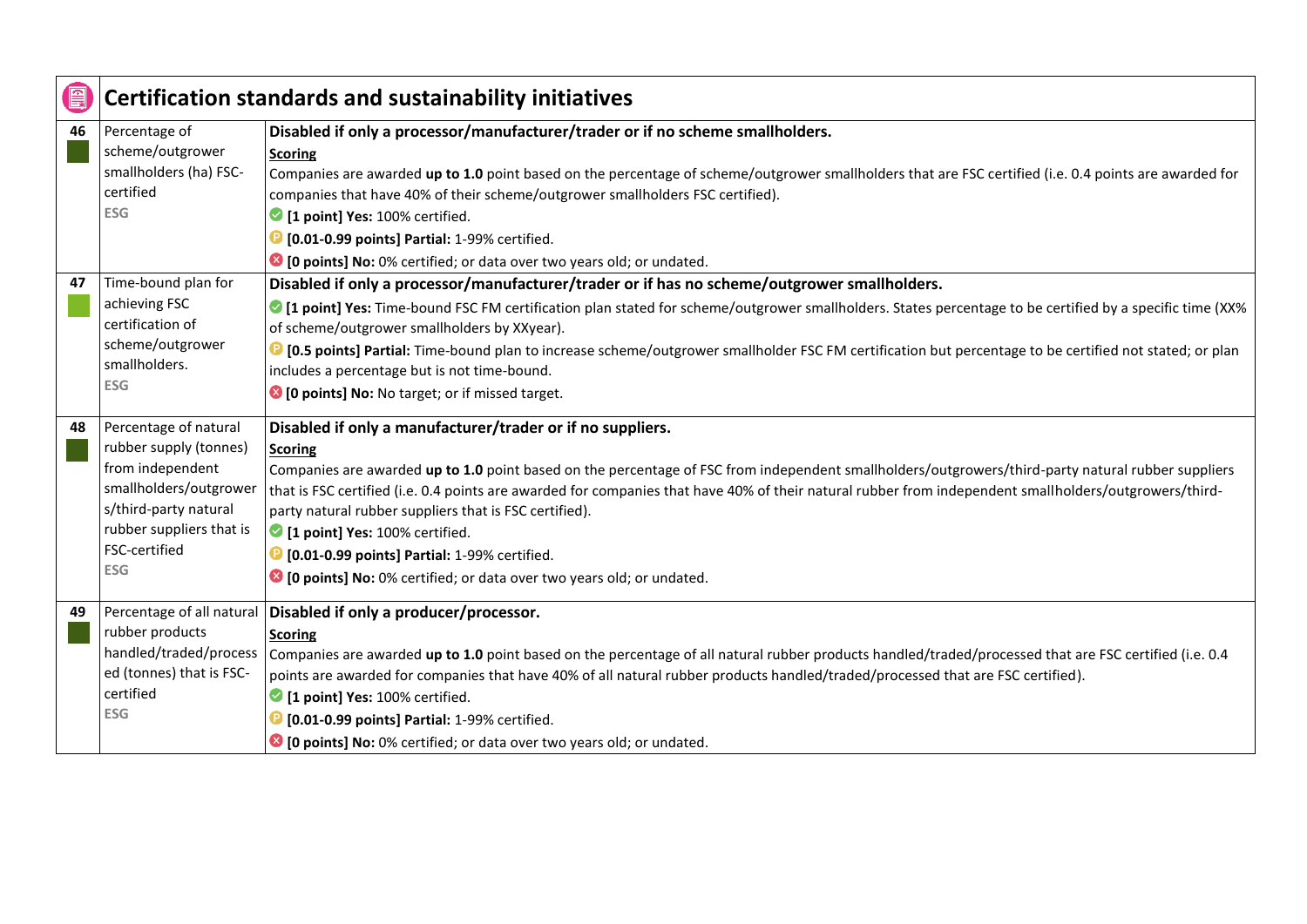| (g |                                                                                        | <b>Certification standards and sustainability initiatives</b>                                                                                                                                                                                                                                                                                                                                                                                                                                                                                                                                                                                                                                                                                                                                                                                                                                                                                                                                                                                                                                                                                                                                                                   |
|----|----------------------------------------------------------------------------------------|---------------------------------------------------------------------------------------------------------------------------------------------------------------------------------------------------------------------------------------------------------------------------------------------------------------------------------------------------------------------------------------------------------------------------------------------------------------------------------------------------------------------------------------------------------------------------------------------------------------------------------------------------------------------------------------------------------------------------------------------------------------------------------------------------------------------------------------------------------------------------------------------------------------------------------------------------------------------------------------------------------------------------------------------------------------------------------------------------------------------------------------------------------------------------------------------------------------------------------|
| 50 | Percentage area (ha)<br>FSC certified area)<br><b>ESG</b>                              | Disabled if company is only processor/manufacturer/trader; or if does not operate in a country with a PEFC-endorsed SFM standard; or if<br>PEFC certified (excluding   has 100% FSC certification of its landbank; or if has time-bound plan for achieving 100% FSC certification.<br><b>Scoring</b><br>Companies are awarded up to 1.0 point based on the percentage of non-FSC certified area that is certified under PEFC-endorsed SFM standards (i.e. 0.4<br>points are awarded for companies that have 40% of their non-FSC certified area is PEFC certified). Indicator refers to landbank directly controlled (i.e.                                                                                                                                                                                                                                                                                                                                                                                                                                                                                                                                                                                                      |
|    |                                                                                        | excluding independent smallholders and outgrower schemes). If percentage is not available, divide total non-FSC certified area by total PEFC certified area,<br>using figures from the same source.<br>1 point] Yes: 100% certified.<br><b>D</b> [0.01-0.99 points] Partial: 1-99% certified.                                                                                                                                                                                                                                                                                                                                                                                                                                                                                                                                                                                                                                                                                                                                                                                                                                                                                                                                   |
|    |                                                                                        | • [O points] No: Percentage figure cannot be calculated using available data; or if not clear whether figure covers all operations and/or includes suppliers;<br>or if not clear whether PEFC and FSC certified areas overlap; or data over two years old; or undated.<br>External source: Check if countries have endorsed certification systems here: https://cdn.pefc.org/pefc.org/media/2021-07/cdb7d217-a5e3-462d-9e7e-<br>200554a2f6f3/1a0684b6-673a-5fd9-9b55-7c831883de58.pdf Check certificates here: https://www.pefc.org/find-certified                                                                                                                                                                                                                                                                                                                                                                                                                                                                                                                                                                                                                                                                              |
| 51 | Certified under<br>voluntary sustainability<br>certification scheme<br><b>ESG</b>      | Disabled if company is only a processor/manufacturer/trader.<br>Scope<br>Comprehensive: Any of the company's natural rubber operations certified under voluntary schemes, including SAN, ISCC, PEFC and organic certification.<br>Limited: Only ISO 14001 certified; or audited, but not yet clearly certified; or certified by a voluntary standard where audit criteria are not publicly available<br>(e.g. GOLS).<br>Insufficient: Member of scheme/s, but not yet certified or audited.<br><b>Scoring</b><br>N.B. Companies may report practice in multiple ways but are awarded points for the highest scoring category.<br>1 [1 point] Yes: Comprehensive, externally verified.<br><sup>1</sup> [0.75 points] Partial: Limited, externally verified; OR comprehensive, self-reported.<br><b>D</b> [0.5 points] Partial: Limited, self-reported.<br><sup>8</sup> [0 points] No: Insufficient.<br>External sources: FSC https://info.fsc.org/certificate.php; Rainforest Alliance https://www.rainforest-<br>alliance.org/business/solutions/certification/agriculture/certificate-search-public-summaries/; ISCC https://www.iscc-system.org/certificates/all-<br>certificates/; PEFC https://www.pefc.org/find-certified. |
| 52 | 100% certified under<br>voluntary sustainability<br>certification scheme<br><b>ESG</b> | Commitment to become Disabled if company is only a processor/manufacturer/trader.<br>○ [1 point] Yes: Commitment to become 100% certified under voluntary schemes (for example SAN, GOLS, ISCC, PEFC, organic certification) and provides<br>name of certification.<br><sup>1</sup> [0.5 points] Partial: Commitment in place to increase certification but not to 100% (i.e. an incremental target); or commitment to become 100% certified<br>but no certification named. Detail target in explanation.<br><sup>3</sup> [0 points] No: Does not meet requirements for this indicator.                                                                                                                                                                                                                                                                                                                                                                                                                                                                                                                                                                                                                                         |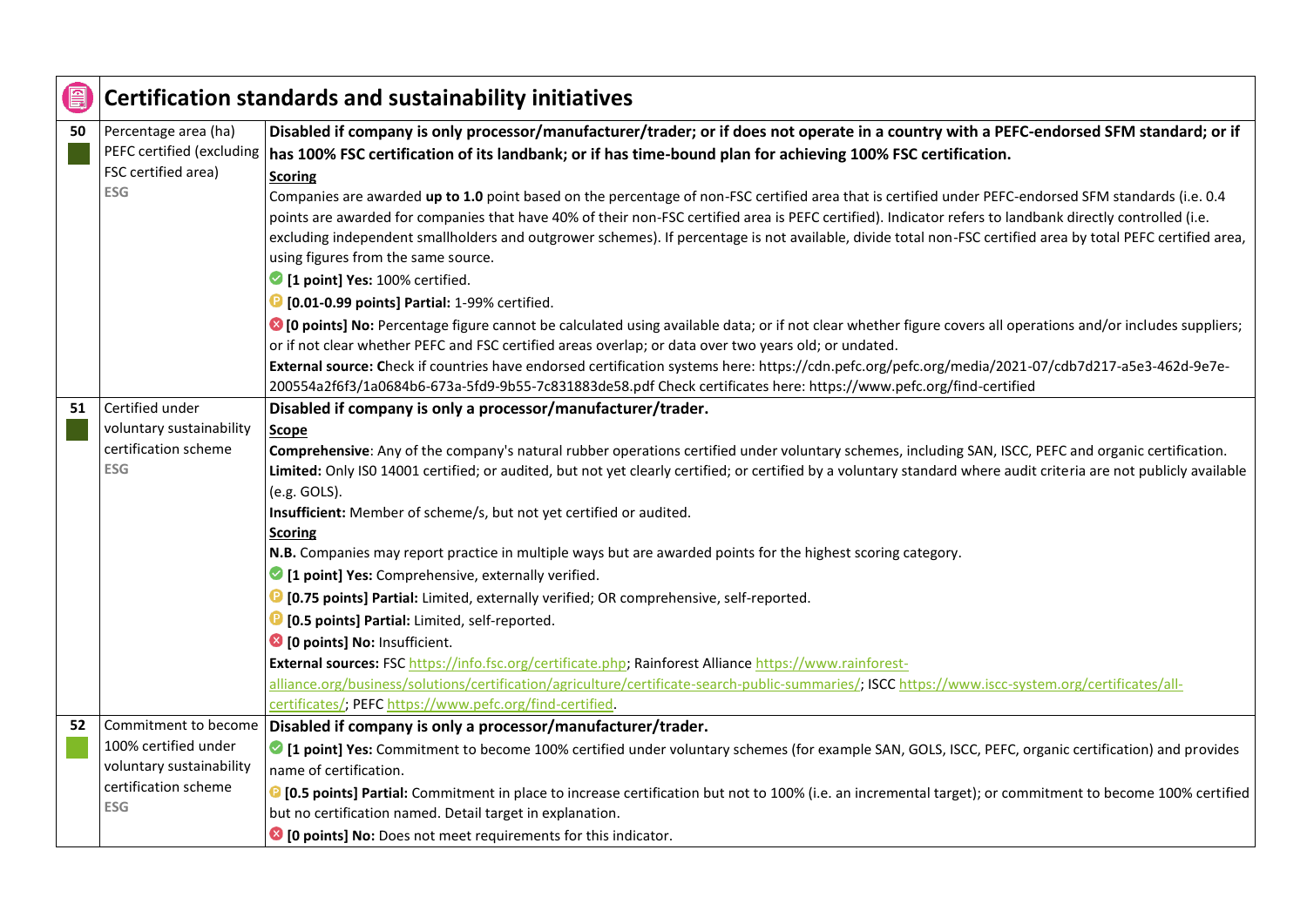| $\bigoplus$ | <b>Deforestation and biodiversity</b> |                                                                                                                                                                                                                                                        |
|-------------|---------------------------------------|--------------------------------------------------------------------------------------------------------------------------------------------------------------------------------------------------------------------------------------------------------|
| ID          | Indicator                             | Scoring criteria                                                                                                                                                                                                                                       |
| 53          | Commitment to zero                    | Disabled if only a processor/manufacturer/trader.                                                                                                                                                                                                      |
|             | conversion of natural                 | • [1 point] Yes: Company specifies a commitment to "no/zero conversion" that explicitly includes all natural ecosystems.                                                                                                                               |
|             | ecosystems                            | <sup>1</sup> [0.5 points] Partial: Company has an unclear commitment.                                                                                                                                                                                  |
|             |                                       | <sup>8</sup> [0 points] No: Company has no commitment to zero conversion.                                                                                                                                                                              |
|             |                                       | N.B. No points are available for a commitment to no deforestation or protecting HCV and HCS areas, as these commitments are covered elsewhere.                                                                                                         |
|             |                                       | AFI definition of natural ecosystems: https://accountability-framework.org/the-framework/contents/definitions/                                                                                                                                         |
| 54          | Commitment to zero                    | Disabled if no suppliers.                                                                                                                                                                                                                              |
|             | conversion of natural                 | • [1 point] Yes: Company specifies a commitment to "no/zero conversion" that explicitly includes all natural ecosystems and applies to all suppliers.                                                                                                  |
|             | ecosystems applies to all             | <sup>1</sup> [0.5 points] Partial: Company has an unclear commitment; or does not cover all supplies.                                                                                                                                                  |
|             | suppliers                             | <sup>8</sup> [0 points] No: Company has no commitment to zero conversion.                                                                                                                                                                              |
|             |                                       | N.B. No points are available for a commitment to no deforestation or protecting HCV and HCS areas, as these commitments are covered elsewhere.                                                                                                         |
|             |                                       | AFI definition of natural ecosystems: https://accountability-framework.org/the-framework/contents/definitions/                                                                                                                                         |
| 55          | Commitment to zero                    | Disabled if only a processor/trader.                                                                                                                                                                                                                   |
|             | deforestation                         | • [1 point] Yes: Company specifies a commitment to "no/zero deforestation" or clearly states will not develop on HCV, HCS and peatland; or has<br>commitment to zero conversion (scored full points in indicator 53). State commitment in explanation. |
|             |                                       | <sup>1</sup> [0.5 points] Partial: Company only has no/zero NET deforestation (acknowledges that some forest loss could be offset by forest restoration such as                                                                                        |
|             |                                       | through purchasing REDD+, offsets or mitigation banking); or has unclear no deforestation commitment; or only has a time-bound commitment to zero                                                                                                      |
|             |                                       | deforestation in the future.                                                                                                                                                                                                                           |
|             |                                       | ◎ [0 points] No: Does not meet requirements for this indicator. Company has no commitment to reducing deforestation.                                                                                                                                   |
|             |                                       | N.B. Commitments made through outside initiatives are acceptable, but must meet the requirements of the indicator. For example, the New York                                                                                                           |
|             |                                       | Declaration on Forests (NYDF) allows;                                                                                                                                                                                                                  |
|             |                                       | 1) a weaker no NET deforestation approach. This SPOTT indicator requires a commitment to zero deforestation, and;                                                                                                                                      |
|             |                                       | 2) Commits only to end forest loss by 2030. This SPOTT indicator requires a zero-deforestation commitment to be implemented now for full points.                                                                                                       |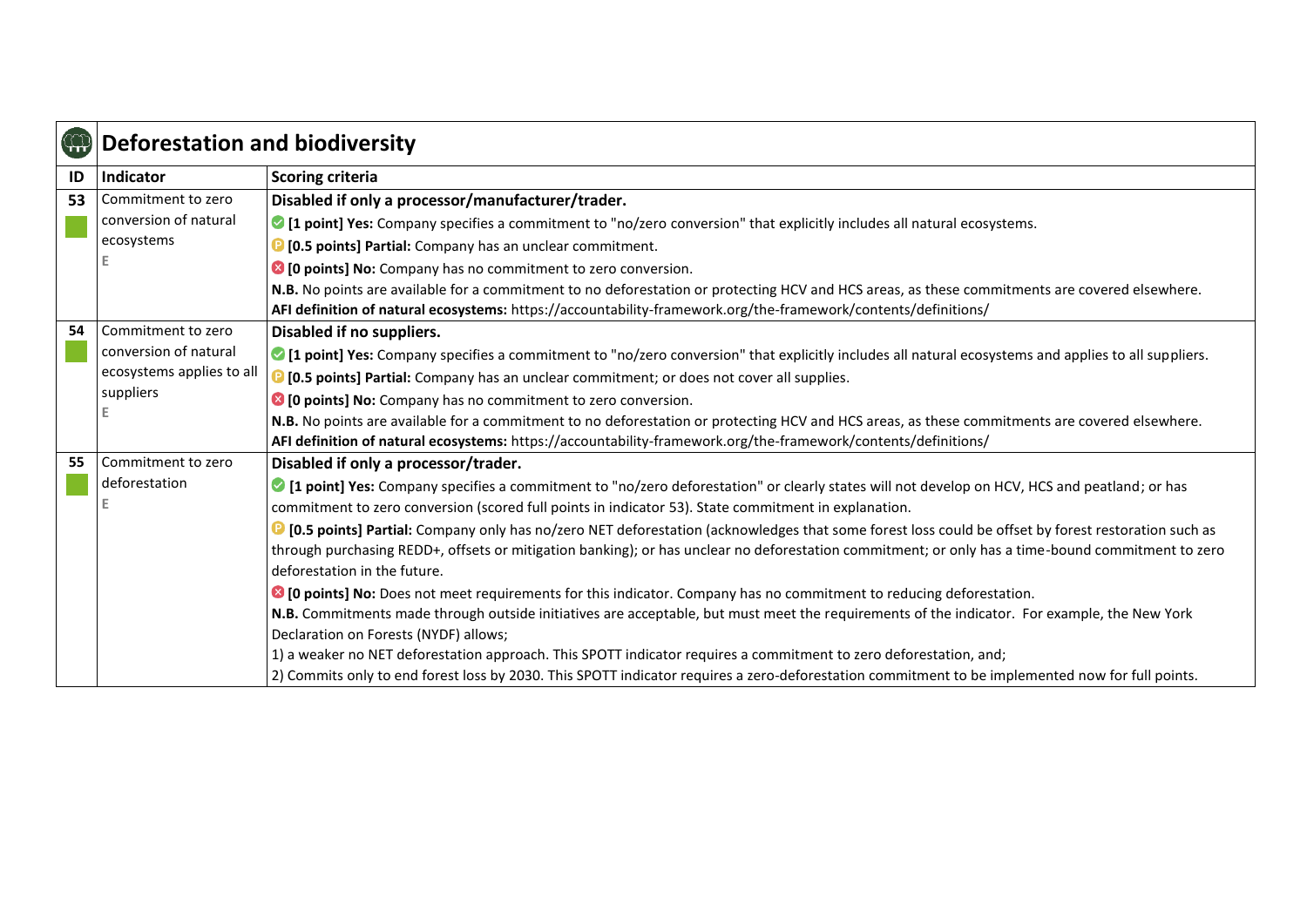| <b>992</b> | <b>Deforestation and biodiversity</b> |                                                                                                                                                                              |
|------------|---------------------------------------|------------------------------------------------------------------------------------------------------------------------------------------------------------------------------|
| 56         | Commitment to zero                    | Disabled if no suppliers.                                                                                                                                                    |
|            | deforestation applies to              | If point] Yes: Company specifies commitment to "no/zero deforestation", or to not develop on HCV, HCS and peatland, or has commitment to zero                                |
|            | all suppliers                         | conversion (scored full points on indicator 54) applies to all suppliers. State commitment in explanation.                                                                   |
|            |                                       | <sup>1</sup> [0.5 points] Partial: Company specifies has no/zero net deforestation (acknowledges that some forest loss could be offset by forest restoration such as         |
|            |                                       | through purchasing REDD+, offsets or mitigation banking) which applies to all suppliers; or has unclear no deforestation commitment which applies to all                     |
|            |                                       | suppliers, or zero deforestation commitment only applies to some suppliers; or only has a time-bound commitment to sourcing from suppliers with a zero                       |
|            |                                       | deforestation policy in the future.                                                                                                                                          |
|            |                                       | C [O points] No: Does not meet requirements for this indicator. Company has no commitment to reducing deforestation.                                                         |
|            |                                       | N.B. Commitments made through outside initiatives are acceptable, but must meet the requirements of the indicator. For example, the New York                                 |
|            |                                       | Declaration on Forests (NYDF) allows;                                                                                                                                        |
|            |                                       | 1) a weaker no NET deforestation approach. This SPOTT indicator requires a commitment to zero deforestation, and;                                                            |
|            |                                       | 2) Commits only to end forest loss by 2030. This SPOTT indicator requires a zero-deforestation commitment to be implemented now for full points.                             |
| 57         | Criteria and cut-off date             | • [1 point] Yes: Specifies the criteria or types of forest/areas that are not to be deforested/converted (e.g. primary forests, Intact Forest Landscapes (IFLs),             |
|            | for defining<br>deforestation and/or  | secondary forests, disturbed forests, HCS areas, HCV areas, etc.) and specifies a cut-off date beyond which deforestation or conversion would not be                         |
|            | ecosystem conversion                  | accepted. No points awarded if no commitment to no deforestation.                                                                                                            |
|            |                                       | <sup>1</sup> [0.5 points] Partial: Only specifies the criteria/types of forests/areas that are not to be deforested or converted; or does not state a cut-off date.          |
|            |                                       | <sup>3</sup> [0 points] No: Does not meet requirements for this indicator.                                                                                                   |
| 58         | Evidence of monitoring                | Disabled if only a processor/manufacturer/trader.                                                                                                                            |
|            | deforestation and/or                  | Scope                                                                                                                                                                        |
|            | ecosystem conversion                  | Comprehensive: Specifies how deforestation and/or ecosystem conversion is being monitored (i.e. how monitoring encroachment), including the extent of                        |
|            |                                       | the area monitored and timeframe. Look for references to spatial monitoring, encroachment, patrols, satellite data, drones, GIS, etc.                                        |
|            |                                       | Limited: Methodology, extent of area being monitored for deforestation and/or ecosystem conversion, and/or time-frame is unclear; or data between two<br>and five years old. |
|            |                                       | Insufficient: No data; or data over five years old; or undated.                                                                                                              |
|            |                                       | N.B. This indicator focuses on all deforestation/conversion that occurs in a company's operational area committed either by itself or by third parties.                      |
|            |                                       | <b>Scoring</b>                                                                                                                                                               |
|            |                                       | N.B. Companies may report practice in multiple ways but are awarded points for the highest scoring category.                                                                 |
|            |                                       | 1 [1 point] Yes: Comprehensive, externally verified.                                                                                                                         |
|            |                                       | <sup>1</sup> [0.75 points] Partial: Limited, externally verified; OR comprehensive, self-reported.                                                                           |
|            |                                       | <sup>1</sup> [0.5 points] Partial: Limited, self-reported.                                                                                                                   |
|            |                                       | 8 [0 points] No: Insufficient.                                                                                                                                               |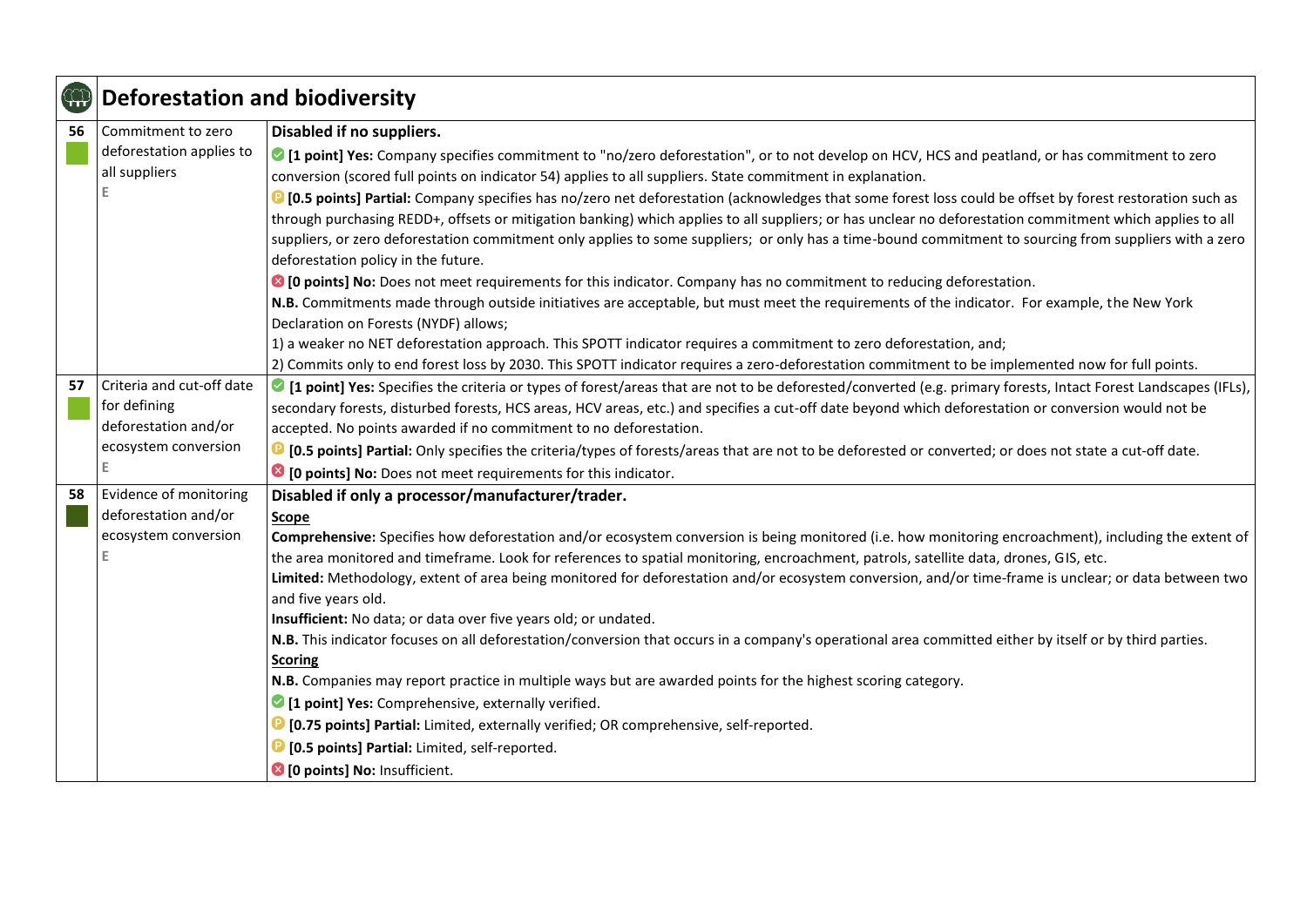| $\bigoplus$ | <b>Deforestation and biodiversity</b> |                                                                                                                                                                              |
|-------------|---------------------------------------|------------------------------------------------------------------------------------------------------------------------------------------------------------------------------|
| 59          | Evidence of monitoring                | Disabled if no suppliers, including scheme smallholders and independent suppliers.                                                                                           |
|             | deforestation and/or                  | Scope                                                                                                                                                                        |
|             | ecosystem conversion in               | Comprehensive: Specifies how deforestation and/or conversion is being monitored (i.e. how monitoring encroachment), including the extent of the area                         |
|             | supplier operations                   | monitored and timeframe. Look for references to spatial monitoring, encroachment, patrols, satellite data, drones, GIS, etc.                                                 |
|             |                                       | Limited: Methodology, extent of area being monitored for deforestation and/or ecosystem conversion, and/or time-frame is unclear; or data between two<br>and five years old. |
|             |                                       | Insufficient: No data; or data over five years old; or undated.                                                                                                              |
|             |                                       | N.B. This indicator focuses on all deforestation/conversion that occurs in a supplier's operational area either by itself or by third parties. Monitoring data               |
|             |                                       | can be obtained from suppliers, and does not necessarily need to be conducted by the company itself.                                                                         |
|             |                                       | <b>Scoring</b>                                                                                                                                                               |
|             |                                       | N.B. Companies may report practice in multiple ways but are awarded points for the highest scoring category.                                                                 |
|             |                                       | 1 [1 point] Yes: Comprehensive, externally verified.                                                                                                                         |
|             |                                       | <sup>1</sup> [0.75 points] Partial: Limited, externally verified; OR comprehensive, self-reported.                                                                           |
|             |                                       | <b>D</b> [0.5 points] Partial: Limited, self-reported.                                                                                                                       |
|             |                                       | 8 [0 points] No: Insufficient.                                                                                                                                               |
| 60          | Amount of deforestation               | Disabled if only a processor/manufacturer/trader.                                                                                                                            |
|             | and/or ecosystem                      | • [1 point] Yes: Reports total area of deforestation and/or conversion recorded over company's full operational area (area can be zero) since the                            |
|             | conversion recorded in                | commitment cut-off date (see indicator 52).                                                                                                                                  |
|             | own operations since                  | 19 [0.5 points] Partial: Data reported covers less than the company's operational area; or area figures found under grievances but consolidated figure                       |
|             | cut-off date                          | covering entire operations not reported; or data between two and five years old; or not reported since cut-off date; or no cut-off date given.                               |
|             | E                                     | <sup>8</sup> [0 points] No: No data; or data over two years old; or undated.                                                                                                 |
|             |                                       | N.B. This indicator focuses on all deforestation/conversion that occurs in a company's operational area committed either by itself or by third parties.                      |
| 61          | Amount of deforestation               | Disabled if company only sources from own plantations                                                                                                                        |
|             | and/or ecosystem                      | • [1 point] Yes: Reports total area of deforestation and/or conversion recorded within the company's industrial suppliers' operational area and                              |
|             | conversion recorded in                | smallholder suppliers' jurisdictional area (area can be zero) since the commitment cut-off date in the operations of the company's direct or indirect                        |
|             | supplier operations since             | suppliers (see indicator 52).                                                                                                                                                |
|             | cut-off date                          | <b>D</b> [0.5 points] Partial: Data reported does not cover all suppliers' entire operational area; or unclear if data covers both industrial plantation and                 |
|             |                                       | smallholder suppliers; or area figures found under grievances but consolidated figure covering entire operations not reported; or data between two and                       |
|             |                                       | five years old; or not reported since cut-off date; or no cut-off date given.                                                                                                |
|             |                                       | <sup>8</sup> [0 points] No: No data; or data over two years old; or undated.                                                                                                 |
|             |                                       | N.B. Monitoring data can be obtained from suppliers, and does not necessarily need to be conducted by the company itself. This indicator focuses on all                      |
|             |                                       | deforestation/conversion that occurs in a supplier's operational area committed either by itself or by third parties.                                                        |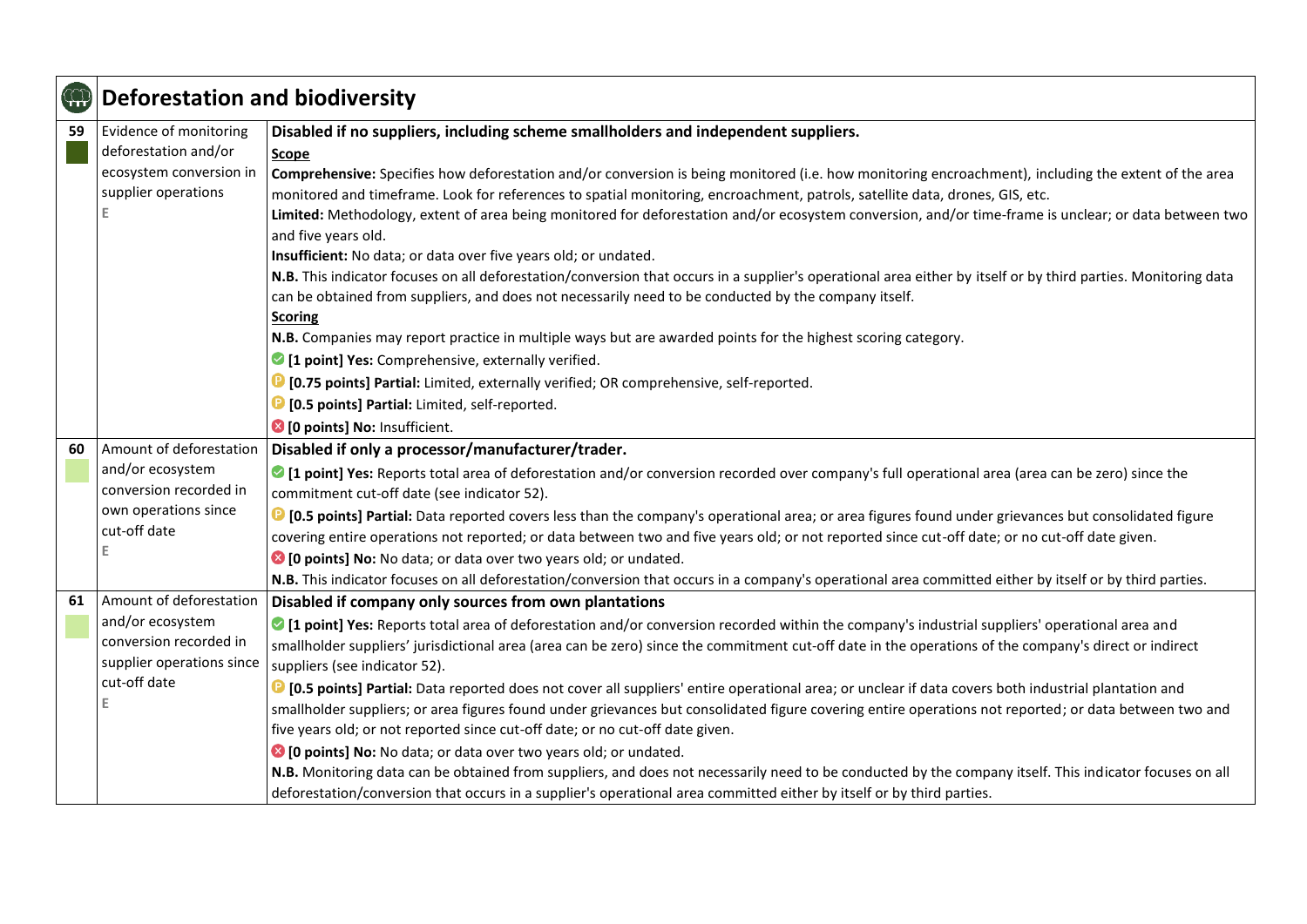| $\bigoplus$ | <b>Deforestation and biodiversity</b>                                                        |                                                                                                                                                                                                                                                                                                                                                                                                                                                                                                                                                                                                                                                                                                                                                                                                                                                                                                                                                                                                                                                                                                                                                                                                                                                                                                     |
|-------------|----------------------------------------------------------------------------------------------|-----------------------------------------------------------------------------------------------------------------------------------------------------------------------------------------------------------------------------------------------------------------------------------------------------------------------------------------------------------------------------------------------------------------------------------------------------------------------------------------------------------------------------------------------------------------------------------------------------------------------------------------------------------------------------------------------------------------------------------------------------------------------------------------------------------------------------------------------------------------------------------------------------------------------------------------------------------------------------------------------------------------------------------------------------------------------------------------------------------------------------------------------------------------------------------------------------------------------------------------------------------------------------------------------------|
| 62          | Commitment to<br>restoration of<br>deforestation/conversion                                  | Disabled if only a processor/trader.<br>I point] Yes: Company commits to restore ecosystems and their values to their prior condition and/or provide suitable compensation to restore these<br>values in the case of deforestation or conversion within the company's own operations. Commitment must specify a cut-off date beyond which<br>deforestation or conversion would not be accepted.<br><sup>1</sup> [0.5 points] Partial: Unclear commitment; or does not include a cut-off date.<br><sup>3</sup> [0 points] No: Does not meet requirements for this indicator.<br>N.B. This commitment is relevant to situations where a company may have failed (inadvertently or intentionally) to fully implement its commitment to<br>zero deforestation. It also includes responsibility to remediate past harms in situations where a company purchases or acquires management rights to land<br>where deforestation has been conducted by previous owners/managers.                                                                                                                                                                                                                                                                                                                             |
| 63          | Commitment to<br>restoration of<br>deforestation/conversion<br>applies to all suppliers<br>E | Disabled if no suppliers, including scheme smallholders and independent suppliers.<br>I point] Yes: Commitment to restore ecosystems and their values to their prior condition and/or provide suitable compensation to restore these values<br>in the case of non-compliant deforestation or conversion applies to all suppliers. Commitment must specify a cut-off date beyond which deforestation or<br>conversion would not be accepted and must include all non-compliance<br><sup>1</sup> [0.5 points] Partial: Unclear commitment; or does not include a cut-off date; or commitment only applies to some suppliers, or commitment does not<br>cover all non-compliance.<br><sup>8</sup> [0 points] No: Does not meet requirements for this indicator.                                                                                                                                                                                                                                                                                                                                                                                                                                                                                                                                        |
| 64          | Implementing a<br>landscape or<br>jurisdictional level<br>approach<br><b>ES</b>              | <b>Scope</b><br>Comprehensive: Participating in or supporting multi-stakeholder planning and policy efforts at a landscape or jurisdictional level. Examples include:<br>supporting improved land governance policies and institutions, establishing, supporting, and complying with landscape-scale monitoring and enforcement<br>mechanisms; participating in jurisdictional standards or assessment frameworks; or supporting sustainable development activities.<br>Limited: Statement about recognising the importance of a landscape or jurisdictional approach, but unclear if implementing; or only limited details<br>available; or data between two and five years old.<br>Insufficient: No data; or data over five years old; or undated.<br>Scoring<br>N.B. Companies may report practice in multiple ways but are awarded points for the highest scoring category.<br>1 [1 point] Yes: Comprehensive, externally verified.<br><sup>1</sup> [0.75 points] Partial: Limited, externally verified; OR comprehensive, self-reported.<br><b>D</b> [0.5 points] Partial: Limited, self-reported.<br><sup>8</sup> [0 points] No: Insufficient.<br>N.B. Landscape and jurisdictional approach definition: https://accountability-framework.org/the-framework/topics/jurisdictional-approaches/ |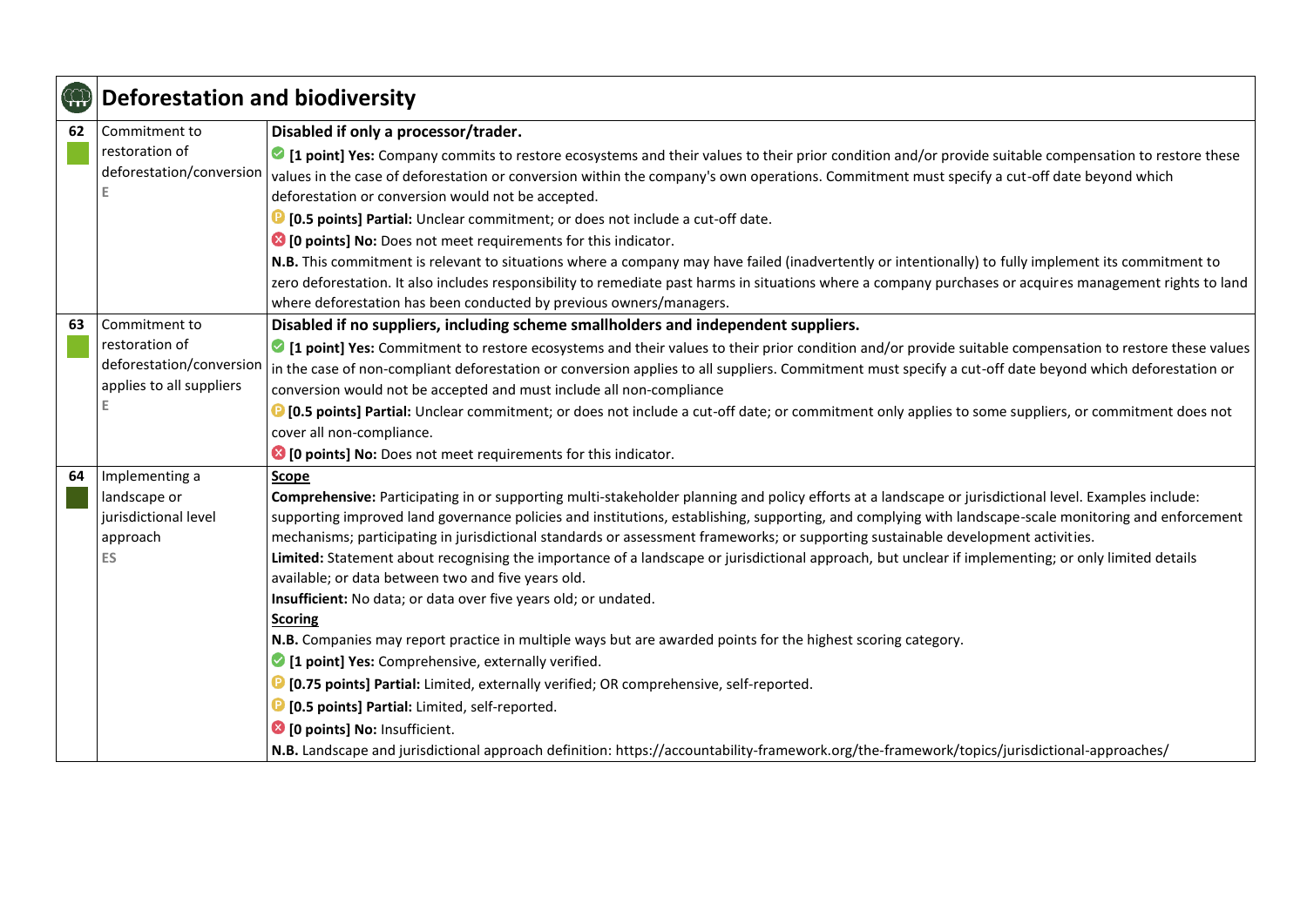| <b>400</b> | <b>Deforestation and biodiversity</b>                                                                      |                                                                                                                                                                                                                                                                                                                                                                                                                                                                                                                                                                                                                                                                                                                                                                                                                                                                                                                                                                                                                                                                                                                                                                                                                                                                                                                                                                                                                                                                                                              |
|------------|------------------------------------------------------------------------------------------------------------|--------------------------------------------------------------------------------------------------------------------------------------------------------------------------------------------------------------------------------------------------------------------------------------------------------------------------------------------------------------------------------------------------------------------------------------------------------------------------------------------------------------------------------------------------------------------------------------------------------------------------------------------------------------------------------------------------------------------------------------------------------------------------------------------------------------------------------------------------------------------------------------------------------------------------------------------------------------------------------------------------------------------------------------------------------------------------------------------------------------------------------------------------------------------------------------------------------------------------------------------------------------------------------------------------------------------------------------------------------------------------------------------------------------------------------------------------------------------------------------------------------------|
| 65         | <b>Biodiversity policy</b>                                                                                 | Disabled if only a processor/manufacturer/trader.                                                                                                                                                                                                                                                                                                                                                                                                                                                                                                                                                                                                                                                                                                                                                                                                                                                                                                                                                                                                                                                                                                                                                                                                                                                                                                                                                                                                                                                            |
|            |                                                                                                            | I point] Yes: Has policy including both commitment and time-bound target on protecting biodiversity (can accept if refers to species AND<br>habitats/ecosystems). Commitment must cover all the company's natural rubber operations. The policy/commitment must clearly apply both within and<br>beyond HCV/HCS/set-asides (e.g. also covers biodiversity in plantation land or beyond estate boundaries) AND must contain at least one measurable, time-<br>bound target that shows impact of this policy/commitment on biodiversity/species/habitats (e.g. X% increase in population of species X against a defined<br>baseline; or X ha of specific habitat restored by target year). Can be standalone policy or included within another sustainability policy. Must be in one place<br>together, not multiple.<br><b>D</b> [0.5 points] Partial: Has policy, but does not clearly state that it applies to all the company's own natural rubber operations; or only commitment with<br>clear scope but no target, or target with no commitment; or has both commitment and target but only in relation to HCV/HCS/set-asides<br>C [O points] No: Has no policy; or only general statement that company commits to biodiversity protection with no detail given on scope; or only has<br>individual commitments relating to biodiversity (e.g. no hunting, HCV assessments etc.) but no overarching commitment; or no target and only mentions<br>biodiversity in relation to inside HCV/HCS/set-asides. |
| 66         | <b>Biodiversity policy</b>                                                                                 | Disabled if no suppliers, including scheme smallholders and independent suppliers.                                                                                                                                                                                                                                                                                                                                                                                                                                                                                                                                                                                                                                                                                                                                                                                                                                                                                                                                                                                                                                                                                                                                                                                                                                                                                                                                                                                                                           |
|            | applies to all suppliers<br>Е                                                                              | • [1 point] Yes: Has own policy on protecting biodiversity that applies to all suppliers. The policy should cover multiple dimensions (e.g. broad policy<br>covering multiple species/threats) of biodiversity protection, must apply both within and beyond HCV/HCS/set-asides (e.g. also covers biodiversity in<br>plantation land or beyond concession boundaries).<br><b>D</b> [0.5 points] Partial: Policy only applies to some suppliers; or does not cover all suppliers' operations (i.e. does not apply to land beyond HCV/HCS/set-<br>asides).<br>C [O points] No: Only mentions biodiversity; or only mentions biodiversity in relation to inside HCV/HCS/set-asides.                                                                                                                                                                                                                                                                                                                                                                                                                                                                                                                                                                                                                                                                                                                                                                                                                             |
| 67         | Identified species of                                                                                      | Disabled if only a processor/manufacturer/trader.                                                                                                                                                                                                                                                                                                                                                                                                                                                                                                                                                                                                                                                                                                                                                                                                                                                                                                                                                                                                                                                                                                                                                                                                                                                                                                                                                                                                                                                            |
|            | conservation concern,<br>referencing international<br>or national system of<br>species classification<br>E | <b>Scope</b><br>Comprehensive: Company has identified species of conservation concern (i.e. rare, threatened, endangered), referencing an appropriate system of<br>classification (e.g. IUCN Red List, national red list, CITES).<br>Limited: Species have been identified but not classified according to an appropriate system.<br>Insufficient: No data.<br><b>Scoring</b><br>N.B. Companies may report practice in multiple ways but are awarded points for the highest scoring category.<br><sup>2</sup> [1 point] Yes: Comprehensive, externally verified.<br><b>D</b> [0.75 points] Partial: Limited, externally verified; OR comprehensive, self-reported.<br><b>D</b> [0.5 points] Partial: Limited, self-reported.<br>10 points] No: Insufficient.                                                                                                                                                                                                                                                                                                                                                                                                                                                                                                                                                                                                                                                                                                                                                 |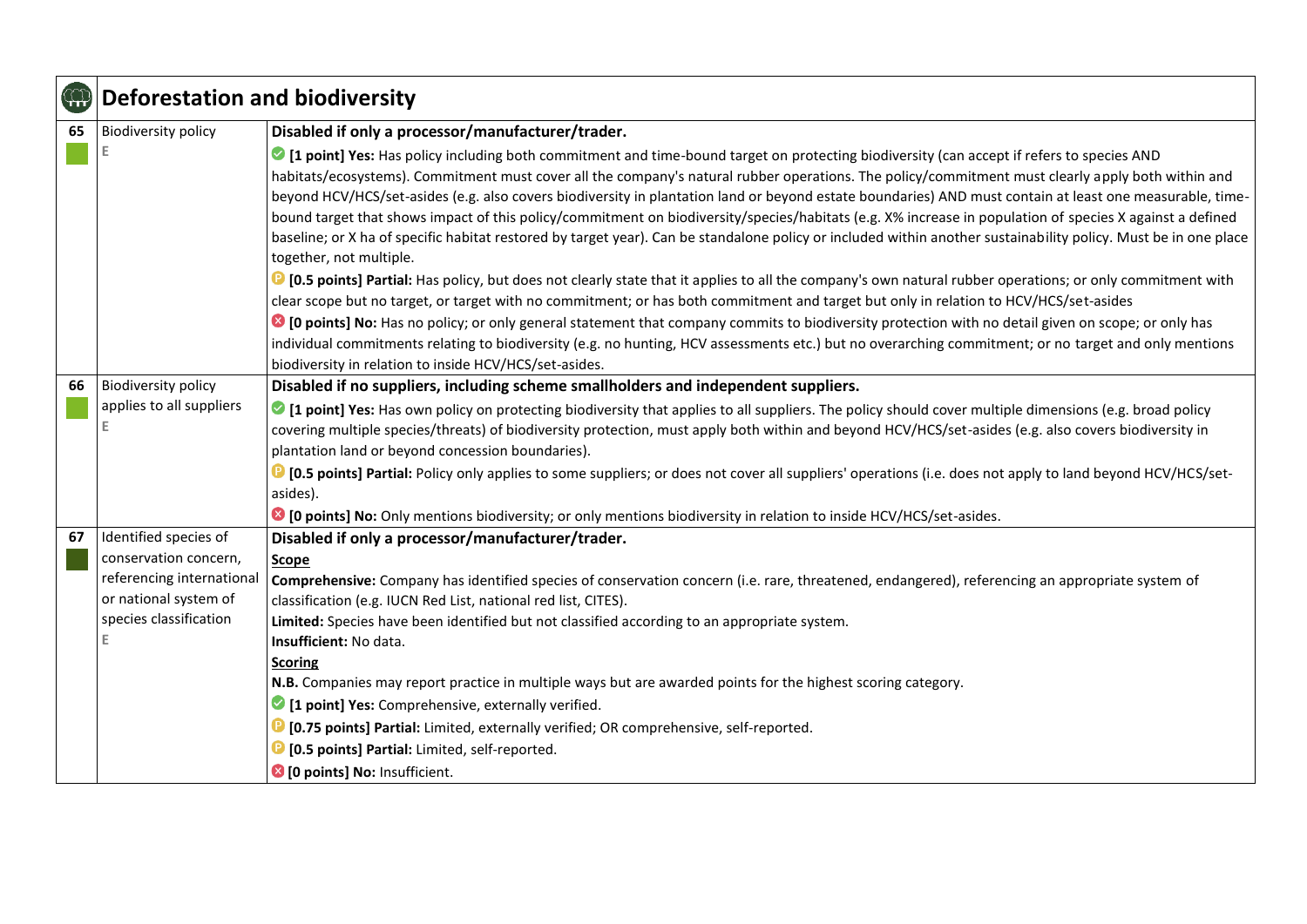| $\bigoplus$ | <b>Deforestation and biodiversity</b> |                                                                                                                                                                           |
|-------------|---------------------------------------|---------------------------------------------------------------------------------------------------------------------------------------------------------------------------|
| 68          | Examples of species                   | Disabled if only a processor/manufacturer/trader.                                                                                                                         |
|             | and/or habitat                        | Scope                                                                                                                                                                     |
|             | conservation                          | Comprehensive: Provides multiple examples/evidence of species and/or habitat conservation management in plantations, company's set-aside areas or in                      |
|             | management                            | surrounding landscape (can include activities in HCV, HCS, buffer zones, forests, peatlands, mangroves, wetlands, etc.). Examples include: enhancing                      |
|             |                                       | plantation biodiversity, rehabilitation of riparian areas, native forest restoration, enhancement of mangroves, tree planting, clearly marking boundaries,                |
|             |                                       | putting up signs, planting of native species, ensuring no roads, monitoring peatland subsidence, limiting access, patrols, etc.                                           |
|             |                                       | Limited: Only mentions one example of species and/or habitat management; or data between two and five years old.                                                          |
|             |                                       | Insufficient: No examples reported; or data over five years old; or undated.                                                                                              |
|             |                                       | <b>Scoring</b>                                                                                                                                                            |
|             |                                       | N.B. Companies may report practice in multiple ways but are awarded points for the highest scoring category.                                                              |
|             |                                       | 1 point] Yes: Comprehensive, externally verified.                                                                                                                         |
|             |                                       | <sup>1</sup> [0.75 points] Partial: Limited, externally verified; OR comprehensive, self-reported.                                                                        |
|             |                                       | <b>D</b> [0.5 points] Partial: Limited, self-reported.                                                                                                                    |
|             |                                       | <sup>3</sup> [0 points] No: Insufficient.                                                                                                                                 |
| 69          | Commitment to no                      | Disabled if only a processor/manufacturer/trader.                                                                                                                         |
|             | hunting or only                       | If point] Yes: Commitment to no hunting of all species or only sustainable hunting by local communities for subsistence purposes that does not cause                      |
|             | sustainable hunting of                | decline of local species populations.                                                                                                                                     |
|             | species                               | <b>D</b> [0.5 points] Partial: Only no hunting of endangered, rare, threatened species; or if no hunting only applies to certain extent of operations (e.g. no            |
|             |                                       | hunting only in conservation set-asides).                                                                                                                                 |
|             |                                       | <sup>3</sup> [0 points] No: No commitment or company allows employees to hunt.                                                                                            |
| 70          | Commitment to no                      | Disabled if no suppliers, including scheme smallholders and independent suppliers.                                                                                        |
|             | hunting or only                       | I point] Yes: Commitment to no hunting of all species or only sustainable hunting by local communities for subsistence purposes that does not cause                       |
|             | sustainable hunting of                | decline of local species populations applies to all suppliers.                                                                                                            |
|             | species applies to all                | <sup>1</sup> [0.5 points] Partial: Only no hunting of endangered, rare, threatened species; or no hunting only applies to certain extent of operations (e.g. no hunting   |
|             | suppliers<br>E                        | only in conservation set-asides); or commitment only applies to some suppliers.                                                                                           |
|             |                                       | <sup>3</sup> [0 points] No: No commitment or company allows employees to hunt.                                                                                            |
| 71          | Commitment to protect                 | Disabled if only a processor/manufacturer/trader.                                                                                                                         |
|             | areas from illegal                    | • [1 point] Yes: Commitment to protect natural ecosystems and plantations from unauthorised or illegal resource use, settlement and other illegal                         |
|             | activities                            | activities.                                                                                                                                                               |
|             | <b>ES</b>                             | <sup>1</sup> [0.5 points] Partial: Commitment to protect natural ecosystems and plantations from certain forms of illegal activities (e.g. illegal logging, harvesting of |
|             |                                       | NTFPs, mining, recreation, trapping, hunting, drug trafficking); or commitment clearly does not cover all operations (e.g. only covers one country; or no                 |
|             |                                       | hunting only in conservation set-asides).                                                                                                                                 |
|             |                                       | <sup>3</sup> [0 points] No: Does not meet requirements for this indicator.                                                                                                |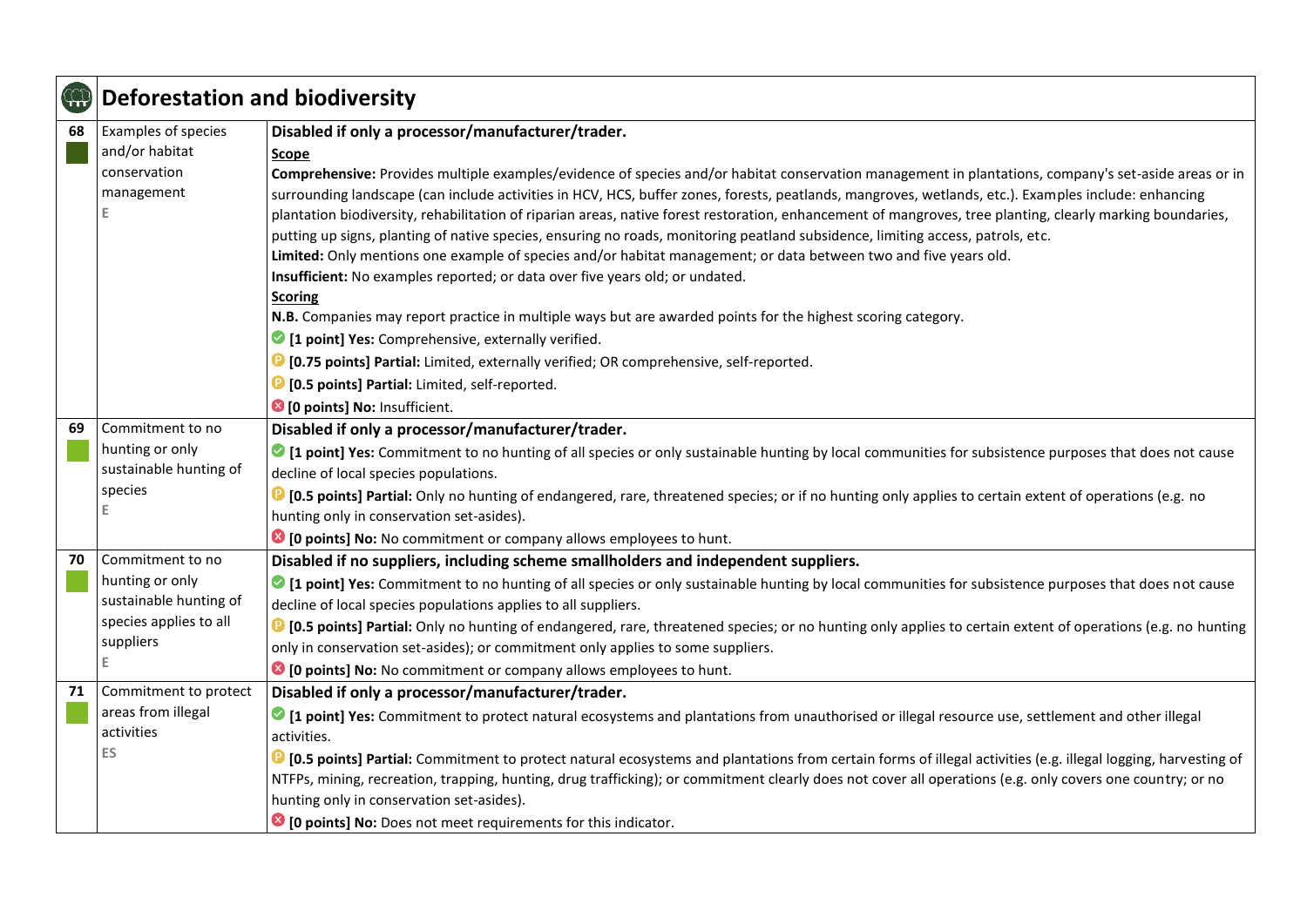| CD | <b>Deforestation and biodiversity</b>                                                                     |                                                                                                                                                                                                                                                                                                                                                                                                                                                                                                                                                                                                                                                                                                                                                                                                                                                                                                                                                                                                                                                                                                                                                            |
|----|-----------------------------------------------------------------------------------------------------------|------------------------------------------------------------------------------------------------------------------------------------------------------------------------------------------------------------------------------------------------------------------------------------------------------------------------------------------------------------------------------------------------------------------------------------------------------------------------------------------------------------------------------------------------------------------------------------------------------------------------------------------------------------------------------------------------------------------------------------------------------------------------------------------------------------------------------------------------------------------------------------------------------------------------------------------------------------------------------------------------------------------------------------------------------------------------------------------------------------------------------------------------------------|
| 72 | Commitment to protect<br>forest areas from illegal<br>activities applies to all<br>suppliers<br><b>ES</b> | Disabled if no suppliers, including outgrower scheme and independent suppliers.<br>○ [1 point] Yes: Company specifies commitment to protect forest areas from unauthorised or illegal resource use, settlement and other illegal activities<br>applies to all suppliers (direct and indirect).<br><b>D</b> [0.5 points] Partial: Commitment to protect forest areas from certain forms of illegal activities (e.g. illegal logging, harvesting of NTFPs, mining,<br>recreation, trapping, hunting, drug trafficking); or commitment clearly does not cover all operations (e.g. only covers one country); or commitment only<br>applies to some suppliers.                                                                                                                                                                                                                                                                                                                                                                                                                                                                                                 |
| 73 | Evidence of protecting<br>forest areas from illegal<br>activities<br>ES                                   | <sup>8</sup> [0 points] No: Does not meet requirements for this indicator.<br>Disabled if only a processor/manufacturer/trader.<br><b>Scope</b><br>Comprehensive: Provides multiple examples of how protects forest areas from unauthorised or illegal resource use, settlement and other illegal activities.<br>Examples include: patrols, informative and prohibitive signs, guards and fences where appropriate, awareness meetings or trainings for employees and<br>local communities, providing alternatives to illegal hunting/fishing/collecting in order to prevent illegal activities.<br>Limited: Only one example mentioned; or data between two and five years old.<br>Insufficient: No example; or data over five years old; or undated.<br><b>Scoring</b><br>N.B. Companies may report practice in multiple ways but are awarded points for the highest scoring category.<br>1 point] Yes: Comprehensive, externally verified.<br><sup>1</sup> [0.75 points] Partial: Limited, externally verified; OR comprehensive, self-reported.<br><b>D</b> [0.5 points] Partial: Limited, self-reported.<br><sup>8</sup> [0 points] No: Insufficient. |

|    | High Conservation Value (HCV), High Carbon Stock (HCS) and impact assessments |                                                                                                                               |
|----|-------------------------------------------------------------------------------|-------------------------------------------------------------------------------------------------------------------------------|
| ID | Indicator                                                                     | <b>Scoring criteria</b>                                                                                                       |
| 74 |                                                                               | Commitment to conduct   Disabled if only a processor/manufacturer/trader.                                                     |
|    |                                                                               | High Conservation Value $\bigcirc$ [1 point] Yes: Commitment to conduct HCV assessments.                                      |
|    | (HCV) assessments                                                             | [0.5 points] Partial: Unclear commitment; or commitment clearly does not cover all operations (e.g. only covers one country). |
|    | ES                                                                            | <sup>8</sup> [O points] No: Does not meet requirements for this indicator.                                                    |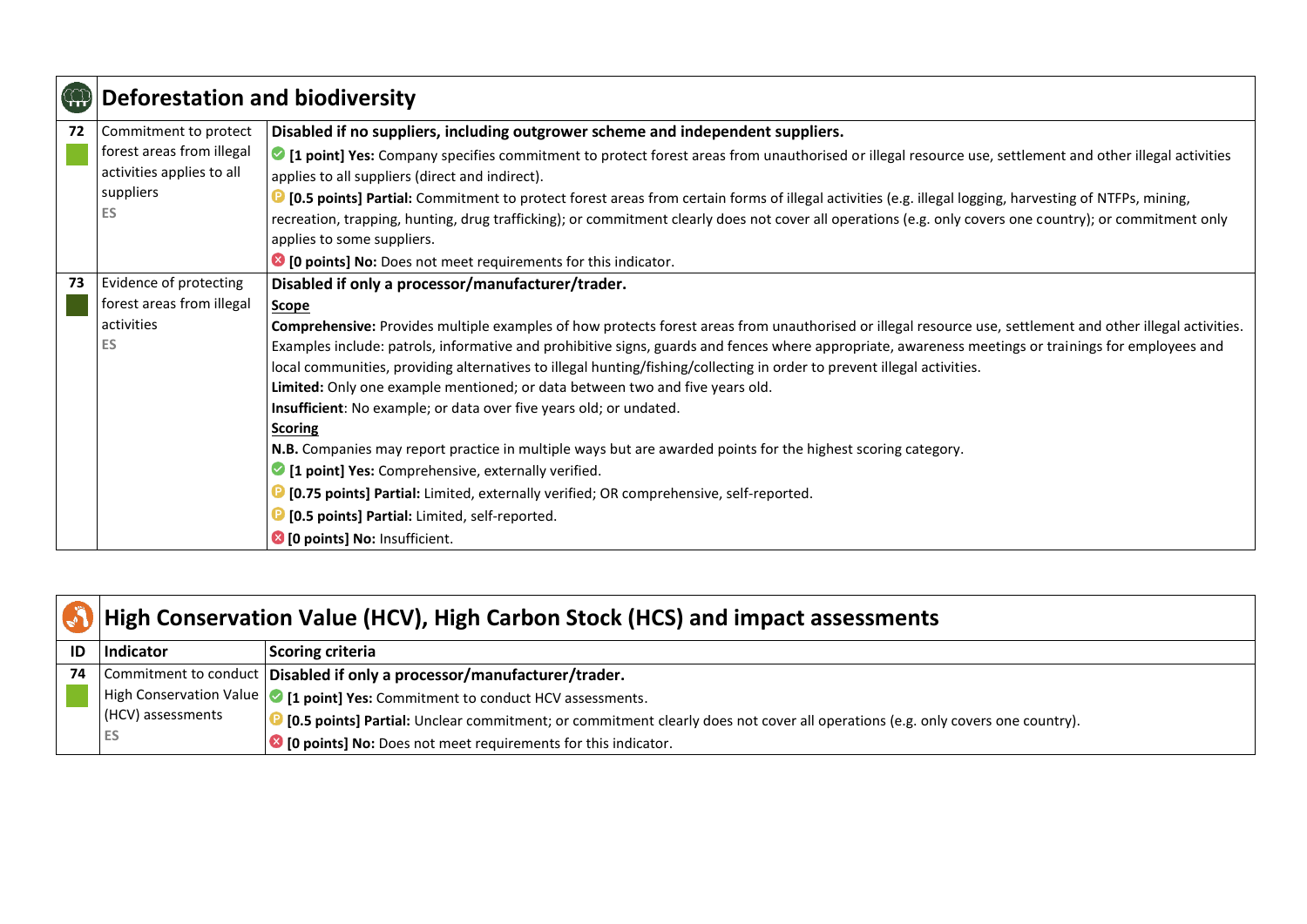| S  |                                       | High Conservation Value (HCV), High Carbon Stock (HCS) and impact assessments                                                                               |
|----|---------------------------------------|-------------------------------------------------------------------------------------------------------------------------------------------------------------|
| 75 |                                       | Commitment to conduct Disabled if no suppliers including scheme smallholders and independent suppliers.                                                     |
|    | <b>High Conservation Value</b>        | • [1 point] Yes: Commitment to conduct HCV assessments for all suppliers.                                                                                   |
|    | (HCV) assessments                     | <b>D</b> [0.5 points] Partial: Unclear commitment; or commitment only applies to some suppliers.                                                            |
|    | applies to all suppliers<br><b>ES</b> | <sup>8</sup> [0 points] No: Does not meet requirements for this indicator.                                                                                  |
| 76 | <b>High Conservation Value</b>        | Disabled if only a processor/manufacturer/trader, or no new planting since 1st April 2019.                                                                  |
|    | (HCV) assessments                     | <b>Scope</b>                                                                                                                                                |
|    | available for all new                 | Comprehensive: HCV assessment (reports or summaries) publicly available online; including new planting under outgrower/scheme smallholders.                 |
|    | plantings since 1 <sup>st</sup> April | Limited: HCV assessments clearly cover only a limited portion of company operations (e.g. one specific geography the company is known to operate in); or    |
|    | 2019                                  | clearly don't cover all ongoing activities (e.g. new plantation development); or HCV assessments submitted to HCVRN for review but not yet available.       |
|    | <b>ES</b>                             | Insufficient: No HCV assessments available; or available only on request; or only states that has done HCV assessments but no report or summary available.  |
|    |                                       | <b>Scoring</b>                                                                                                                                              |
|    |                                       | N.B. companies may report practice in multiple ways but are awarded points for the highest scoring category. Points for external verification under FSC are |
|    |                                       | not applicable for this indicator as HCV assessments are not necessarily publicly available even if audited by FSC.                                         |
|    |                                       | 1 [1 point] Yes: Comprehensive, externally verified.                                                                                                        |
|    |                                       | <b>D</b> [0.75 points] Partial: Limited, externally verified; OR comprehensive, self-reported.                                                              |
|    |                                       | <b>D</b> [0.5 points] Partial: Limited, self-reported.                                                                                                      |
|    |                                       | <sup>3</sup> [0 points] No: Insufficient.                                                                                                                   |
|    |                                       | External source: HCVRN webpage: https://hcvnetwork.org/find-a-report/.                                                                                      |
| 77 |                                       | High Conservation Value   Disabled if only a processor/manufacturer/trader, or no new planting since 1st April 2019.                                        |
|    | (HCV) management and                  | <b>Scope</b>                                                                                                                                                |
|    | monitoring plans                      | Comprehensive: HCV management and monitoring plans (reports or summaries) publicly available (either as standalone documents or within HCV                  |
|    | available for all new                 | assessment reports); including new planting under outgrower/scheme smallholders.                                                                            |
|    | plantings since 1st April             | Limited: HCV management and monitoring plans (reports or summaries) only available for some parts of the company's operations.                              |
|    | 2019<br>ES                            | Insufficient: No HCV management and monitoring plans available; or available only on request.                                                               |
|    |                                       | <b>Scoring</b>                                                                                                                                              |
|    |                                       | N.B. Companies may report practice in multiple ways but are awarded points for the highest scoring category.                                                |
|    |                                       | <sup>2</sup> [1 point] Yes: Comprehensive, externally verified.                                                                                             |
|    |                                       | <b>D</b> [0.75 points] Partial: Limited, externally verified; OR comprehensive, self-reported.                                                              |
|    |                                       | <b>D</b> [0.5 points] Partial: Limited, self-reported.                                                                                                      |
|    |                                       | <b>8</b> [0 points] No: Insufficient.                                                                                                                       |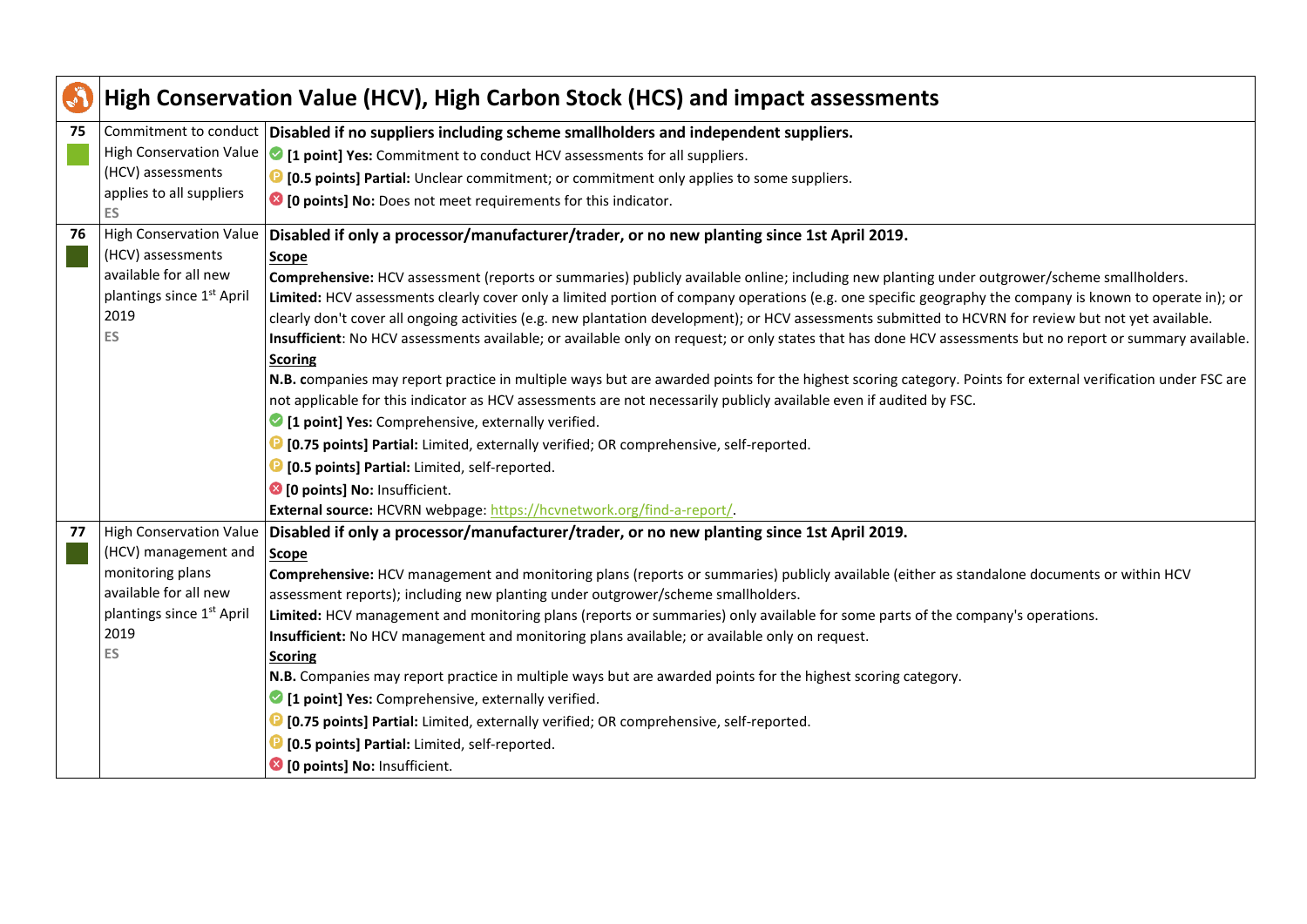| <b>Call</b> | High Conservation Value (HCV), High Carbon Stock (HCS) and impact assessments |                                                                                                                                                                 |
|-------------|-------------------------------------------------------------------------------|-----------------------------------------------------------------------------------------------------------------------------------------------------------------|
| 78          | Commitment to the                                                             | Disabled if only a processor/manufacturer/trader.                                                                                                               |
|             | High Carbon Stock (HCS)                                                       | <b>I</b> [1 point] Yes: Commitment to apply the HCS Approach, as defined by the HCS Approach Toolkit.                                                           |
|             | Approach                                                                      | <b>D</b> [0.5 points] Partial: Commitment clearly does not cover all operations (e.g. only covers one country); or if not clearly the HCS Approach, but another |
|             | ES                                                                            | high carbon stock assessment methodology.                                                                                                                       |
|             |                                                                               | <sup>3</sup> [0 points] No: Does not meet requirements for this indicator.                                                                                      |
| 79          | Commitment to the                                                             | Disabled if no suppliers including outgrower schemes and independent suppliers.                                                                                 |
|             | High Carbon Stock (HCS)                                                       | <b>If a point] Yes:</b> Commitment to apply the HCS Approach, as defined by the HCS Approach Toolkit, applies to all suppliers.                                 |
|             | Approach applies to all                                                       | <b>D</b> [0.5 points] Partial: Not clearly the HCS Approach, but another high carbon stock assessment methodology; or commitment only applies to some           |
|             | suppliers                                                                     | suppliers.                                                                                                                                                      |
|             | <b>ES</b>                                                                     | <sup>3</sup> [0 points] No: Does not meet requirements for this indicator.                                                                                      |
| 80          | High Carbon Stock (HCS)                                                       | Disabled if only a processor/manufacturer/trader, or if no new planting since January 2015.                                                                     |
|             | assessments available                                                         | <b>Scope</b>                                                                                                                                                    |
|             | ES                                                                            | Comprehensive: Any HCS assessment report or summary publicly available, either using the HCS Approach or another high carbon stock method.                      |
|             |                                                                               | Limited: An HCS assessment has been submitted to the HCSA website but is pending review (conducted but not yet publicly available).                             |
|             |                                                                               | Insufficient: None available; or only on request; or states that has done HCS assessments but no report or summary available.                                   |
|             |                                                                               | <b>Scoring</b>                                                                                                                                                  |
|             |                                                                               | N.B. Companies may report practice in multiple ways but are awarded points for the highest scoring category. Points for external verification under FSC         |
|             |                                                                               | /PEFC/SVLK are not applicable for this indicator as it is not covered by the requirements of these standards.                                                   |
|             |                                                                               | <sup>2</sup> [1 point] Yes: Comprehensive, externally verified.                                                                                                 |
|             |                                                                               | <b>D</b> [0.75 points] Partial: Limited, externally verified; OR comprehensive, self-reported.                                                                  |
|             |                                                                               | <b>D</b> [0.5 points] Partial: Limited, self-reported.                                                                                                          |
|             |                                                                               | <sup>8</sup> [0 points] No: Insufficient.                                                                                                                       |
|             |                                                                               | External source: HCS Approach Registered Assessments http://highcarbonstock.org/registered-hcsa-assessments/                                                    |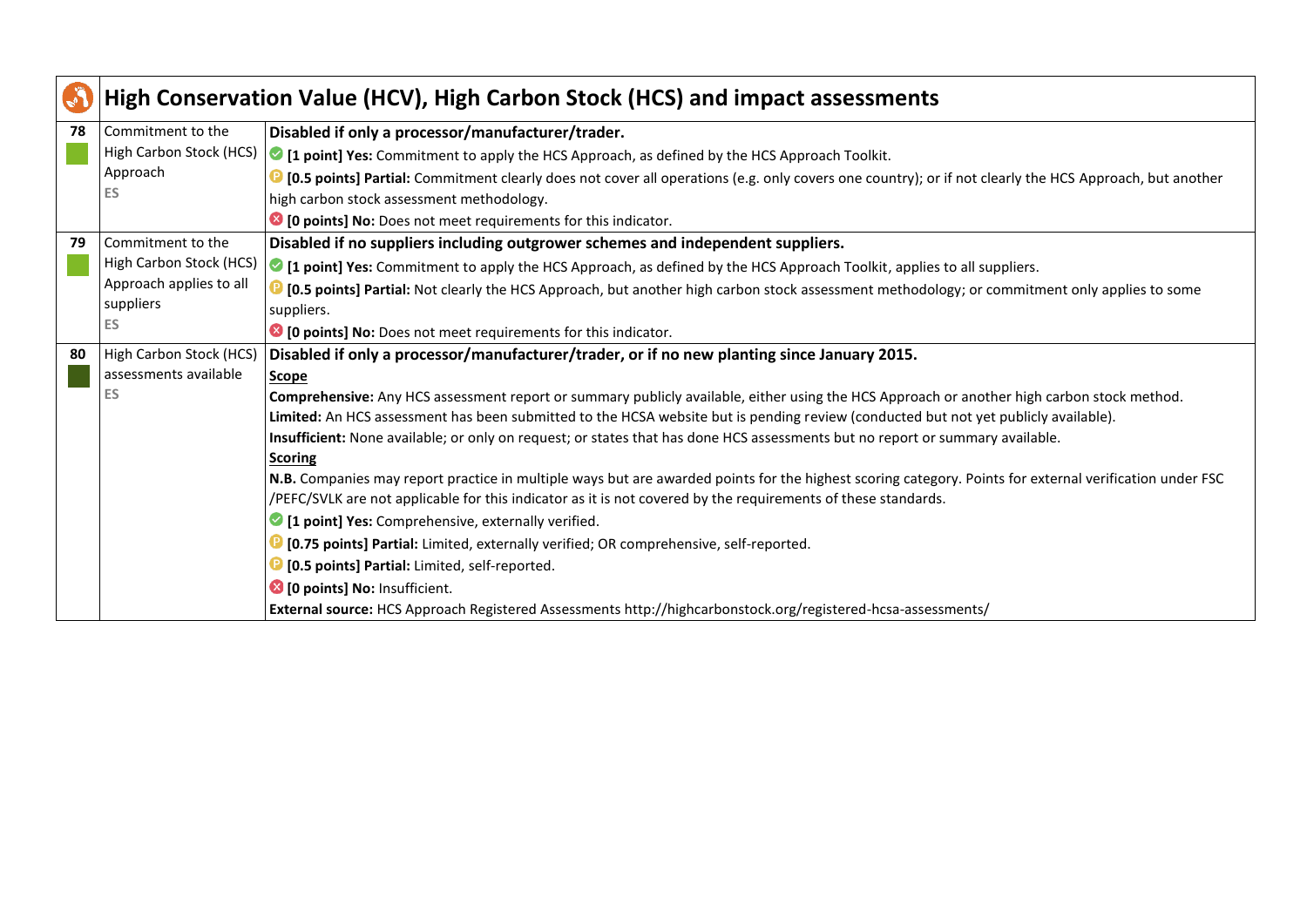| S  |                                                                                                                                                      | High Conservation Value (HCV), High Carbon Stock (HCS) and impact assessments                                                                                                                                                                                                                                                                                                                                                                                                                                                                                                                                                                                                                                                                                                                                                                                                                                                                                                                                                                                                                                                                                                           |
|----|------------------------------------------------------------------------------------------------------------------------------------------------------|-----------------------------------------------------------------------------------------------------------------------------------------------------------------------------------------------------------------------------------------------------------------------------------------------------------------------------------------------------------------------------------------------------------------------------------------------------------------------------------------------------------------------------------------------------------------------------------------------------------------------------------------------------------------------------------------------------------------------------------------------------------------------------------------------------------------------------------------------------------------------------------------------------------------------------------------------------------------------------------------------------------------------------------------------------------------------------------------------------------------------------------------------------------------------------------------|
| 81 | Peer review of all High<br>Carbon Stock (HCS)<br>assessments undertaken<br>since April 2015 by the<br><b>HCSA Quality Assurance</b><br>Process<br>ES | Disabled if only a processor/manufacturer/trader or if no new planting since April 2015, unless has undertaken HCS assessments that are<br>not for new planting. Disabled if all new planting is since November 2017 AND has all been covered under combined HCV-HCS<br>assessments.<br><b>Scope</b><br>Comprehensive: All standalone HCS assessments since April 2015 have peer review report published on the HCSA website. Combined HCV-HCS<br>assessments since Nov 2017 do not need to be included here.<br>Limited: Only some standalone HCS assessments since April 2015 have peer review report published on the HCSA website. Combined HCV-HCS<br>assessments since Nov 2017 do not need to be included here.<br>Insufficient: None have peer review report published on the HCSA website. Combined HCV-HCS assessments since Nov 2017 do not need to be included<br>here.<br><b>Scoring</b><br>1 [1 point] Yes: Comprehensive, externally verified.<br><b>D</b> [0.75 points] Partial: Limited, externally verified.<br>10 points] No: Insufficient.<br>N.B. For externally verified points the HCS assessments must have a peer review report available on the HCSA website. |
|    |                                                                                                                                                      | External source: http://highcarbonstock.org/registered-hcsa-and-hcv-hcsa-assessments/                                                                                                                                                                                                                                                                                                                                                                                                                                                                                                                                                                                                                                                                                                                                                                                                                                                                                                                                                                                                                                                                                                   |
| 82 | Commitment to conduct<br>social and<br>environmental impact<br>assessments (SEIAs)<br>ES.                                                            | Disabled if only a trader.<br>I point] Yes: Commitment to conduct SEIAs (or both EIA and SIAs). Local equivalents are acceptable: e.g. AMDALs as EIA in Indonesia.<br>16.5 points] Partial: Commitment clearly does not cover all operations (e.g. only covers one country); only mention EIA/AMDAL or SIA.<br><sup>3</sup> [0 points] No: Does not meet requirements for this indicator.                                                                                                                                                                                                                                                                                                                                                                                                                                                                                                                                                                                                                                                                                                                                                                                               |
| 83 | Commitment to conduct<br>social and<br>environmental impact<br>assessments (SEIAs)<br>applies to all suppliers<br>ES.                                | Disabled if no suppliers including outgrower scheme and independent suppliers.<br>1 [1 point] Yes: Commitment to conduct SEIAs (or both EIA and SIAs) applies to all suppliers. Local equivalents are acceptable: e.g. AMDALs as EIA in<br>Indonesia.<br><b>D</b> [0.5 points] Partial: Only mention EIA/AMDAL or SIA; or commitment only applies to some suppliers.<br><sup>3</sup> [0 points] No: Does not meet requirements for this indicator.                                                                                                                                                                                                                                                                                                                                                                                                                                                                                                                                                                                                                                                                                                                                      |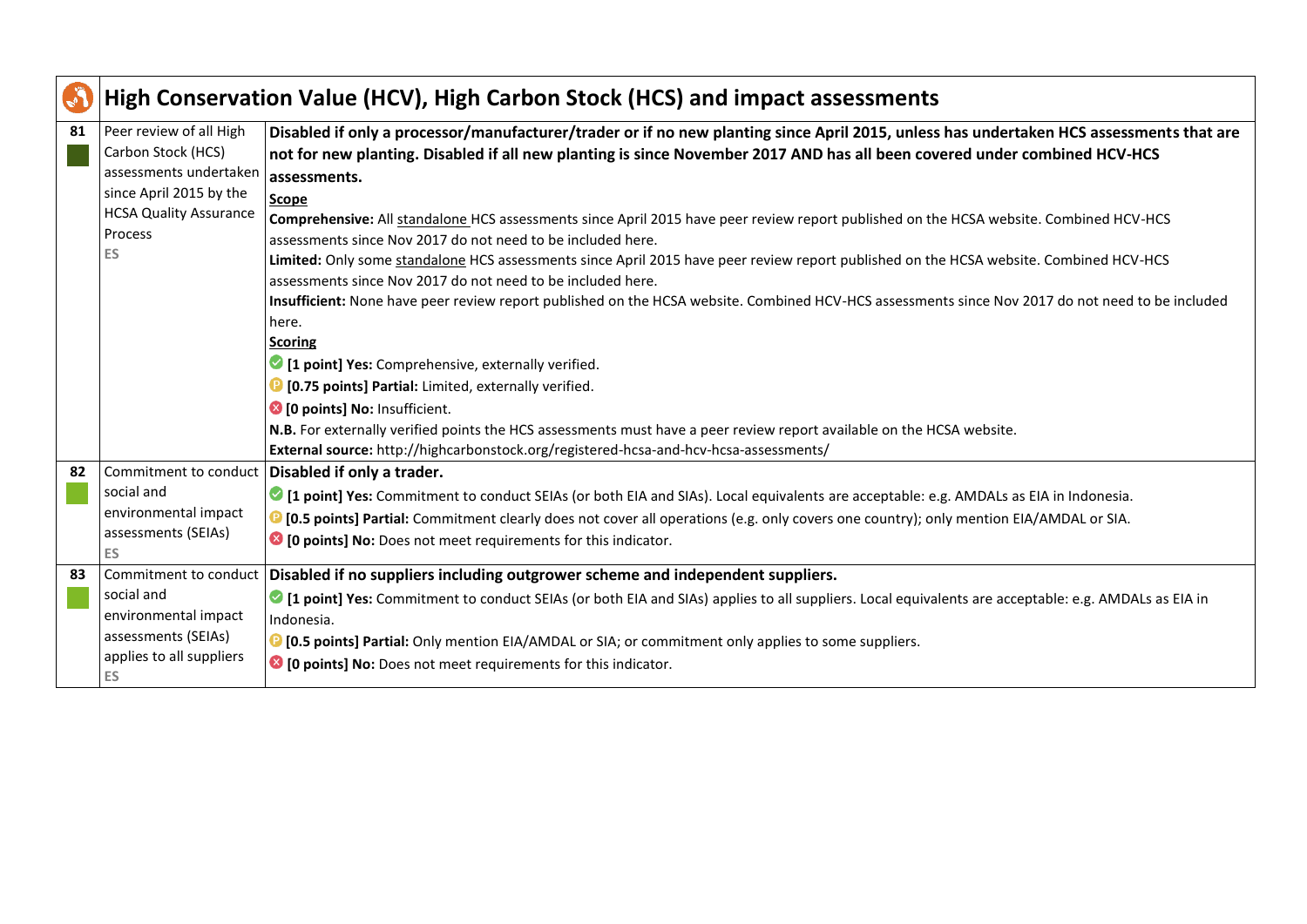| $\bullet$ | High Conservation Value (HCV), High Carbon Stock (HCS) and impact assessments |                                                                                                                                                          |  |
|-----------|-------------------------------------------------------------------------------|----------------------------------------------------------------------------------------------------------------------------------------------------------|--|
| 84        | Social and                                                                    | Disabled if only a trader.                                                                                                                               |  |
|           | environmental impact                                                          | Scope                                                                                                                                                    |  |
|           | assessment (SEIAs)                                                            | Comprehensive: At least one social and environmental impact assessments (SEIA) (full report or summary) publicly available. All SEIAs made publicly      |  |
|           | undertaken, and                                                               | available have associated management and monitoring plans (full plans or summaries).                                                                     |  |
|           | associated management                                                         | Limited: SEIAs (full report or summary) have been made publicly available, but do not have management and monitoring plans; or only SIAs or EIAs have    |  |
|           | and monitoring plans                                                          | been made publicly available.                                                                                                                            |  |
|           | ES                                                                            | Insufficient: None available; or only available on request; or only states that has done SEIA but no report or summary available.                        |  |
|           |                                                                               | <b>Scoring</b>                                                                                                                                           |  |
|           |                                                                               | N.B. Companies may report practice in multiple ways but are awarded points for the highest scoring category. Additional points for external verification |  |
|           |                                                                               | under FSC are not applicable for this indicator as it is not linked to percentage certified area.                                                        |  |
|           |                                                                               | 1 [1 point] Yes: Comprehensive, externally verified.                                                                                                     |  |
|           |                                                                               | [0.75 points] Partial: Limited, externally verified; OR comprehensive, self-reported.                                                                    |  |
|           |                                                                               | [0.5 points] Partial: Limited, self-reported.                                                                                                            |  |
|           |                                                                               | <sup>8</sup> [0 points] No: Insufficient.                                                                                                                |  |
|           |                                                                               | N.B. HCS assessment reports can include SEIA summaries.                                                                                                  |  |

| $\mathbf{M}_{\mathbf{A}}$ | <b>Soils, fire and GHGs</b> |                                                                                                                                                           |
|---------------------------|-----------------------------|-----------------------------------------------------------------------------------------------------------------------------------------------------------|
| ID                        | <b>Indicator</b>            | <b>Scoring criteria</b>                                                                                                                                   |
| 85                        | Commitment to no            | Disabled if only a processor/manufacturer/trader.                                                                                                         |
|                           | planting on peat of any     | I point] Yes: Clear commitment to no planting on peat, clearly specifying for all depths of peatland or all peatland as defined using a recognised        |
|                           | depth                       | definition (e.g. RSPO definition).                                                                                                                        |
|                           |                             | 10.5 points] Partial: Only certain depths or certain peatlands (e.g. forested) or commitment clearly does not cover all operations (e.g. only covers one  |
|                           |                             | country).                                                                                                                                                 |
|                           |                             | <sup>8</sup> [0 points] No: Does not meet requirements for this indicator.                                                                                |
|                           |                             | N.B. RSPO peat definition https://rspo.org/news-and-events/announcements/rspo-organic-and-peat-soil-classification.                                       |
| 86                        | Commitment to no            | Disabled if no suppliers including outgrower scheme and independent suppliers.                                                                            |
|                           | planting on peat of any     | I point] Yes: Clear commitment to no planting on peat for all suppliers, clearly specifying for all depths of peatland or all peatland as defined using a |
|                           | depth applies to all        | recognised definition (e.g. RSPO definition).                                                                                                             |
|                           | suppliers                   | <b>D</b> [0.5 points] Partial: Only certain depths or certain peatlands (e.g. forested) or commitment only applies to some suppliers.                     |
|                           |                             | <sup>8</sup> [0 points] No: Does not meet requirements for this indicator.                                                                                |
|                           |                             | N.B. RSPO peat definition https://rspo.org/news-and-events/announcements/rspo-organic-and-peat-soil-classification.                                       |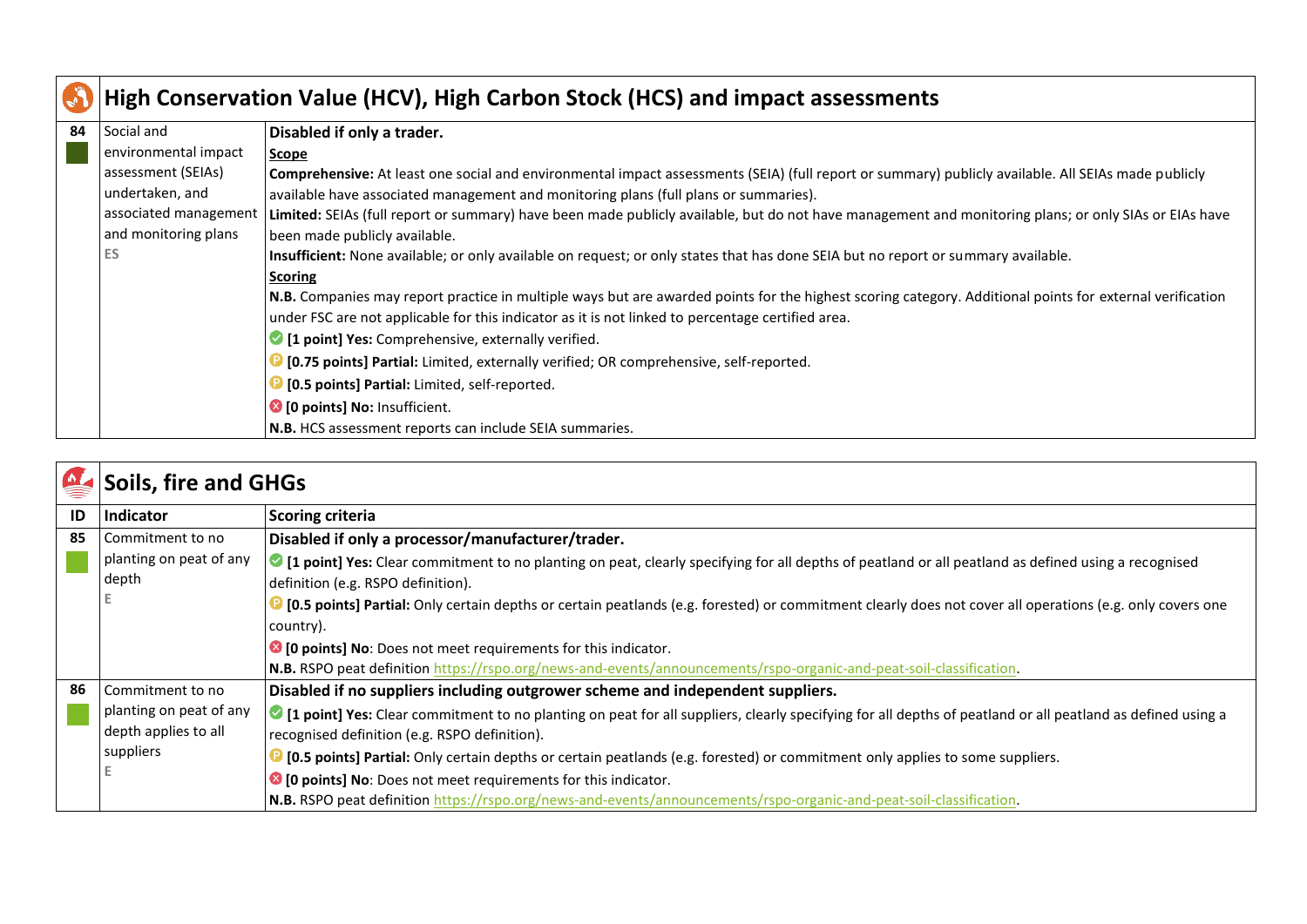| $\sum_{i=1}^{n}$ | <b>Soils, fire and GHGs</b> |                                                                                                                                                                          |
|------------------|-----------------------------|--------------------------------------------------------------------------------------------------------------------------------------------------------------------------|
| 87               | Landbank or planted         | Disabled if only a processor/manufacturer/trader.                                                                                                                        |
|                  | area on peat (ha)           | • [1 point] Yes: Company reports its total area or planted area that is on peatland.                                                                                     |
|                  | <b>ES</b>                   | <b>C</b> [0.5 points] Partial: Data between two and five years old; or does not cover the full scope of a company's operations; or approximate or unclear figure         |
|                  |                             | provided.                                                                                                                                                                |
|                  |                             | <sup>3</sup> [0 points] No: No data; or data over five years old; or undated.                                                                                            |
|                  |                             | N.B. If data is over two years old but company has not planted since figure reported, points can be awarded. Figure may be contained within Life Cycle                   |
|                  |                             | Assessment (LCA).                                                                                                                                                        |
| 88               | Implementation of           | Disabled if only a processor/manufacturer/trader OR if producer clearly states that it has no operations on peatland for indicator 87                                    |
|                  | commitment to no            | ("Landbank or planted area on peat (ha)").                                                                                                                               |
|                  | planting on peat of any     | <b>Scope</b>                                                                                                                                                             |
|                  | depth                       | Comprehensive: Landbank/area planted on peat has not increased (unless additional landbank on peat is a result of an acquisition/merger or the                           |
|                  |                             | availability of new data). Landbank data must be reported every two years as a minimum and most recent figure must be within last two years.                             |
|                  |                             | Limited: Data between two and five years old.                                                                                                                            |
|                  |                             | Insufficient: No data; or data over five years old; or undated.                                                                                                          |
|                  |                             | <b>Scoring</b>                                                                                                                                                           |
|                  |                             | N.B. Companies may report practice in multiple ways but are awarded points for the highest scoring category.                                                             |
|                  |                             | 1 [1 point] Yes: Comprehensive, externally verified.                                                                                                                     |
|                  |                             | <b>D</b> [0.75 points] Partial: Limited, externally verified; OR comprehensive, self-reported.                                                                           |
|                  |                             | <sup>1</sup> [0.5 points] Partial: Limited, self-reported.                                                                                                               |
|                  |                             | <sup>8</sup> [0 points] No: Insufficient.                                                                                                                                |
| 89               | Commitment to best          | Disabled if only a processor/manufacturer/trader.                                                                                                                        |
|                  | management practices        | • [1 point] Yes: Commitment to best management practices (BMPs)/good agricultural practices (GAP) for soils AND peat (or only soils if clearly state no                  |
|                  | for soils and peat          | peat in any operations). For example, not degrading, reducing compaction, no erosion, or conserving soils. Must be a full commitment to best practice, not               |
|                  |                             | just a limited selection of practices (e.g. a simple statement on preventing erosion)                                                                                    |
|                  |                             | <sup>1</sup> [0.5 points] Partial: Only commit to BMPs for soils or peat or commit to a limited selection of practices for both soils AND peat, or does not cover all of |
|                  |                             | the company's operations.                                                                                                                                                |
|                  |                             | <sup>8</sup> [0 points] No: No commitment or if only covers a limited selection of practices for soil OR peat.                                                           |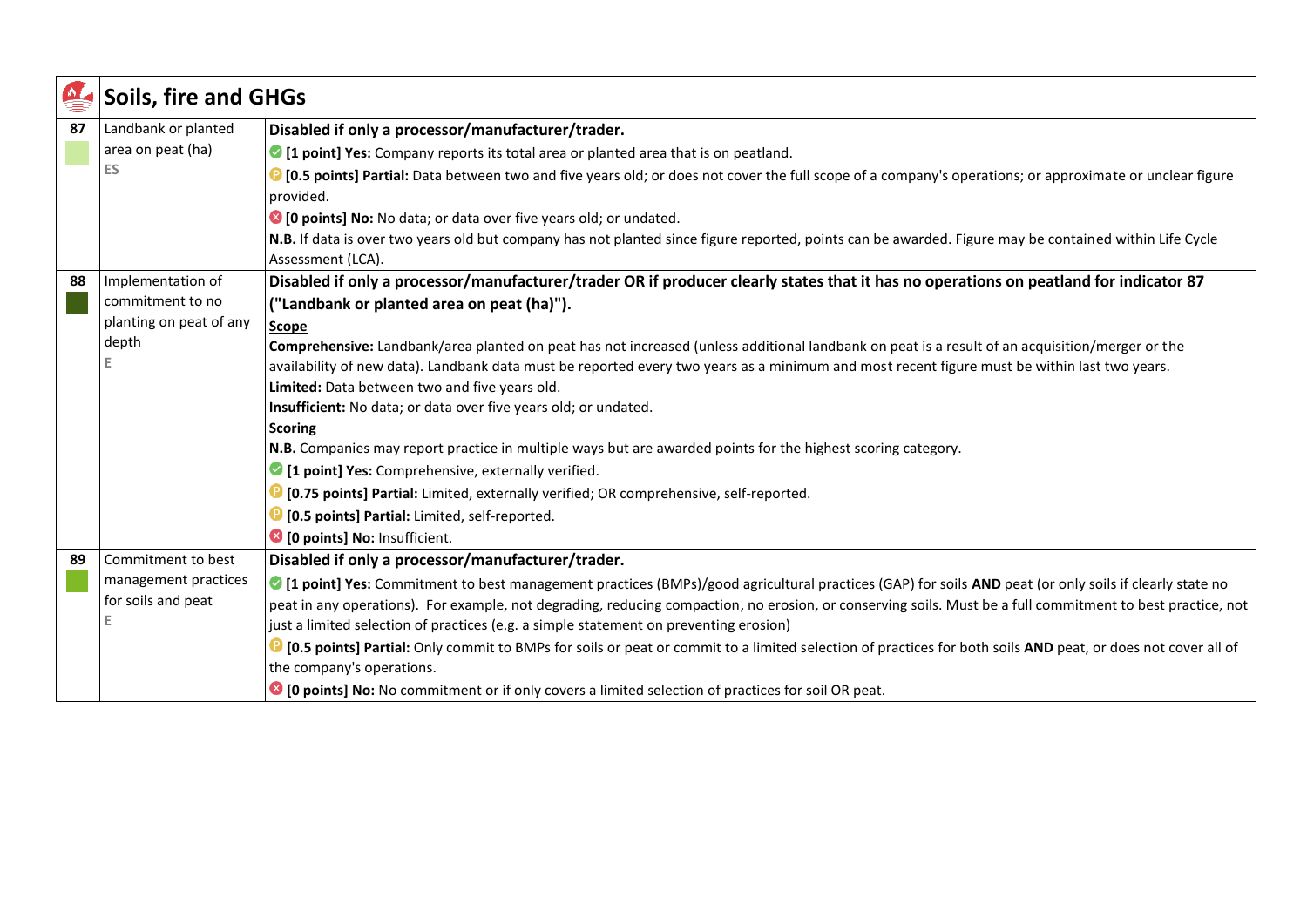| $\frac{1}{2}$ | <b>Soils, fire and GHGs</b> |                                                                                                                                                                                                                                                                                                                       |
|---------------|-----------------------------|-----------------------------------------------------------------------------------------------------------------------------------------------------------------------------------------------------------------------------------------------------------------------------------------------------------------------|
| 90            | Commitment to best          | Disabled if no suppliers, including outgrower scheme and independent suppliers.                                                                                                                                                                                                                                       |
|               | management practices        | C [1 point] Yes: Commitment to best management practices (BMPs)/good agricultural practices (GAP) for soils AND peat (or only soils if clearly state no                                                                                                                                                               |
|               | for soils and peat          | peat in any operations) applies to all suppliers. For example, not degrading, reducing compaction, no erosion, or conserving soils. Must be a full                                                                                                                                                                    |
|               | applies to all suppliers    | commitment to best practice, not just a limited selection of practices (e.g. a simple statement on preventing erosion)                                                                                                                                                                                                |
|               | Е                           | <b>D</b> [0.5 points] Partial: Only commit to BMPs for soils or peat or commit to a limited selection of practices for both soils AND peat; or commitment only                                                                                                                                                        |
|               |                             | applies to some suppliers.                                                                                                                                                                                                                                                                                            |
|               |                             | <b>1</b> [0 points] No: No commitment or if only covers a limited selection of practices for soil OR peat.                                                                                                                                                                                                            |
| 91            | Evidence of best            | Disabled if only a processor/manufacturer/trader.                                                                                                                                                                                                                                                                     |
|               | management practices        | Scope                                                                                                                                                                                                                                                                                                                 |
|               | for soils and peat          | Comprehensive: Examples showing that implements management practices to conserve soils and peat (or only soils if clearly states no peat in any of is                                                                                                                                                                 |
|               | F                           | operations). For example: nutrient recycling; no planting on marginal or fragile soils; using terracing or ground cover to reduce erosion; managing water                                                                                                                                                             |
|               |                             | levels for peat; training courses/workshops on soils/peat.                                                                                                                                                                                                                                                            |
|               |                             | Limited: Only shows evidence of soil management, but has landbank on peat; or only shows evidence of peat management; or data between two and five                                                                                                                                                                    |
|               |                             | years old.                                                                                                                                                                                                                                                                                                            |
|               |                             | Insufficient: No data; or data over five years old; or undated.<br>N.B. This could include agroforestry techniques if explicitly stated that they improve soil health.                                                                                                                                                |
|               |                             | <b>Scoring</b>                                                                                                                                                                                                                                                                                                        |
|               |                             | N.B. Companies may report practice in multiple ways but are awarded points for the highest scoring category.                                                                                                                                                                                                          |
|               |                             | <sup>2</sup> [1 point] Yes: Comprehensive, externally verified.                                                                                                                                                                                                                                                       |
|               |                             | <b>D</b> [0.75 points] Partial: Limited, externally verified; OR comprehensive, self-reported.                                                                                                                                                                                                                        |
|               |                             | <b>D</b> [0.5 points] Partial: Limited, self-reported.                                                                                                                                                                                                                                                                |
|               |                             | <sup>3</sup> [0 points] No: Insufficient.                                                                                                                                                                                                                                                                             |
| 92            | Commitment to               | Disabled if only a processor/manufacturer/trader.                                                                                                                                                                                                                                                                     |
|               | best/sustainable tapping    |                                                                                                                                                                                                                                                                                                                       |
|               | practices                   | C [1 point] Yes: Commitment to best tapping practices. For example, angle and length of cut is marked on trees, first tapping only occurs when trees are<br>mature, tapping close to cambium but not injuring sensitive cells. Must be a full commitment to best practice, not just a limited selection of practices. |
|               | E                           | <b>D</b> [0.5 points] Partial: Only commits to a limited selection of practices.                                                                                                                                                                                                                                      |
|               |                             | <sup>3</sup> [0 points] No: No commitment.                                                                                                                                                                                                                                                                            |
| 93            | Commitment to               | Disabled if no suppliers, including outgrower scheme and independent suppliers.                                                                                                                                                                                                                                       |
|               | best/sustainable tapping    |                                                                                                                                                                                                                                                                                                                       |
|               | practices applies to all    | • [1 point] Yes: Commitment to best tapping practices applies to all suppliers. For example, angle and length of cut is marked on trees, first tapping only                                                                                                                                                           |
|               | suppliers                   | occurs when trees are mature, tapping close to cambium but not injuring sensitive cells. Must be a full commitment to best practice, not just a limited<br>selection of practices.                                                                                                                                    |
|               | E                           |                                                                                                                                                                                                                                                                                                                       |
|               |                             | <b>D</b> [0.5 points] Partial: Only commits to a limited selection of practices; or commitment only applies to some suppliers.                                                                                                                                                                                        |
|               |                             | <sup>3</sup> [0 points] No: No commitment.                                                                                                                                                                                                                                                                            |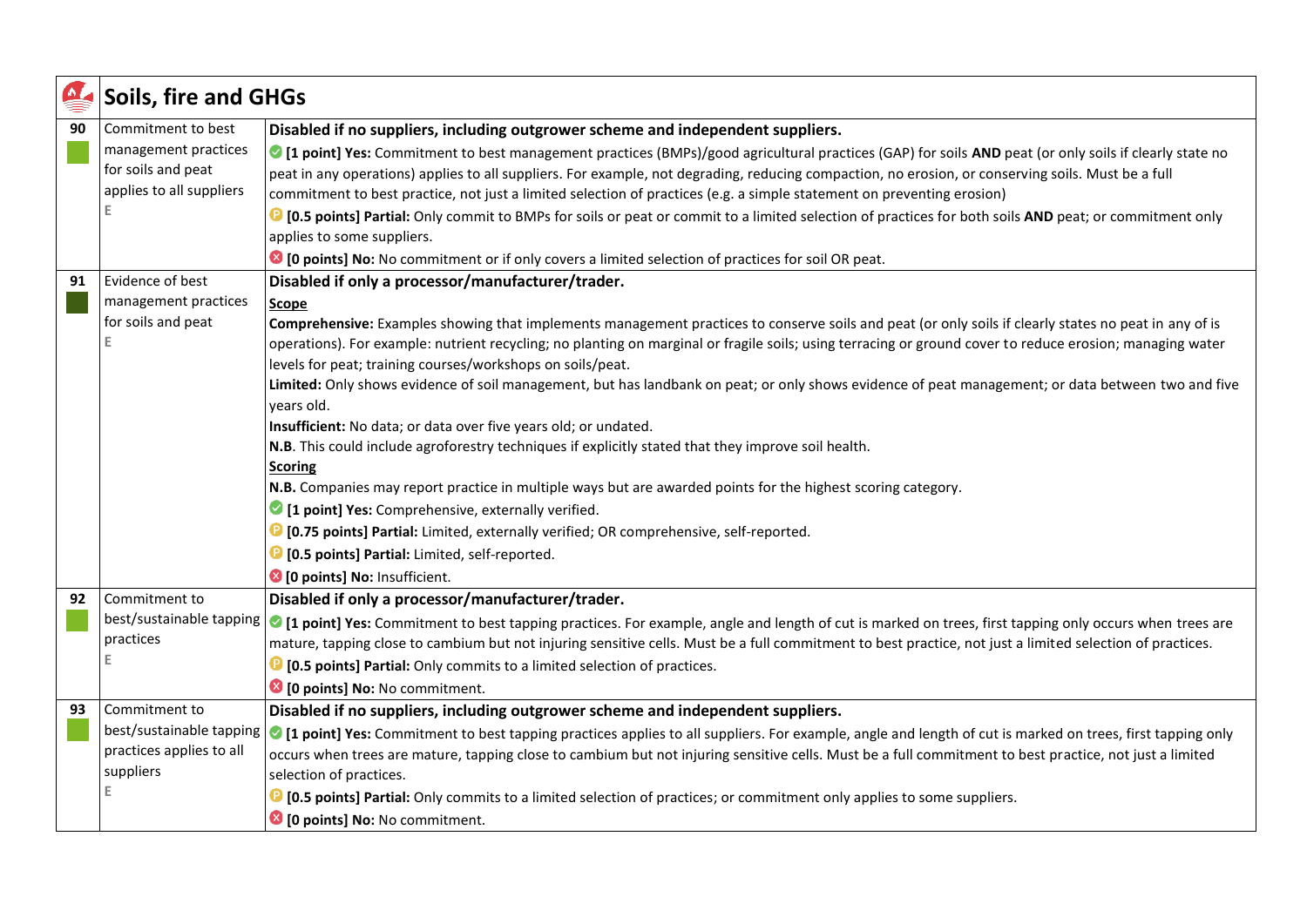|    | <b>Soils, fire and GHGs</b>      |                                                                                                                                                                |
|----|----------------------------------|----------------------------------------------------------------------------------------------------------------------------------------------------------------|
| 94 | Evidence of                      | Disabled if only a processor/manufacturer/trader.                                                                                                              |
|    | best/sustainable tapping   Scope |                                                                                                                                                                |
|    | practices                        | Comprehensive: Multiple examples of best tapping practice implementation. For example: giving training to employees, conducting practical research on          |
|    |                                  | techniques, details of where practices are implemented.                                                                                                        |
|    |                                  | Limited: Only a standard operating procedure (SOP) or guideline available; or evidence is unclear; or data between two and five years old.                     |
|    |                                  | Insufficient: No data; or data over five years old; or undated.                                                                                                |
|    |                                  | <b>Scoring</b>                                                                                                                                                 |
|    |                                  | N.B. Companies may report practice in multiple ways but are awarded points for the highest scoring category.                                                   |
|    |                                  | <sup>1</sup> [1 point] Yes: Comprehensive, externally verified.                                                                                                |
|    |                                  | <b>D</b> [0.75 points] Partial: Limited, externally verified; OR comprehensive, self-reported.                                                                 |
|    |                                  | <b>D</b> [0.5 points] Partial: Limited, self-reported.                                                                                                         |
|    |                                  | <sup>3</sup> [0 points] No: Insufficient.                                                                                                                      |
|    |                                  | N.B. Examples of tapping practices may include but are not limited to; angle and length of cut is marked on trees, first tapping only occurs when trees are    |
|    |                                  | mature, tapping close to cambium but not injuring sensitive cells.                                                                                             |
| 95 | Commitment to zero               | Disabled if only a processor/trader/manufacturer.                                                                                                              |
|    | burning                          | 1 [1 point] Yes: Clear commitment to no or zero burning.                                                                                                       |
|    | Е                                | <b>D</b> [0.5 points] Partial: Commitment clearly does not cover all operations (e.g. only covers one country); or only a commitment to limit the use of fire. |
|    |                                  | <sup>3</sup> [0 points] No: Does not meet requirements for this indicator.                                                                                     |
| 96 | Commitment to zero               | Disabled if no suppliers including scheme smallholders and independent suppliers.                                                                              |
|    | burning applies to all           | • [1 point] Yes: Clear commitment to no or zero burning applies to all suppliers.                                                                              |
|    | suppliers                        | <b>D</b> [0.5 points] Partial: Commitment only applies to some suppliers.                                                                                      |
|    | Е                                | <sup>3</sup> [0 points] No: Does not meet requirements for this indicator.                                                                                     |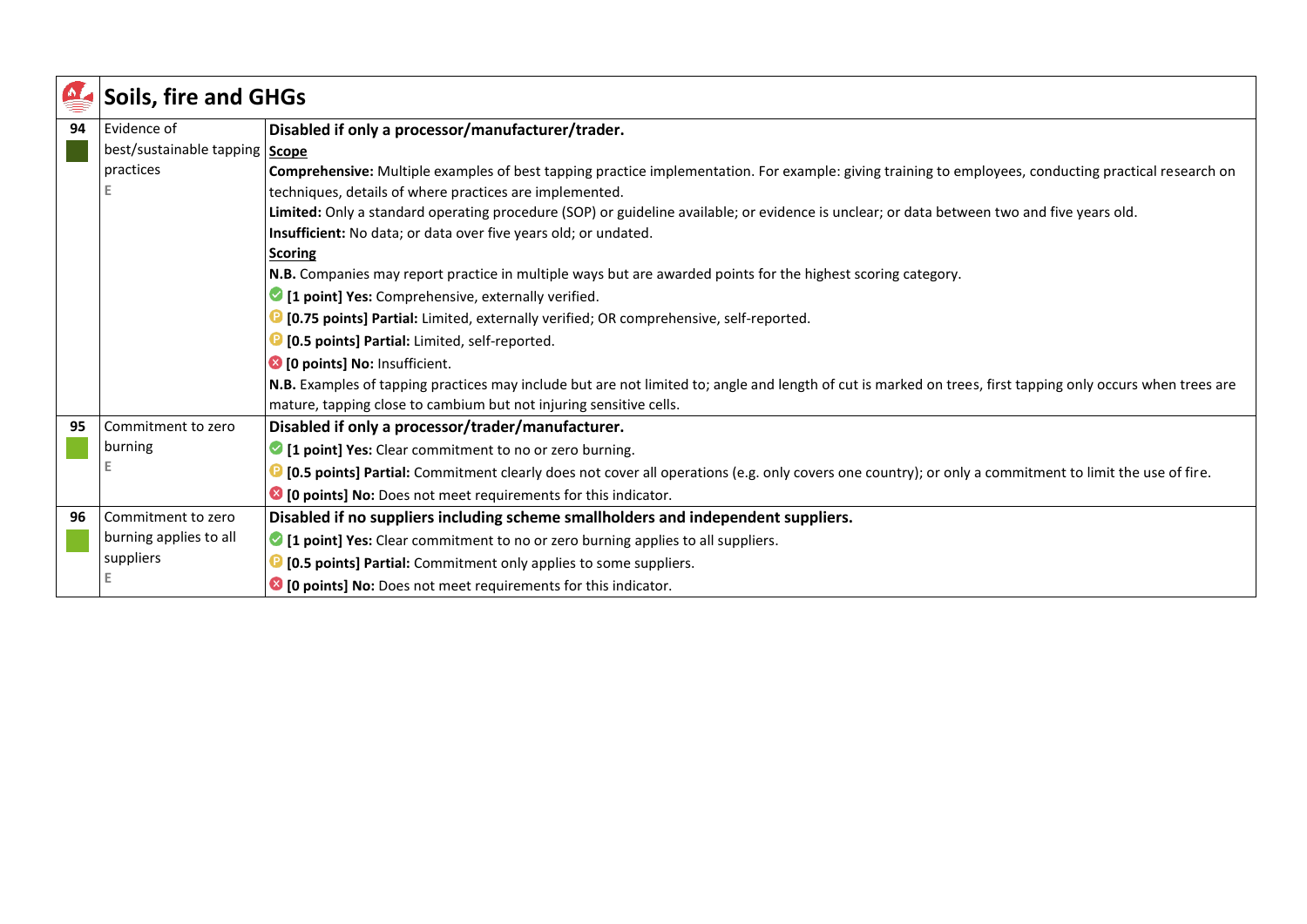| $\frac{1}{2}$ | <b>Soils, fire and GHGs</b>                  |                                                                                                                                                                                                                                                                                                                           |
|---------------|----------------------------------------------|---------------------------------------------------------------------------------------------------------------------------------------------------------------------------------------------------------------------------------------------------------------------------------------------------------------------------|
| 97            | Evidence of fire                             | Disabled if only a processor/manufacturer/trader.                                                                                                                                                                                                                                                                         |
|               | monitoring and                               | <b>Scope</b>                                                                                                                                                                                                                                                                                                              |
|               | management                                   | Comprehensive: Evidence of at least one fire monitoring and one fire management activity. For example: system for monitoring hotspots/fires; area                                                                                                                                                                         |
|               |                                              | monitored for hotspots/fires; how manage/deal with reported fires; measures to prevent fires (where ecologically appropriate); activities as part of Fire                                                                                                                                                                 |
|               |                                              | Free Alliance.                                                                                                                                                                                                                                                                                                            |
|               |                                              | Limited: Only one type of activity mentioned; or data between two and five years old.                                                                                                                                                                                                                                     |
|               |                                              | Insufficient: No evidence; or evidence only relates to company facilities (e.g. processing facilities); or data over five years old; or undated.<br><b>Scoring</b>                                                                                                                                                        |
|               |                                              | N.B. Companies may report practice in multiple ways but are awarded points for the highest scoring category.                                                                                                                                                                                                              |
|               |                                              | 1 [1 point] Yes: Comprehensive, externally verified.                                                                                                                                                                                                                                                                      |
|               |                                              | <sup>1</sup> [0.75 points] Partial: Limited, externally verified; OR comprehensive, self-reported.                                                                                                                                                                                                                        |
|               |                                              | <b>D</b> [0.5 points] Partial: Limited, self-reported.                                                                                                                                                                                                                                                                    |
|               |                                              | <sup>3</sup> [0 points] No: Insufficient.                                                                                                                                                                                                                                                                                 |
| 98            | Details/number of                            | Disabled if only a processor/manufacturer/trader                                                                                                                                                                                                                                                                          |
|               | hotspots/fires in                            | I point] Yes: Total number of hotspots/fires or details of all hotspots/fires over specified timeframe within company's own estates/management units.                                                                                                                                                                     |
|               | company                                      | 19 [0.5 points] Partial: Only reports limited information on fires/hotspots within company's own estates; or data between two and five years old.                                                                                                                                                                         |
|               | estates/management                           | <sup>8</sup> [0 points] No: No data; or data over five years old; or undated.                                                                                                                                                                                                                                             |
|               | units                                        |                                                                                                                                                                                                                                                                                                                           |
|               |                                              |                                                                                                                                                                                                                                                                                                                           |
| 99            | Details/number of                            | Disabled if no suppliers including outgrower scheme and independent suppliers.                                                                                                                                                                                                                                            |
|               | hotspots/fires in                            | I point] Yes: Total number of hotspots/fires or details on all hotspots/fires over specified timeframe within estates/management units/jurisdictions                                                                                                                                                                      |
|               | suppliers                                    | controlled by suppliers.                                                                                                                                                                                                                                                                                                  |
|               | operations/jurisdictions                     | <sup>1</sup> [0.5 points] Partial: Only reports limited information on fires/hotspots within estates/management units controlled by suppliers; or data between two                                                                                                                                                        |
|               |                                              | and five years old.                                                                                                                                                                                                                                                                                                       |
|               |                                              | <sup>8</sup> [0 points] No: No data; or data over five years old; or undated.                                                                                                                                                                                                                                             |
|               |                                              | N.B. Monitoring data can be obtained from suppliers, and does not necessarily need to be conducted by the company itself.                                                                                                                                                                                                 |
| 100           | Time-bound                                   | Disabled if only a trader.                                                                                                                                                                                                                                                                                                |
|               | commitment to reduce<br>greenhouse gas (GHG) | I point] Yes: Commitment must clearly cover all natural rubber operations (although this can be as part of an aggregate figure across other                                                                                                                                                                               |
|               | emissions intensity                          | commodities). Time-bound commitment to reduce GHGs intensity by specific amount and timeframe (i.e. by X% by YYYY); or time-bound commitment                                                                                                                                                                              |
|               |                                              | already met (must have been reported within the last two years).                                                                                                                                                                                                                                                          |
|               |                                              | <sup>1</sup> [0.5 points] Partial: Commitment clearly does not cover natural rubber operations e.g. only applies to transport emissions; or has target to reduce GHGs<br>but not time-bound; or time-bound but no target (e.g. plan to reduce GHGs by 2020 but do not say how much by); or target is not intensity-based. |
|               |                                              |                                                                                                                                                                                                                                                                                                                           |
|               |                                              | ■ [0 points] No: No target; or vague commitment to reduce general emissions or GHG emissions.                                                                                                                                                                                                                             |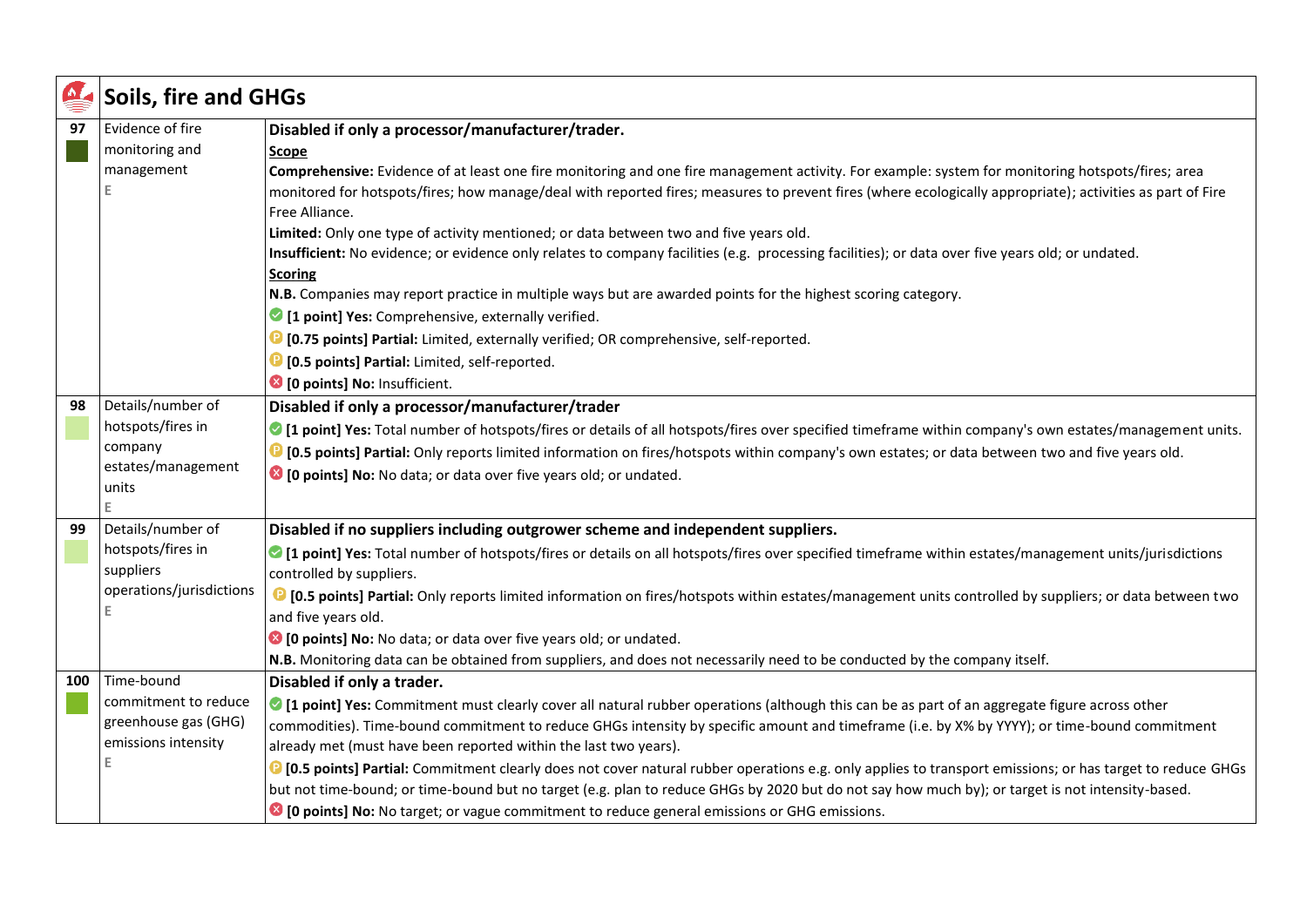| $\Delta$ | <b>Soils, fire and GHGs</b> |                                                                                                                                                                        |
|----------|-----------------------------|------------------------------------------------------------------------------------------------------------------------------------------------------------------------|
| 101      | GHG emissions intensity     | Disabled if only a trader.                                                                                                                                             |
|          |                             | I point] Yes: Figures must be specific to natural rubber operations. Reports GHG emission intensity figures (i.e. GHG emissions per hectare or tonne of                |
|          |                             | product). Examples of intensity include: average GHG emissions for all management units by hectare (tCO2e/ha); average GHG emissions for                               |
|          |                             | all management units per tonne of rubber product (e.g. tCO2e/t dry rubber); or if overall emission intensity figures are reported including sequestration              |
|          |                             | then emission and sequestration figures are clearly separated.                                                                                                         |
|          |                             | <b>D</b> [0.5 points] Partial: Not clear figures relate to natural rubber operations; or does not cover whole scope of natural rubber operations e.g. only report      |
|          |                             | transport emissions; or emission and sequestration figures are not separated (or it is not clear whether they are separated); or reports emission figures but          |
|          |                             | not as intensity; or data between two and five years old.                                                                                                              |
|          |                             | <sup>3</sup> [0 points] No: No data; or data over five years old; or undated.                                                                                          |
| 102      | <b>GHG</b> emissions from   | Disabled if only a processor/manufacturer/trader or if no new land development within the past five years.                                                             |
|          | land use change             | • [1 point] Yes: Figures must be specific to natural rubber operations. Reports land use change emission figures.                                                      |
|          |                             | <sup>1</sup> [0.5 points] Partial: Not clear figures relate to natural rubber operations or whole scope of company operations; or data between two and five years old. |
|          |                             | <sup>3</sup> [0 points] No: No data; or data over five years old; or undated.                                                                                          |
| 103      | Progress towards            | Disabled if only a trader.                                                                                                                                             |
|          | commitment to reduce        | <b>Scope</b>                                                                                                                                                           |
|          | GHG emissions intensity     | Comprehensive: Figures must be specific to natural rubber operations. Reports a reduction in GHG intensity over time, or has already met target. Data                  |
|          |                             | must be reported every two years as a minimum and most recent figure must be within last two years.                                                                    |
|          |                             | Limited: Reports progress in GHG intensity but intensity not improving; or reports progress but not as intensity figures (e.g. overall emissions); or emission         |
|          |                             | and sequestration figures are not separated; or figures only include natural rubber operations as part of aggregate figure; or most recent data between two            |
|          |                             | and five years old.<br>Insufficient: No data; or data over five years old; or undated; or provides data but not reporting in intensity and not improving.              |
|          |                             | <b>Scoring</b>                                                                                                                                                         |
|          |                             | N.B. Companies may report progress in multiple ways but are awarded points for the highest scoring category.                                                           |
|          |                             | <sup>2</sup> [1 point] Yes: Comprehensive, externally verified.                                                                                                        |
|          |                             | <sup>1</sup> [0.75 points] Partial: Limited, externally verified; OR comprehensive, self-reported.                                                                     |
|          |                             | <b>D</b> [0.5 points] Partial: Limited, self-reported.                                                                                                                 |
|          |                             | <sup>3</sup> [0 points] No: Insufficient.                                                                                                                              |
| 104      | Methodology used to         | Disabled if only a trader.                                                                                                                                             |
|          | calculate GHG emissions     | • [1 point] Yes: State methodology used (e.g. ISCC GHG Emissions Calculation Methodology, WRI/WBCSD GHG Protocol).                                                     |
|          |                             | <sup>3</sup> [0 points] No: Does not meet requirements for this indicator.                                                                                             |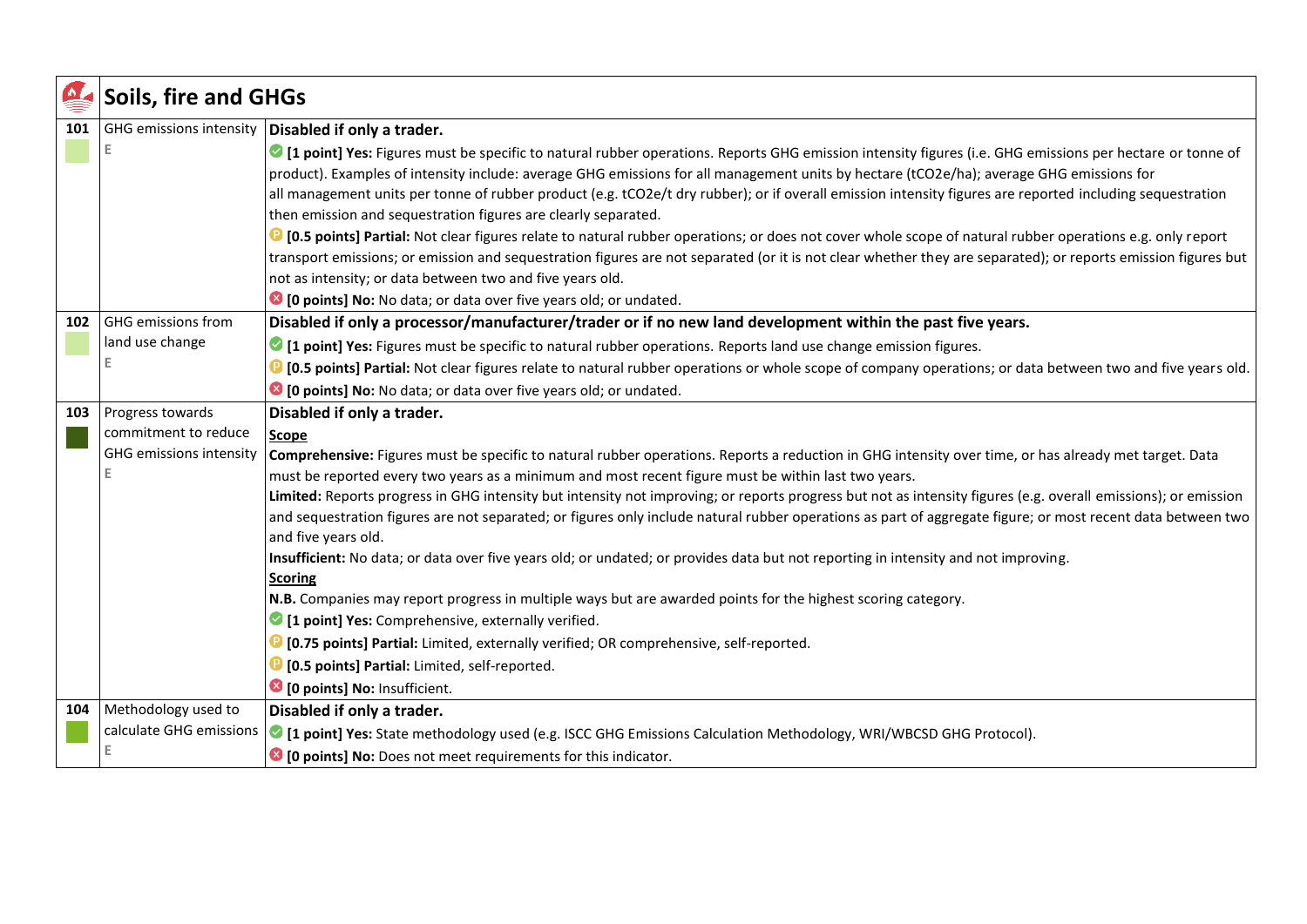| $\overline{\text{O}}$ | Water, chemical and pest management |                                                                                                                                                                                                                                                                                                                                                                                                                                                                                                                                                                                          |
|-----------------------|-------------------------------------|------------------------------------------------------------------------------------------------------------------------------------------------------------------------------------------------------------------------------------------------------------------------------------------------------------------------------------------------------------------------------------------------------------------------------------------------------------------------------------------------------------------------------------------------------------------------------------------|
| ID                    | Indicator                           | <b>Scoring criteria</b>                                                                                                                                                                                                                                                                                                                                                                                                                                                                                                                                                                  |
| 105                   | Time-bound                          | Disabled if only a trader.                                                                                                                                                                                                                                                                                                                                                                                                                                                                                                                                                               |
|                       | commitment to improve               | I point] Yes: Commitment must clearly cover all natural rubber operations (although this can be as part of an aggregate figure across other                                                                                                                                                                                                                                                                                                                                                                                                                                              |
|                       | water use intensity                 | commodities). Time-bound commitment to improve water use intensity (i.e. water use per tonne of product); or already met target (must have been                                                                                                                                                                                                                                                                                                                                                                                                                                          |
|                       |                                     | reported within the last two years).                                                                                                                                                                                                                                                                                                                                                                                                                                                                                                                                                     |
|                       |                                     | <b>D</b> [0.5 points] Partial: Commitment only refers to a limited sub-set of company operations (i.e. some processing facilities); or commitment in place but not                                                                                                                                                                                                                                                                                                                                                                                                                       |
|                       |                                     | time-bound; or does not refer to water use intensity.                                                                                                                                                                                                                                                                                                                                                                                                                                                                                                                                    |
|                       |                                     | <b>■ [0 points] No:</b> No commitment; or only general commitment to improve water use.                                                                                                                                                                                                                                                                                                                                                                                                                                                                                                  |
| 106                   | Water use intensity                 | Disabled if only a trader.                                                                                                                                                                                                                                                                                                                                                                                                                                                                                                                                                               |
|                       |                                     | 1 [1 point] Yes: Reports water use intensity figures.                                                                                                                                                                                                                                                                                                                                                                                                                                                                                                                                    |
|                       |                                     | <b>D</b> [0.5 points] Partial: Not clear figures relate to natural rubber operations; or does not cover whole scope of natural rubber operations (e.g. only report                                                                                                                                                                                                                                                                                                                                                                                                                       |
|                       |                                     | for one country of operation); or reports water use figures but not as intensity; or data between two and five years old.                                                                                                                                                                                                                                                                                                                                                                                                                                                                |
|                       |                                     | 10 points] No: No data; data over five years old; or undated.                                                                                                                                                                                                                                                                                                                                                                                                                                                                                                                            |
| 107                   | Progress towards                    | Disabled if only a trader.                                                                                                                                                                                                                                                                                                                                                                                                                                                                                                                                                               |
|                       | commitment on water                 | <b>Scope</b>                                                                                                                                                                                                                                                                                                                                                                                                                                                                                                                                                                             |
|                       | use intensity                       | Comprehensive: Figures must be specific to natural rubber operations. Reports a reduction in water use intensity (i.e. water use per tonne of product) over                                                                                                                                                                                                                                                                                                                                                                                                                              |
|                       |                                     | time; or has already met target. Data must be reported every two years as a minimum and most recent figure must be within last two years.                                                                                                                                                                                                                                                                                                                                                                                                                                                |
|                       |                                     | Limited: Reports figures on water use intensity over time but intensity not improving; or reports progress but not as intensity figures; or figures only                                                                                                                                                                                                                                                                                                                                                                                                                                 |
|                       |                                     | include natural rubber operations as part of aggregate figure; or most recent data between two and five years old.                                                                                                                                                                                                                                                                                                                                                                                                                                                                       |
|                       |                                     |                                                                                                                                                                                                                                                                                                                                                                                                                                                                                                                                                                                          |
|                       |                                     |                                                                                                                                                                                                                                                                                                                                                                                                                                                                                                                                                                                          |
|                       |                                     |                                                                                                                                                                                                                                                                                                                                                                                                                                                                                                                                                                                          |
|                       |                                     |                                                                                                                                                                                                                                                                                                                                                                                                                                                                                                                                                                                          |
|                       |                                     |                                                                                                                                                                                                                                                                                                                                                                                                                                                                                                                                                                                          |
|                       |                                     |                                                                                                                                                                                                                                                                                                                                                                                                                                                                                                                                                                                          |
|                       |                                     |                                                                                                                                                                                                                                                                                                                                                                                                                                                                                                                                                                                          |
|                       |                                     | Insufficient: Reports some water use figures, but not as intensity figures and water use not improving; or data not reported; or most recent data over five<br>years old; or undated.<br><b>Scoring</b><br>N.B. Companies may report progress in multiple ways but are awarded points for the highest scoring category.<br>1 [1 point] Yes: Comprehensive, externally verified.<br><b>D</b> [0.75 points] Partial: Limited, externally verified; OR comprehensive, self-reported.<br><b>D</b> [0.5 points] Partial: Limited, self-reported.<br><sup>3</sup> [0 points] No: Insufficient. |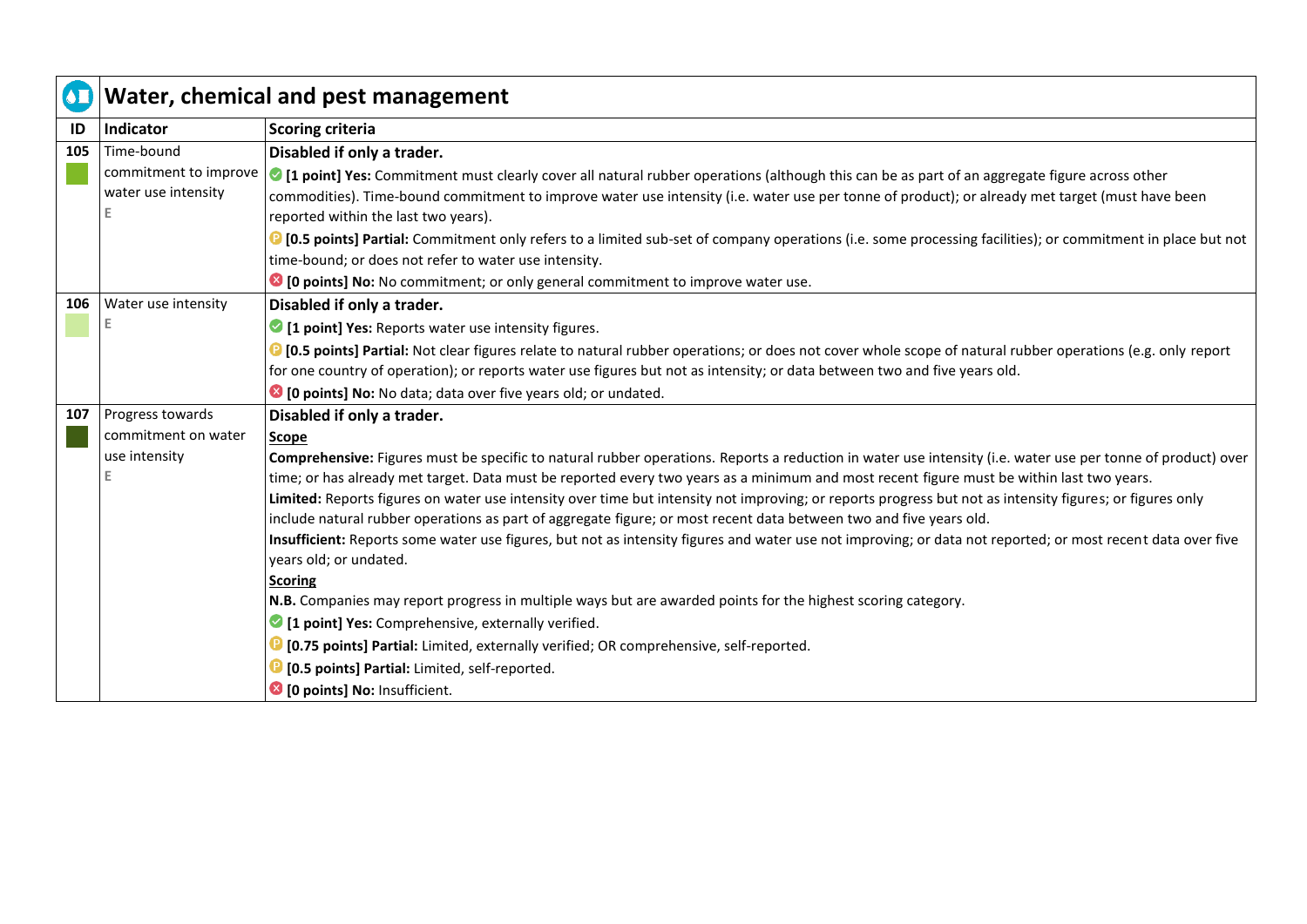| $\bullet$ | Water, chemical and pest management |                                                                                                                                                                                                                |
|-----------|-------------------------------------|----------------------------------------------------------------------------------------------------------------------------------------------------------------------------------------------------------------|
| 108       | Time-bound                          | Disabled if the company is only a producer or trader.                                                                                                                                                          |
|           | commitment to                       | I point] Yes: Time-bound commitment to improve BOD and/or COD; or commitment to be within legal limits; or is already within legal limits (must have                                                           |
|           | improve water quality               | been reported within the last two years)                                                                                                                                                                       |
|           | (BOD or COD)                        | <sup>1</sup> [0.5 points] Partial: Commitment only refers to a limited sub-set of company operations (i.e. some processing facilities); or commitment to improve                                               |
|           | E                                   | water quality, but this is not time-bound; or target met over two years ago.                                                                                                                                   |
|           |                                     | <sup>8</sup> [0 points] No: No commitment; or general commitment to water quality not referring to BOD or COD (record details of any other commitments in notes<br>field).                                     |
| 109       | Progress towards                    | Disabled if the company is only a producer or trader.                                                                                                                                                          |
|           | commitment on water                 | Scope                                                                                                                                                                                                          |
|           | quality (BOD or COD)                | Comprehensive: Figures must be specific to natural rubber operations. Reports an improvement in BOD and/or COD over time: or reports that BOD and/or                                                           |
|           | E                                   | COD are within specified legal limits. Data must be reported every two years as a minimum and most recent figure must be within last two years.                                                                |
|           |                                     | Limited: Reports progress on water quality, but not improving/progressing towards targets; or figures only include natural rubber operations as part of                                                        |
|           |                                     | aggregate figure; or data between two and five years old.                                                                                                                                                      |
|           |                                     | Insufficient: No data; or data over five years old; or undated; or reports figures but not clear if improving water quality; or only states within legal limits but<br>does not specify what those limits are. |
|           |                                     | <b>Scoring</b>                                                                                                                                                                                                 |
|           |                                     | N.B. Companies may report progress in multiple ways but are awarded points for the highest scoring category.                                                                                                   |
|           |                                     | 1 [1 point] Yes: Comprehensive, externally verified.                                                                                                                                                           |
|           |                                     | <sup>1</sup> [0.75 points] Partial: Limited, externally verified; OR comprehensive, self-reported.                                                                                                             |
|           |                                     | <b>D</b> [0.5 points] Partial: Limited, self-reported.                                                                                                                                                         |
|           |                                     | <sup>8</sup> [0 points] No: Insufficient.                                                                                                                                                                      |
| 110       | <b>Treatment of effluents</b>       | Disabled if company has no natural rubber processing facilities.                                                                                                                                               |
|           | from processing                     | Scope                                                                                                                                                                                                          |
|           | facilities                          | Comprehensive: Treats effluents from natural rubber processing facilities (i.e. does not just discharge into waterways without treatment in ponds or                                                           |
|           | Е                                   | similar).                                                                                                                                                                                                      |
|           |                                     | Limited. Mentions wastewater treatment, but does not explicitly mention in relation to natural rubber processing.                                                                                              |
|           |                                     | Insufficient: No evidence of wastewater treatment.                                                                                                                                                             |
|           |                                     | <b>Scoring</b>                                                                                                                                                                                                 |
|           |                                     | N.B. Companies may report practice in multiple ways but are awarded points for the highest scoring category.                                                                                                   |
|           |                                     | <sup>2</sup> [1 point] Yes: Comprehensive, externally verified.                                                                                                                                                |
|           |                                     | <sup>1</sup> [0.75 points] Partial: Limited, externally verified; OR comprehensive, self-reported.                                                                                                             |
|           |                                     | <b>D</b> [0.5 points] Partial: Limited, self-reported.                                                                                                                                                         |
|           |                                     | <sup>8</sup> [0 points] No: Insufficient.                                                                                                                                                                      |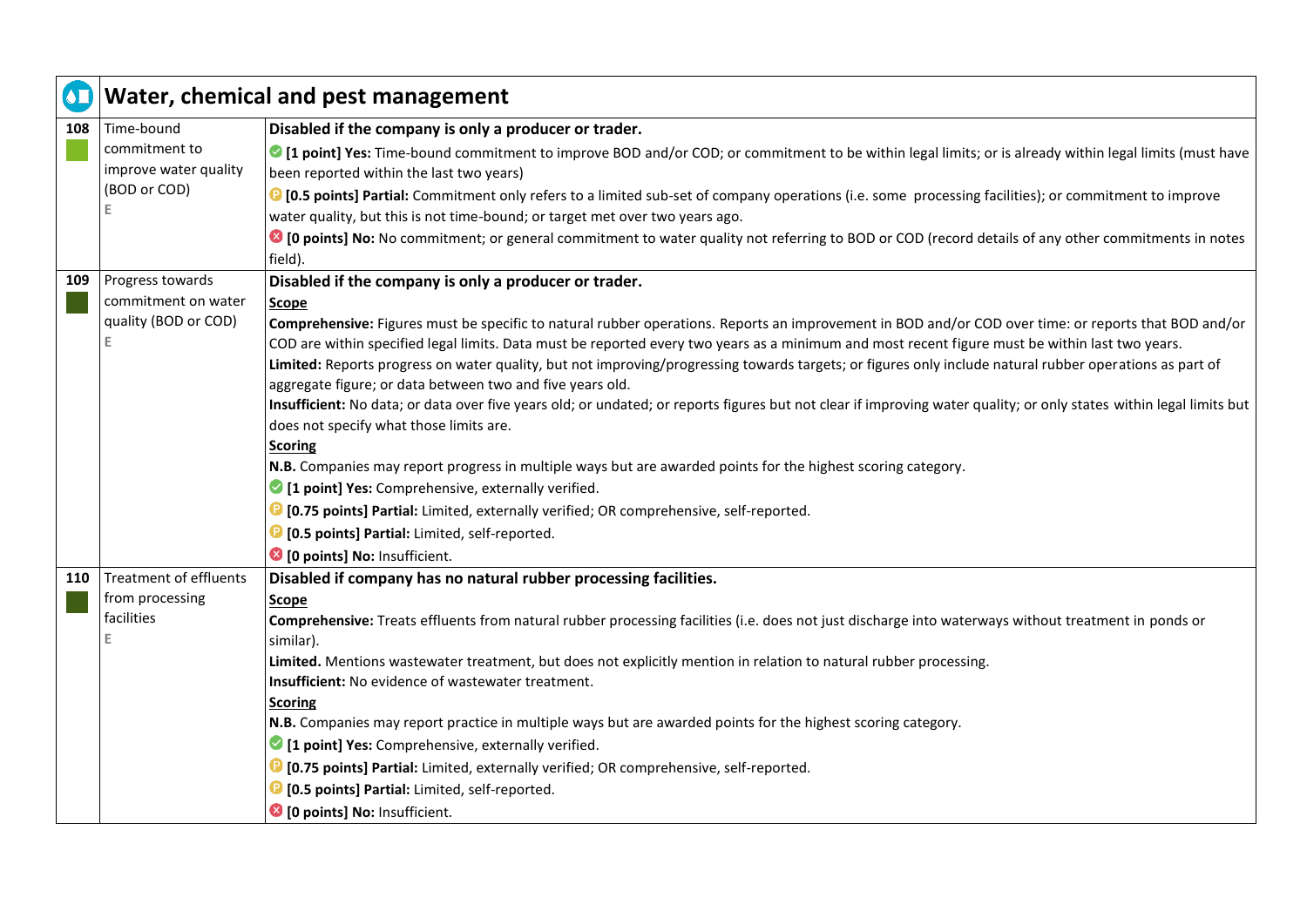| $\overline{\bullet}$ |                               | Water, chemical and pest management                                                                                                                     |
|----------------------|-------------------------------|---------------------------------------------------------------------------------------------------------------------------------------------------------|
| 111                  | <b>Treatment of effluents</b> | Disabled if company has no natural rubber manufacturing facilities.                                                                                     |
|                      | from manufacturing            | <b>Scope</b>                                                                                                                                            |
|                      | facilities                    | Comprehensive: Treats effluents from natural rubber manufacturing facilities (i.e. does not just discharge into waterways without treatment in ponds or |
|                      |                               | similar).                                                                                                                                               |
|                      |                               | Limited. Mentions wastewater treatment, but does not explicitly mention in relation to natural rubber manufacturing.                                    |
|                      |                               | Insufficient: No evidence of wastewater treatment.                                                                                                      |
|                      |                               | <b>Scoring</b>                                                                                                                                          |
|                      |                               | N.B. Companies may report practice in multiple ways but are awarded points for the highest scoring category.                                            |
|                      |                               | 1 [1 point] Yes: Comprehensive, externally verified.                                                                                                    |
|                      |                               | <b>D</b> [0.75 points] Partial: Limited, externally verified; OR comprehensive, self-reported.                                                          |
|                      |                               | <b>D</b> [0.5 points] Partial: Limited, self-reported.                                                                                                  |
|                      |                               | <sup>3</sup> [0 points] No: Insufficient.                                                                                                               |
| 112                  | Commitment to protect         | Disabled if only a processor/manufacturer/trader.                                                                                                       |
|                      | natural waterways             | If 1 point] Yes: Commitment to have buffer or riparian zones to protect natural waterways.                                                              |
|                      | through buffer zones          | <b>D</b> [0.5 points] Partial: Commitment to buffer or riparian zones or protection of natural waterways clearly does not cover all operations.         |
|                      |                               | <sup>8</sup> [0 points] No: Does not meet requirements for this indicator.                                                                              |
| 113                  | Implementation of             | Disabled if only a processor/manufacturer/trader.                                                                                                       |
|                      | commitment to protect         | <b>Scope</b>                                                                                                                                            |
|                      | natural waterways             | Comprehensive: Company provides evidence that buffer or riparian zones are in place (e.g. maps, SOPs).                                                  |
|                      | through buffer zones          | Limited: Limited evidence provided; or data between two and five years old.                                                                             |
|                      |                               | Insufficient: No evidence; or data over five years old; or undated                                                                                      |
|                      |                               | <b>Scoring</b>                                                                                                                                          |
|                      |                               | N.B. Companies may report practice in multiple ways but are awarded points for the highest scoring category.                                            |
|                      |                               | <sup>2</sup> [1 point] Yes: Comprehensive, externally verified.                                                                                         |
|                      |                               | <b>D</b> [0.75 points] Partial: Limited, externally verified; OR comprehensive, self-reported.                                                          |
|                      |                               | <b>D</b> [0.5 points] Partial: Limited, self-reported.                                                                                                  |
|                      |                               | <sup>3</sup> [0 points] No: Insufficient.                                                                                                               |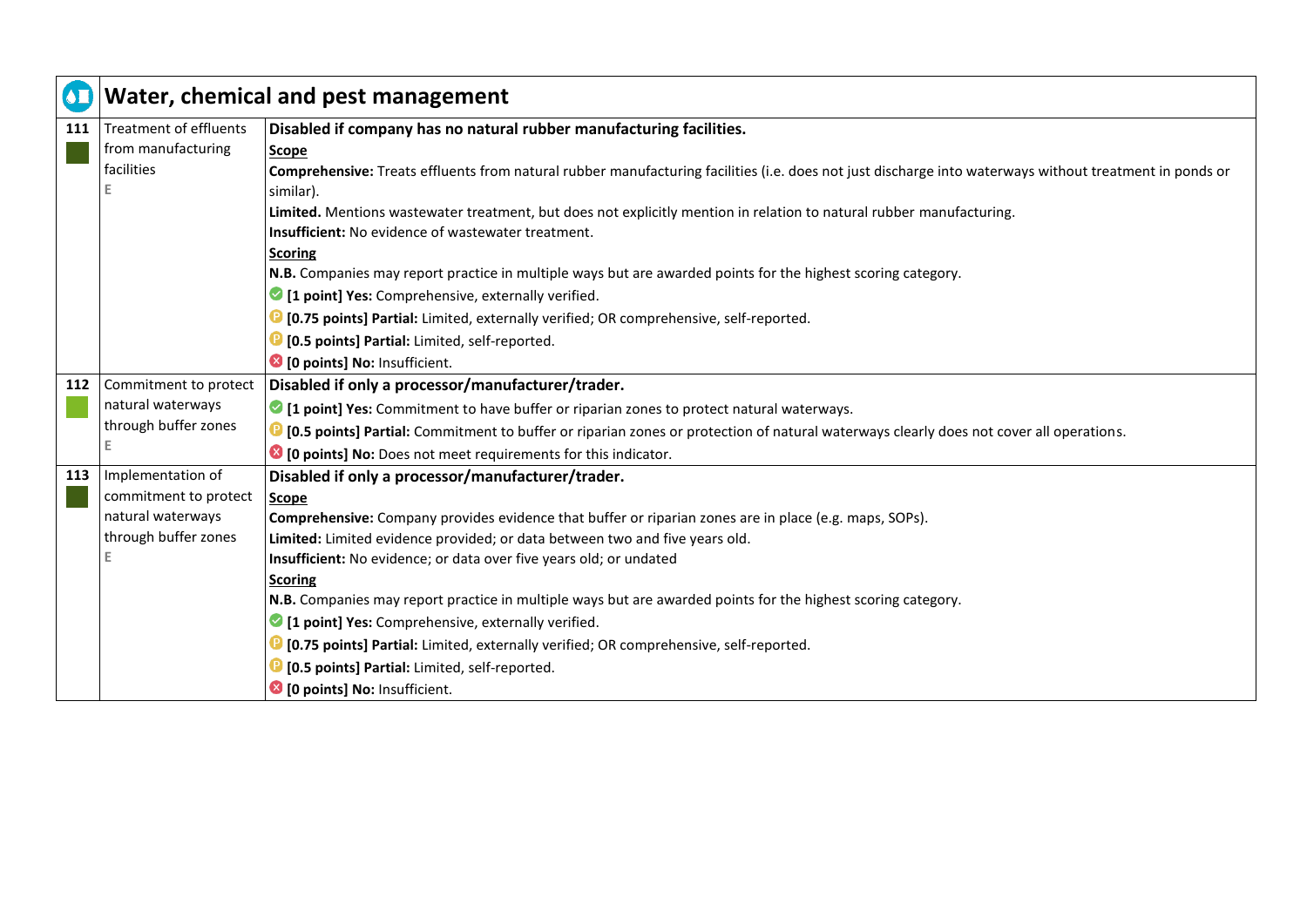| $\mathbf \Omega$ | Water, chemical and pest management |                                                                                                                                                                                                        |
|------------------|-------------------------------------|--------------------------------------------------------------------------------------------------------------------------------------------------------------------------------------------------------|
| 114              | Reducing odours from                | Disabled if company has no natural rubber processing or manufacturing facilities.                                                                                                                      |
|                  | natural rubber                      | <b>Scope</b>                                                                                                                                                                                           |
|                  | processing or                       | Comprehensive: Treats gas emissions of natural rubber processing and/or manufacturing facilities to reduce negative effects of odour. If owns both,                                                    |
|                  | manufacturing facilities            | information must be reported for both.                                                                                                                                                                 |
|                  |                                     | Limited: Mentions treatment of gas emissions, but does not mention odour or natural rubber processing explicitly; or if owns both processing and                                                       |
|                  |                                     | manufacturing facilities only reports information for one.                                                                                                                                             |
|                  |                                     | Insufficient: No evidence of odour reduction activities.                                                                                                                                               |
|                  |                                     | <b>Scoring</b>                                                                                                                                                                                         |
|                  |                                     | N.B. Companies may report practice in multiple ways but are awarded points for the highest scoring category.                                                                                           |
|                  |                                     | <sup>2</sup> [1 point] Yes: Comprehensive, externally verified.                                                                                                                                        |
|                  |                                     | <b>D</b> [0.75 points] Partial: Limited, externally verified; OR comprehensive, self-reported.                                                                                                         |
|                  |                                     | <b>D</b> [0.5 points] Partial: Limited, self-reported.                                                                                                                                                 |
|                  |                                     | <sup>3</sup> [0 points] No: Insufficient.                                                                                                                                                              |
| 115              | Commitment to                       | Disabled if only a processor/manufacturer/trader.                                                                                                                                                      |
|                  | minimise the use of                 | ○ [1 point] Yes: Commitment to minimise, reduce or limit use of chemicals/toxins, mentioning both (chemical) fertilisers and pesticides.                                                               |
|                  | chemicals, including                | <sup>1</sup> [0.5 points] Partial: Only generally mentions reducing chemical use, or commitment only covers pesticides or fertilisers (if both used); or commitment                                    |
|                  | pesticides and chemical             | clearly does not cover all operations (e.g. only covers one country).                                                                                                                                  |
|                  | fertilisers                         | <sup>3</sup> [0 points] No: Does not meet requirements for this indicator.                                                                                                                             |
|                  | E<br>Commitment to                  |                                                                                                                                                                                                        |
| 116              | minimise the use of                 | Disabled if no suppliers including outgrower scheme and independent suppliers.                                                                                                                         |
|                  | chemicals, including                | I point] Yes: Commitment to minimise, reduce or limit use of chemicals/toxins, mentioning both (chemical) fertilisers and pesticides applies to all                                                    |
|                  | pesticides and chemical             | suppliers.                                                                                                                                                                                             |
|                  | fertilisers, applies to all         | <sup>1</sup> [0.5 points] Partial: Only generally mentions reducing chemical use, or commitment only covers pesticides or fertilisers (if both used); or commitment<br>only applies to some suppliers. |
|                  | suppliers                           | <sup>3</sup> [0 points] No: Does not meet requirements for this indicator.                                                                                                                             |
|                  | F                                   |                                                                                                                                                                                                        |
| 117              | Commitment to no use                | Disabled if only a processor/manufacturer/trader.                                                                                                                                                      |
|                  | of paraquat                         | • [1 point] Yes: Commitment to not use paraquat or only use in emergency/exceptional circumstances.                                                                                                    |
|                  | E                                   | <b>D</b> [0.5 points] Partial: Time-bound plan for phasing out; or does not cover all operations.                                                                                                      |
|                  |                                     | <sup>3</sup> [0 points] No: Only general statement that will phase-out that is not time-bound                                                                                                          |
| 118              | Commitment to no use                | Disabled if no suppliers including outgrower scheme and independent suppliers.                                                                                                                         |
|                  | of paraquat applies to              | I point] Yes: Commitment to not use paraquat or only use in emergency/exceptional circumstances applies to all suppliers.                                                                              |
|                  | all suppliers                       | <b>D</b> [0.5 points] Partial: Time-bound plan for phasing out; or commitment only applies to some suppliers.                                                                                          |
|                  | Е                                   | C [O points] No: Only general statement that will phase-out that is not time-bound.                                                                                                                    |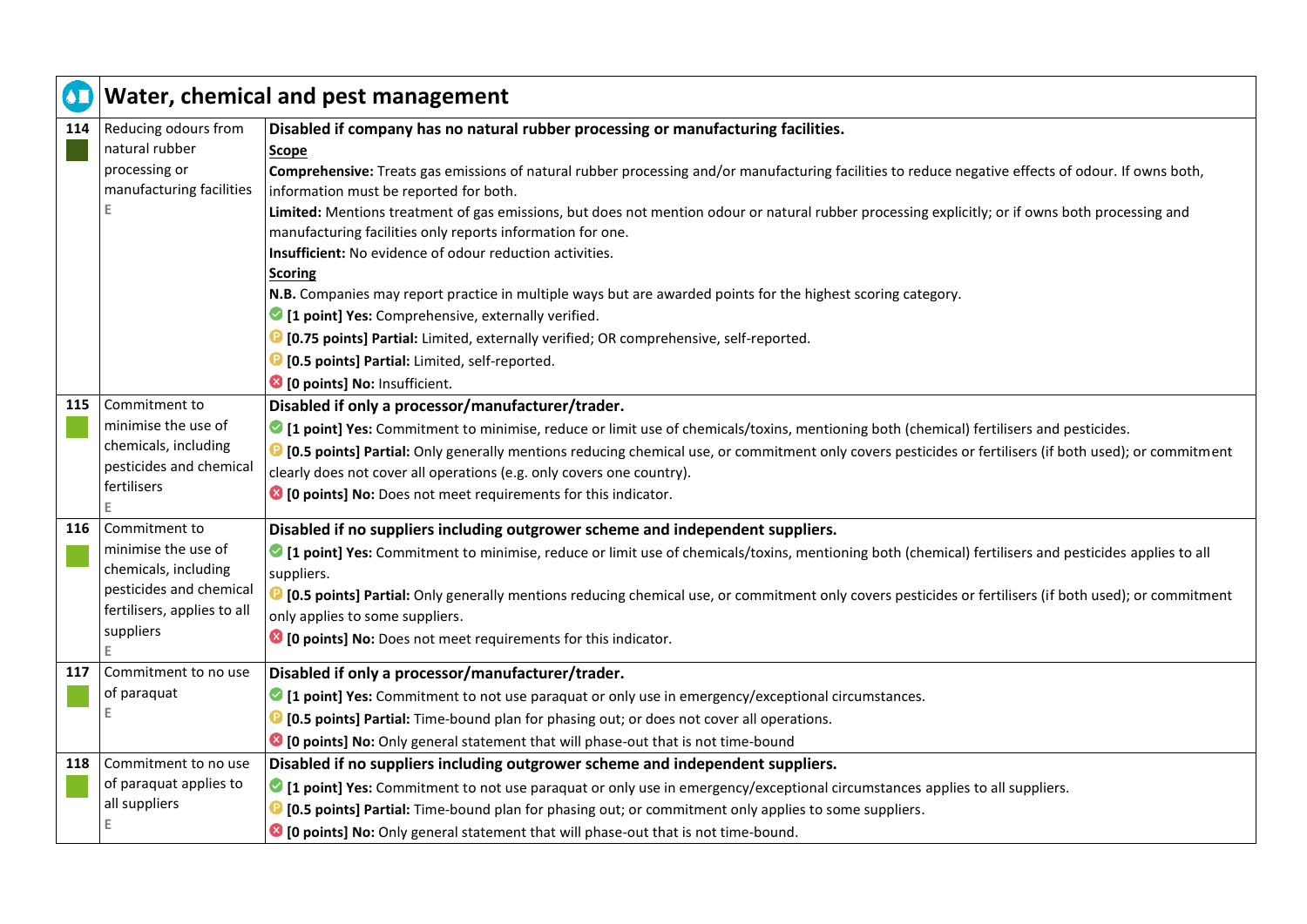|     |                                                                                                                                          | Water, chemical and pest management                                                                                                                                                                                                                                                                                                                                                                                                                                                                                                                                                                 |
|-----|------------------------------------------------------------------------------------------------------------------------------------------|-----------------------------------------------------------------------------------------------------------------------------------------------------------------------------------------------------------------------------------------------------------------------------------------------------------------------------------------------------------------------------------------------------------------------------------------------------------------------------------------------------------------------------------------------------------------------------------------------------|
| 119 | Commitment to no use<br>of World Health<br>Organisation (WHO)<br>Class 1A and 1B<br>pesticides<br>E                                      | Disabled if only a processor/manufacturer/trader.<br>I point] Yes: Commitment to not use WHO Class 1A and 1B pesticides or only use in emergency/exceptional circumstances.<br><sup>1</sup> [0.5 points] Partial: Time-bound plan for phasing out; or does not cover all operations<br><sup>3</sup> [0 points] No: Only general statement that will phase-out that is not time-bound.                                                                                                                                                                                                               |
| 120 | Commitment to no use<br>of World Health<br>Organisation (WHO)<br>Class 1A and 1B<br>pesticides applies to all<br>suppliers<br>E.         | Disabled if no suppliers including outgrower scheme and independent suppliers.<br>• [1 point] Yes: Commitment to not use WHO Class 1A and 1B pesticides or only use in emergency/exceptional circumstances applies to all suppliers.<br><b>D</b> [0.5 points] Partial: Time-bound plan for phasing out; or commitment only applies to some suppliers.<br><sup>3</sup> [0 points] No: Only general statement that will phase-out that is not time-bound.                                                                                                                                             |
| 121 | Commitment to no use<br>of chemicals listed<br>under the Stockholm<br>Convention and<br>Rotterdam Convention<br>E                        | I point] Yes: Commitment to not use Stockholm and Rotterdam Convention chemicals or only use in emergency/exceptional circumstances<br><b>D</b> [0.5 points] Partial: Time-bound plan for phasing out, or only refers to one of the conventions; or does not cover all operations.<br><sup>3</sup> [0 points] No: Only general statement that will phase-out that is not time-bound.                                                                                                                                                                                                                |
| 122 | Commitment to no use<br>of chemicals listed<br>under the Stockholm<br>Convention and<br>Rotterdam Convention<br>applies to all suppliers | Disabled if no suppliers including outgrower scheme and independent suppliers.<br>I point] Yes: Commitment to not use Stockholm and Rotterdam Convention chemicals or only use in emergency/exceptional circumstances applies to<br>all suppliers.<br><b>D</b> [0.5 points] Partial: Time-bound plan for phasing out; or commitment only applies to some suppliers.<br><sup>3</sup> [0 points] No: Only general statement that will phase-out that is not time-bound.                                                                                                                               |
| 123 | Chemical usage per ha<br>or list of chemicals used                                                                                       | Disabled if only a processor/manufacturer/trader.<br>• [1 point] Yes: Chemical usage figures per ha (e.g. fertiliser use or toxicity level); or list of chemicals used across all natural rubber operations. Should<br>cover pesticides and chemical fertilisers.<br><sup>1</sup> [0.5 points] Partial: Chemical usage figures only for some parts of company's operations; or unclear what figures relate to; or figures not reported for<br>both pesticides and chemical fertilisers; or figures between two and five years old.<br>10 points] No: No data; data over five years old; or undated. |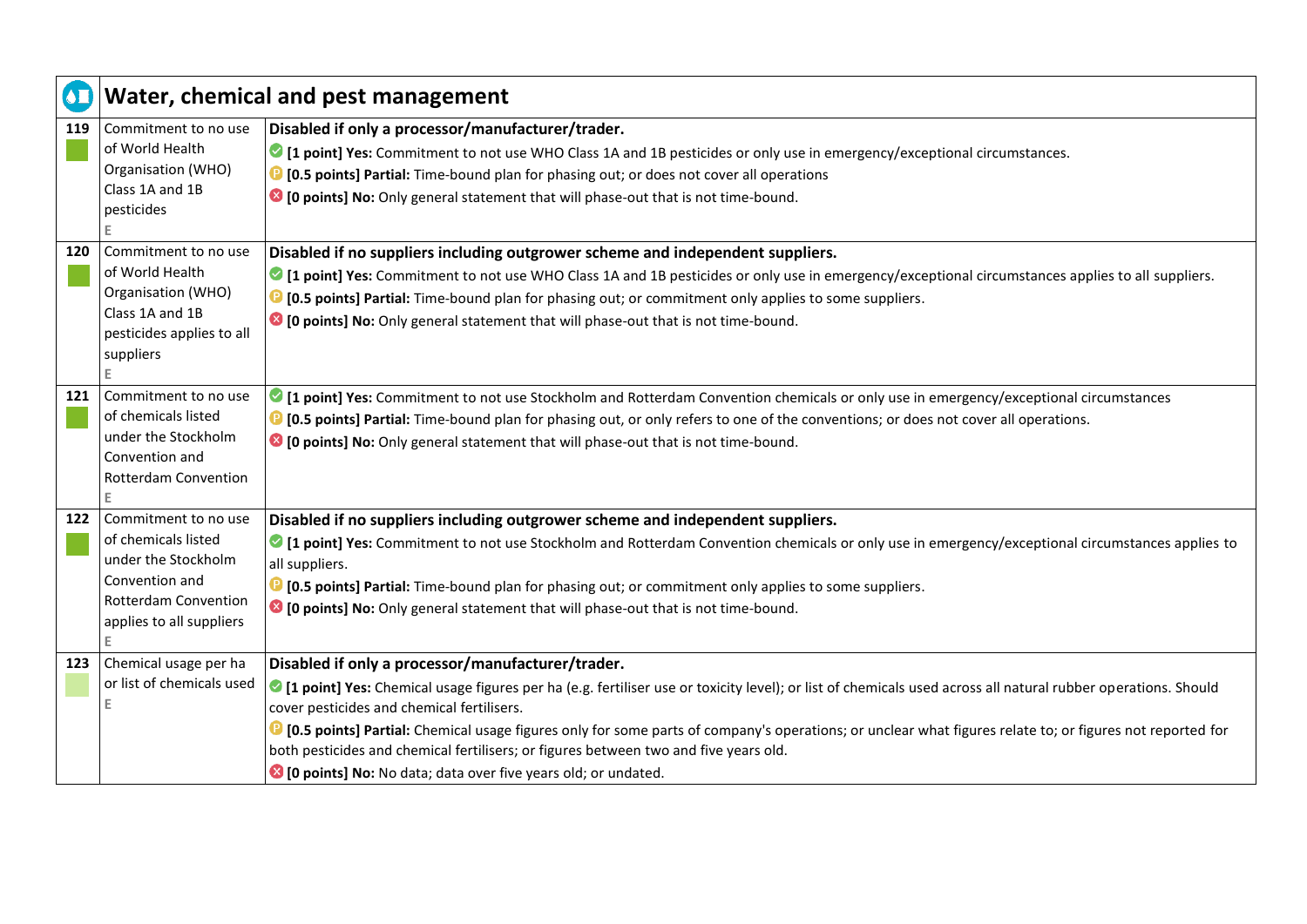| $\overline{\bullet}$ | Water, chemical and pest management |                                                                                                                                                          |
|----------------------|-------------------------------------|----------------------------------------------------------------------------------------------------------------------------------------------------------|
| 124                  | Implementation of                   | Disabled if only a processor/manufacturer/trader.                                                                                                        |
|                      | commitment to reduce                | Scope                                                                                                                                                    |
|                      | chemical usage                      | Comprehensive: Reports reduction figures (percentage or volume) in use of pesticides or fertilisers.                                                     |
|                      |                                     | Limited: States that there has been a reduction but no figures reported; or data between two and five years old.                                         |
|                      |                                     | Insufficient: No data; data over five years old; or undated.                                                                                             |
|                      |                                     | <b>Scoring</b>                                                                                                                                           |
|                      |                                     | N.B. Companies may report practice in multiple ways but are awarded points for the highest scoring category.                                             |
|                      |                                     | 1 point] Yes: Comprehensive, externally verified.                                                                                                        |
|                      |                                     | <sup>1</sup> [0.75 points] Partial: Limited, externally verified; OR comprehensive, self-reported.                                                       |
|                      |                                     | <b>D</b> [0.5 points] Partial: Limited, self-reported.                                                                                                   |
|                      |                                     | <sup>3</sup> [0 points] No: Insufficient.                                                                                                                |
| 125                  | <b>Integrated Pest</b>              | Disabled if only a processor/manufacturer/trader.                                                                                                        |
|                      | Management (IPM)                    | Scope                                                                                                                                                    |
|                      | approach                            | Comprehensive: Clearly has an integrated pest management (IPM) approach. e.g. statement that uses IPM and provides evidence that using natural pest      |
|                      |                                     | control; or cover crops to suppress pests; or figures showing reduction in chemical pesticide use, etc.                                                  |
|                      |                                     | Limited: Mentions IPM, but unclear if implementing this; or just states that implements IPM; or only describes what IPM is; or data between two and five |
|                      |                                     | years old.                                                                                                                                               |
|                      |                                     | Insufficient: No evidence of implementation of IPM approach; or data over five years old; or undated.                                                    |
|                      |                                     | <b>Scoring</b>                                                                                                                                           |
|                      |                                     | N.B. Companies may report practice in multiple ways but are awarded points for the highest scoring category.                                             |
|                      |                                     | <sup>2</sup> [1 point] Yes: Comprehensive, externally verified.                                                                                          |
|                      |                                     | <sup>1</sup> [0.75 points] Partial: Limited, externally verified; OR comprehensive, self-reported.                                                       |
|                      |                                     | <sup>1</sup> [0.5 points] Partial: Limited, self-reported.                                                                                               |
|                      |                                     | <sup>3</sup> [0 points] No: Insufficient.                                                                                                                |

|    |           | Community, land and labour rights |
|----|-----------|-----------------------------------|
| ID | Indicator | coring criteria                   |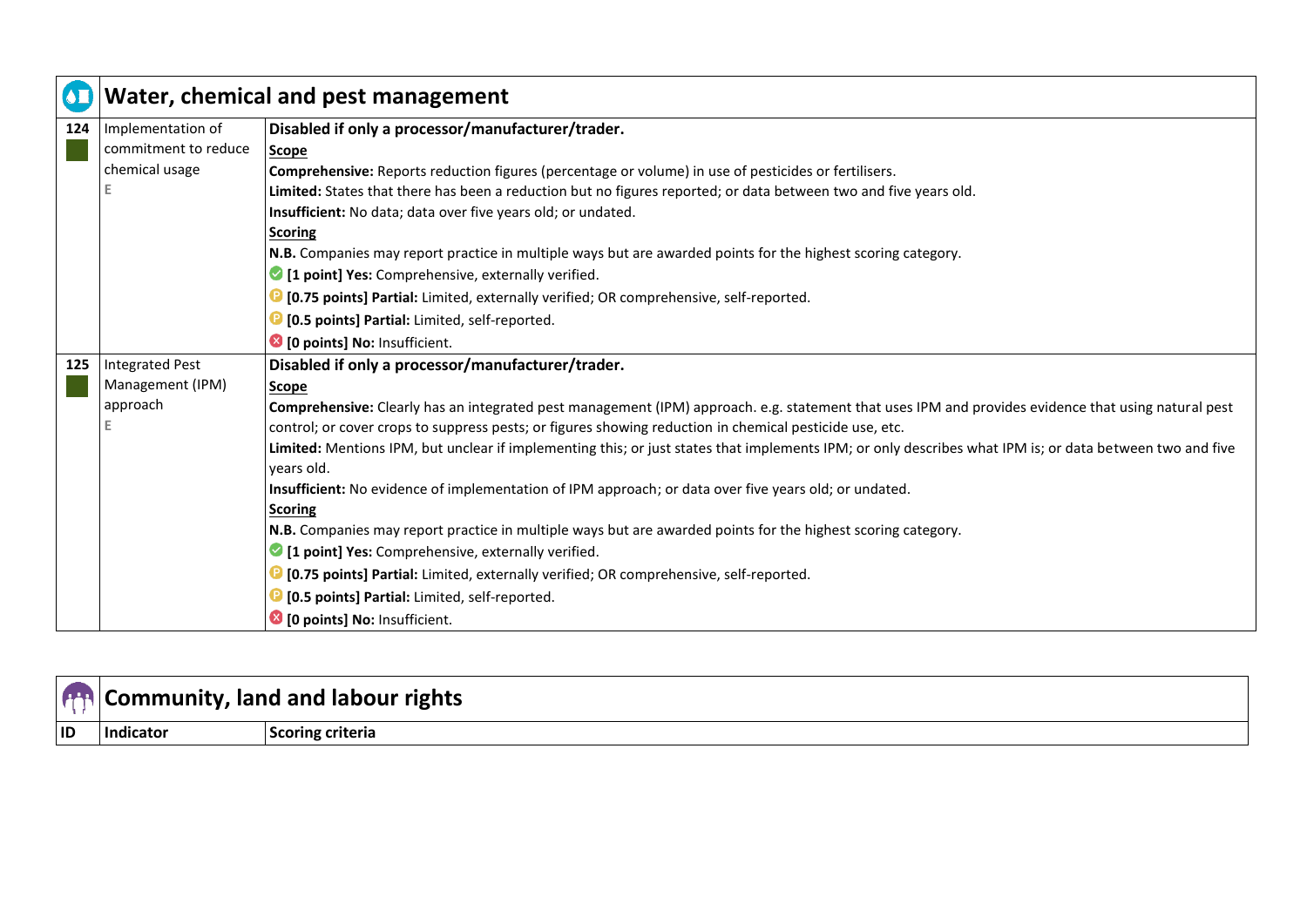|     | <b>Community, land and labour rights</b>                                           |                                                                                                                                                                                                                                                                                                                                                                                                                                                                                                                                                                                                                                                                                                                                                                                                                                                                                                              |
|-----|------------------------------------------------------------------------------------|--------------------------------------------------------------------------------------------------------------------------------------------------------------------------------------------------------------------------------------------------------------------------------------------------------------------------------------------------------------------------------------------------------------------------------------------------------------------------------------------------------------------------------------------------------------------------------------------------------------------------------------------------------------------------------------------------------------------------------------------------------------------------------------------------------------------------------------------------------------------------------------------------------------|
| 126 | Commitment to human<br>rights                                                      | ○ [1 point] Yes: Commits to the Universal Declaration of Human Rights or UN Guiding Principles on Business and Human rights (also known as the UN<br>Ruggie Principles or Ruggie Framework of "Protect, Respect and Remedy") or commits to human rights principles as part of being UN Global Compact<br>member.<br><sup>1</sup> [0.5 points] Partial: Commits to respect human rights, but does not reference the UN Declaration of Human Rights or equivalent; or company only<br>commits to human rights in relation to its employees; or commitment only covers some of the company's operations.                                                                                                                                                                                                                                                                                                        |
|     |                                                                                    | <sup>3</sup> [0 points] No: Only mentions human rights, but no clear commitment.<br>N.B. If reference found to another international declaration on human rights: to be reviewed on a case by case basis.                                                                                                                                                                                                                                                                                                                                                                                                                                                                                                                                                                                                                                                                                                    |
| 127 | Commitment to human<br>rights applies to all<br>sourcing excluding<br>smallholders | Disabled if no suppliers.<br>○ [1 point] Yes: Commitment to the Universal Declaration of Human Rights or UN Guiding Principles on Business and Human rights (also known as the UN<br>Ruggie Principles or Ruggie Framework of "Protect, Respect and Remedy") applies to all suppliers.<br><sup>1</sup> [0.5 points] Partial: Commits to respect human rights, but does not reference the Universal Declaration of Human Rights or equivalent; commitment<br>only applies to some suppliers.<br><sup>8</sup> [0 points] No: Does not meet requirements for this indicator.                                                                                                                                                                                                                                                                                                                                    |
| 128 | Progress on human<br>rights commitment                                             | Scope<br>Comprehensive: The company provides evidence of actions taken to implement its human rights policies, e.g. giving training to employees on its human<br>rights policies; setting up dedicated teams or committees responsible for implementation; putting processes in place to identify and mitigate negative<br>impacts on human rights.<br>Limited: Limited details given; or data between two and five years old.<br>Insufficient: No data; or data over five years old; or undated.<br><b>Scoring</b><br>N.B. Companies may report progress in multiple ways but are awarded points for the highest scoring category.<br>1 [1 point] Yes: Comprehensive, externally verified.<br><sup>1</sup> [0.75 points] Partial: Limited, externally verified; OR comprehensive, self-reported.<br><sup>1</sup> [0.5 points] Partial: Limited, self-reported.<br><sup>3</sup> [0 points] No: Insufficient. |
| 129 | Commitment to respect<br>Indigenous and local<br>communities' rights               | Disabled if only a trader.<br>I point] Yes: Commits to the UN Declaration on the Rights of Indigenous Peoples or to the ILO Indigenous and Tribal Peoples Convention (no. 169).<br><sup>1</sup> [0.5 points] Partial: Commits to local communities and/or indigenous rights, but does not reference the UN Declaration/ILO Convention; or only<br>mentions local communities and Indigenous rights in relation to land tenure or FPIC.<br><sup>8</sup> [0 points] No: Does not meet requirements for this indicator.                                                                                                                                                                                                                                                                                                                                                                                         |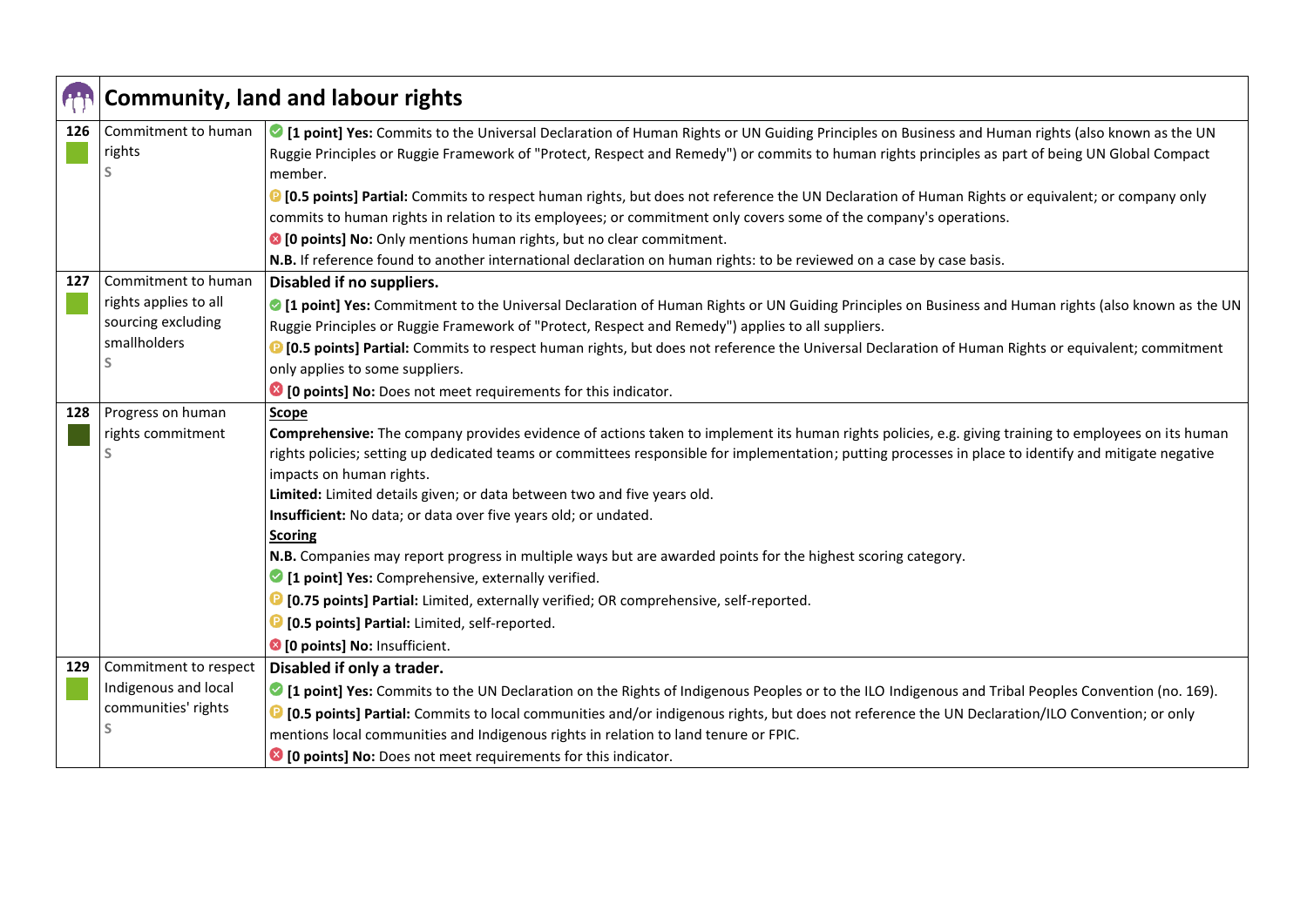|     | <b>Community, land and labour rights</b> |                                                                                                                                                               |
|-----|------------------------------------------|---------------------------------------------------------------------------------------------------------------------------------------------------------------|
| 130 | Commitment to                            | Disabled if no suppliers including outgrower scheme and independent suppliers.                                                                                |
|     | indigenous and local                     | • [1 point] Yes: Commits to the UN Declaration on the Rights of Indigenous Peoples or to the ILO Indigenous and Tribal Peoples Convention (no. 169)           |
|     | communities' rights                      | applies to all suppliers.                                                                                                                                     |
|     | applies to all suppliers                 | <b>D</b> [0.5 points] Partial: Commits to local communities and/or indigenous rights, but does not reference the UN Declaration/ILO Convention; or only       |
|     |                                          | mentions local communities and Indigenous rights in relation to land tenure or FPIC; or commitment only applies to some suppliers.                            |
|     |                                          | <sup>8</sup> [0 points] No: Does not meet requirements for this indicator.                                                                                    |
| 131 | Commitment to respect                    | Disabled if only a trader.                                                                                                                                    |
|     | legal and customary                      | I point] Yes: Commitment/respect for legal and customary (or traditional) land tenure (or property) rights; or for ownership and access/use land              |
|     | land tenure rights                       | rights; or commits to FAO Voluntary Guidelines on the Responsible Governance of Tenure of Land, Fisheries and Forests in the Context of National Food         |
|     |                                          | Security.                                                                                                                                                     |
|     |                                          | <sup>1</sup> [0.5 points] Partial: Only commits to customary/traditional/use land rights; or only legal land rights; or only mentions in relation to FPIC.    |
|     |                                          | <sup>3</sup> [0 points] No: Only mentions legal land ownership.                                                                                               |
|     |                                          | N.B. Commitment to legal and customary rights may not be in the same place.                                                                                   |
| 132 | Commitment to legal                      | Disabled if no suppliers including outgrower scheme and independent suppliers.                                                                                |
|     | and customary land                       | ○ [1 point] Yes: Commitment/respect for legal and customary (or traditional) land tenure (or property) rights applies to all suppliers; or commits to FAO     |
|     | rights applies to all                    | Voluntary Guidelines on the Responsible Governance of Tenure of Land, Fisheries and Forests in the Context of National Food Security for all suppliers.       |
|     | suppliers                                | <sup>1</sup> [0.5 points] Partial: Only commits to customary/traditional/use land rights; or only legal land rights; or only mentions in relation to FPIC; or |
|     |                                          | commitment only applies to some suppliers.                                                                                                                    |
|     |                                          | <sup>3</sup> [0 points] No: Only mentions legal land ownership.                                                                                               |
|     |                                          | N.B. Commitment to legal and customary rights may not be in the same place.                                                                                   |
| 133 | Commitment to free,                      | Disabled if only a trader.                                                                                                                                    |
|     | prior and informed                       | 1 point] Yes: Commitment that FPIC is respected across all operations or similar.                                                                             |
|     | consent (FPIC)                           | <sup>1</sup> [0.5 points] Partial: Commitment clearly does not cover all operations (e.g. only covers one country); or unclear commitment.                    |
|     |                                          | <sup>8</sup> [0 points] No: Does not meet requirements for this indicator.                                                                                    |
| 134 | Commitment to free,                      | Disabled if has no suppliers.                                                                                                                                 |
|     | prior and informed                       | • [1 point] Yes: Commitment that FPIC is respected across all operations applies to all suppliers.                                                            |
|     | consent (FPIC) applies to                | <b>D [0.5 points] Partial:</b> Unclear commitment; or commitment only applies to some suppliers.                                                              |
|     | all sourcing                             | <sup>8</sup> [0 points] No: Does not meet requirements for this indicator.                                                                                    |
|     | S                                        |                                                                                                                                                               |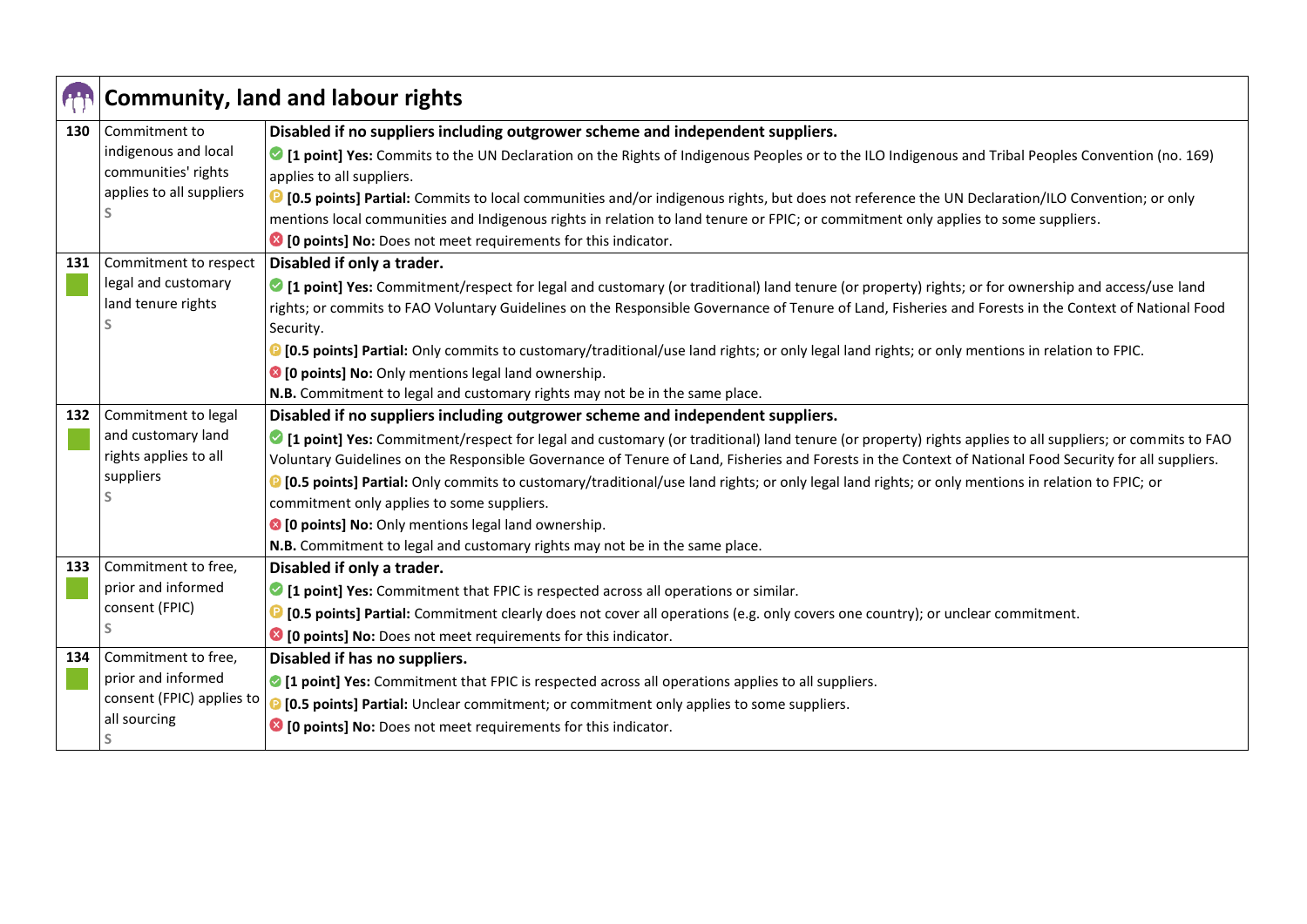|     | <b>Community, land and labour rights</b> |                                                                                                                                                                |
|-----|------------------------------------------|----------------------------------------------------------------------------------------------------------------------------------------------------------------|
| 135 | Details on free, prior                   | Disabled if only a trader.                                                                                                                                     |
|     | and informed consent                     | I point] Yes: Flowchart, details of steps taken or description of methodology detailing how FPIC principle is operationalised; or commits to follow            |
|     | (FPIC) process available                 | process by external initiative (if process of the initiative is publicly available, e.g. UN REDD).                                                             |
|     |                                          | <b>D</b> [0.5 points] Partial: Process available but limited detail; or only a case study of how FPIC implemented.                                             |
|     |                                          | <sup>8</sup> [0 points] No: Does not meet requirements for this indicator.                                                                                     |
|     |                                          | N.B. May be outlined in SEIA. HCS assessment reports include FPIC, HCV and SEIA summaries. External sources for SEIA/HCS/HCV reports can be                    |
|     |                                          | considered.                                                                                                                                                    |
| 136 | Examples of local                        | Disabled if only a trader.                                                                                                                                     |
|     | stakeholder                              | <b>Scope</b>                                                                                                                                                   |
|     | engagement to prevent                    | Comprehensive: Multiple examples/evidence of local stakeholder engagement activities beyond FPIC (e.g. permanent staff with responsibility, drop in            |
|     | conflicts                                | days).                                                                                                                                                         |
|     |                                          | Limited: Only mentions one example of local stakeholder engagement activities; or data between two and five years old.                                         |
|     |                                          | Insufficient: No examples/evidence provided; or data over five years old; or undated.                                                                          |
|     |                                          | <b>Scoring</b>                                                                                                                                                 |
|     |                                          | N.B. Companies may report progress in multiple ways but are awarded points for the highest scoring category.                                                   |
|     |                                          | 1 [1 point] Yes: Comprehensive, externally verified.                                                                                                           |
|     |                                          | <sup>1</sup> [0.75 points] Partial: Limited, externally verified; OR comprehensive, self-reported.                                                             |
|     |                                          | <sup>1</sup> [0.5 points] Partial: Limited, self-reported.                                                                                                     |
|     |                                          | <sup>3</sup> [0 points] No: Insufficient.                                                                                                                      |
| 137 | Details of process for                   | Disabled if only a trader.                                                                                                                                     |
|     |                                          | addressing land conflicts   1 point] Yes: Reports the process for addressing land conflicts, such as land conflict resolution process, or similar.             |
|     | available                                | [D] [0.5 points] Partial: Reports that has land conflict process, but very limited detail; or that has conflict process, but unclear if covers land conflicts. |
|     |                                          | <sup>8</sup> [0 points] No: Does not meet requirements for this indicator.                                                                                     |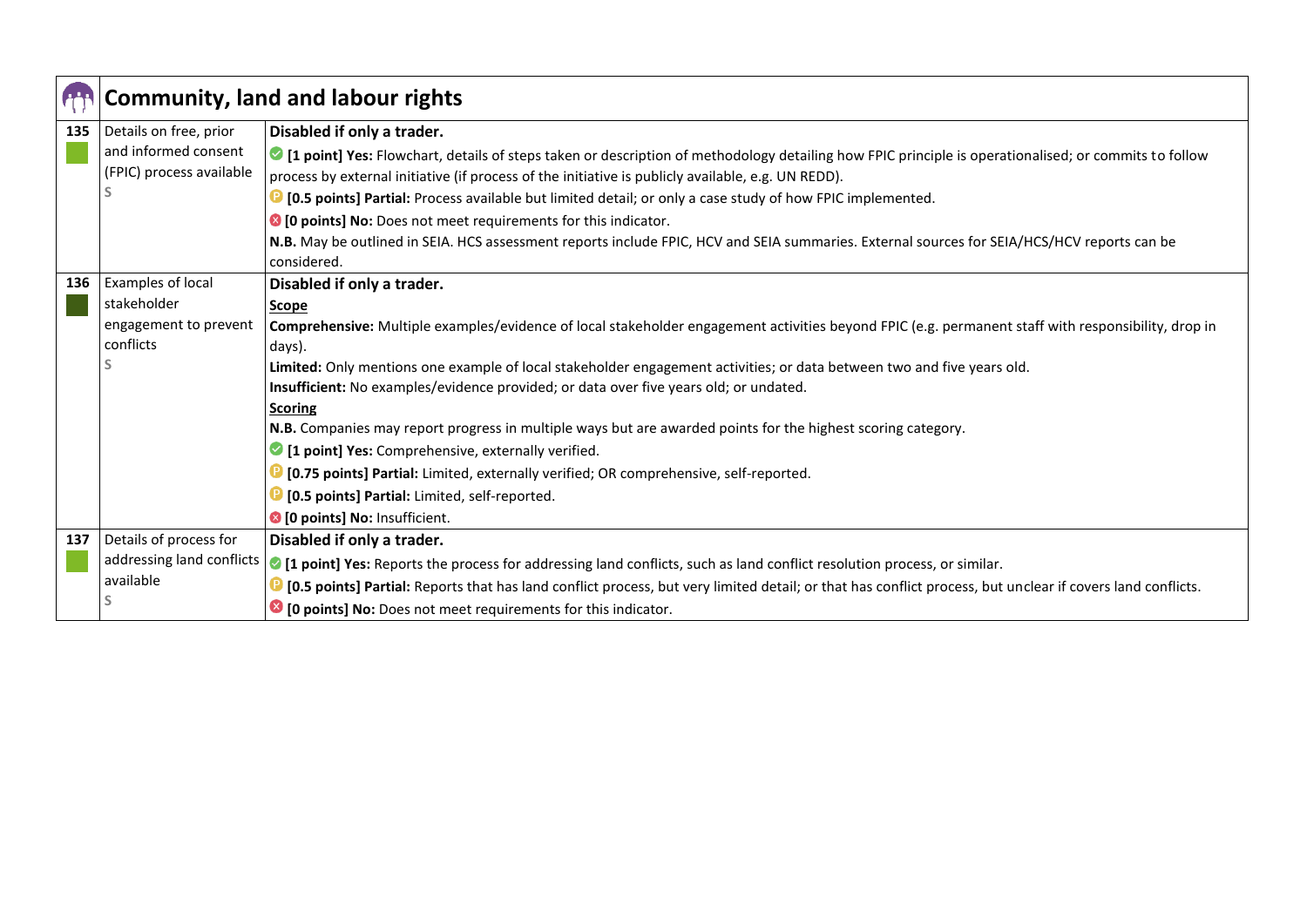|     | <b>Community, land and labour rights</b> |                                                                                                                                                                                                                                                                        |
|-----|------------------------------------------|------------------------------------------------------------------------------------------------------------------------------------------------------------------------------------------------------------------------------------------------------------------------|
| 138 | Supports the inclusion                   | Disabled if only a processor/manufacturer/trader.                                                                                                                                                                                                                      |
|     | of women across natural                  | <b>Scope</b>                                                                                                                                                                                                                                                           |
|     | rubber operations,                       | Comprehensive: Evidence is provided of the company's steps to support the inclusion of women across natural rubber operations, including addressing                                                                                                                    |
|     | including addressing                     | barriers faced; for example: access and control over forest resources, land, technology, financial resources, training, and information.                                                                                                                               |
|     | barriers faced                           | Limited: Limited details provided.                                                                                                                                                                                                                                     |
|     |                                          | Insufficient: Does not meet requirements for this indicator.                                                                                                                                                                                                           |
|     |                                          | <b>Scoring</b>                                                                                                                                                                                                                                                         |
|     |                                          | N.B. Companies may report practice in multiple ways but are awarded points for the highest scoring category.                                                                                                                                                           |
|     |                                          | 1 [1 point] Yes: Comprehensive, externally verified.                                                                                                                                                                                                                   |
|     |                                          | <sup>1</sup> [0.75 points] Partial: Limited, externally verified; OR comprehensive, self-reported.                                                                                                                                                                     |
|     |                                          | <sup>1</sup> [0.5 points] Partial: Limited, self-reported.                                                                                                                                                                                                             |
|     |                                          | <sup>3</sup> [0 points] No: Insufficient.                                                                                                                                                                                                                              |
| 139 | Commitment to                            | Disabled if only a processor/manufacturer/trader.                                                                                                                                                                                                                      |
|     | mitigate impacts on                      | ◎ [1 point] Yes: Commitment to ensure food security for local communities through assisting with culturally relevant and appropriate crop diversity                                                                                                                    |
|     | food security                            | and/or security of food prices.                                                                                                                                                                                                                                        |
|     |                                          | <b>C</b> [0.5 points] Partial: Only mentions food security or access to food, but not clearly in relation to local communities; or not clearly in relation to natural                                                                                                  |
|     |                                          | rubber operations.                                                                                                                                                                                                                                                     |
|     |                                          | <sup>3</sup> [0 points] No: Does not meet requirements for this indicator.                                                                                                                                                                                             |
|     |                                          | N.B. Food security can be defined as physical and economic access to sufficient, safe and nutritious food to meet dietary needs. Examples include:                                                                                                                     |
|     |                                          | supporting communities with crop diversification and food production initiatives such as agroforestry systems and intercropping; increasing market access                                                                                                              |
|     |                                          | to village communities; training/education on sustainable agricultural practices; provision of equipment.                                                                                                                                                              |
| 140 | Progress on                              | Disabled if only a processor/manufacturer/trader.                                                                                                                                                                                                                      |
|     | commitment to mitigate                   | Scope                                                                                                                                                                                                                                                                  |
|     | impacts on food security                 | Comprehensive: Reports multiple examples of culturally relevant and appropriate activities conducted to mitigate impacts on food security for local                                                                                                                    |
|     |                                          | communities. Examples include: assistance to crop diversity, security of food prices, agricultural training.<br>Limited: Only mentions food security activities generally but does not provide specific examples, or only provides one example; or reported activities |
|     |                                          | between two and five years old.                                                                                                                                                                                                                                        |
|     |                                          | Insufficient: No examples/evidence provided; or activities over five years old; or undated.                                                                                                                                                                            |
|     |                                          | <b>Scoring</b>                                                                                                                                                                                                                                                         |
|     |                                          | N.B. Companies may report progress in multiple ways but are awarded points for the highest scoring category.                                                                                                                                                           |
|     |                                          | 1 [1 point] Yes: Comprehensive, externally verified.                                                                                                                                                                                                                   |
|     |                                          | <sup>1</sup> [0.75 points] Partial: Limited, externally verified; OR comprehensive, self-reported.                                                                                                                                                                     |
|     |                                          | <sup>1</sup> [0.5 points] Partial: Limited, self-reported.                                                                                                                                                                                                             |
|     |                                          |                                                                                                                                                                                                                                                                        |
|     |                                          | <sup>8</sup> [0 points] No: Insufficient.                                                                                                                                                                                                                              |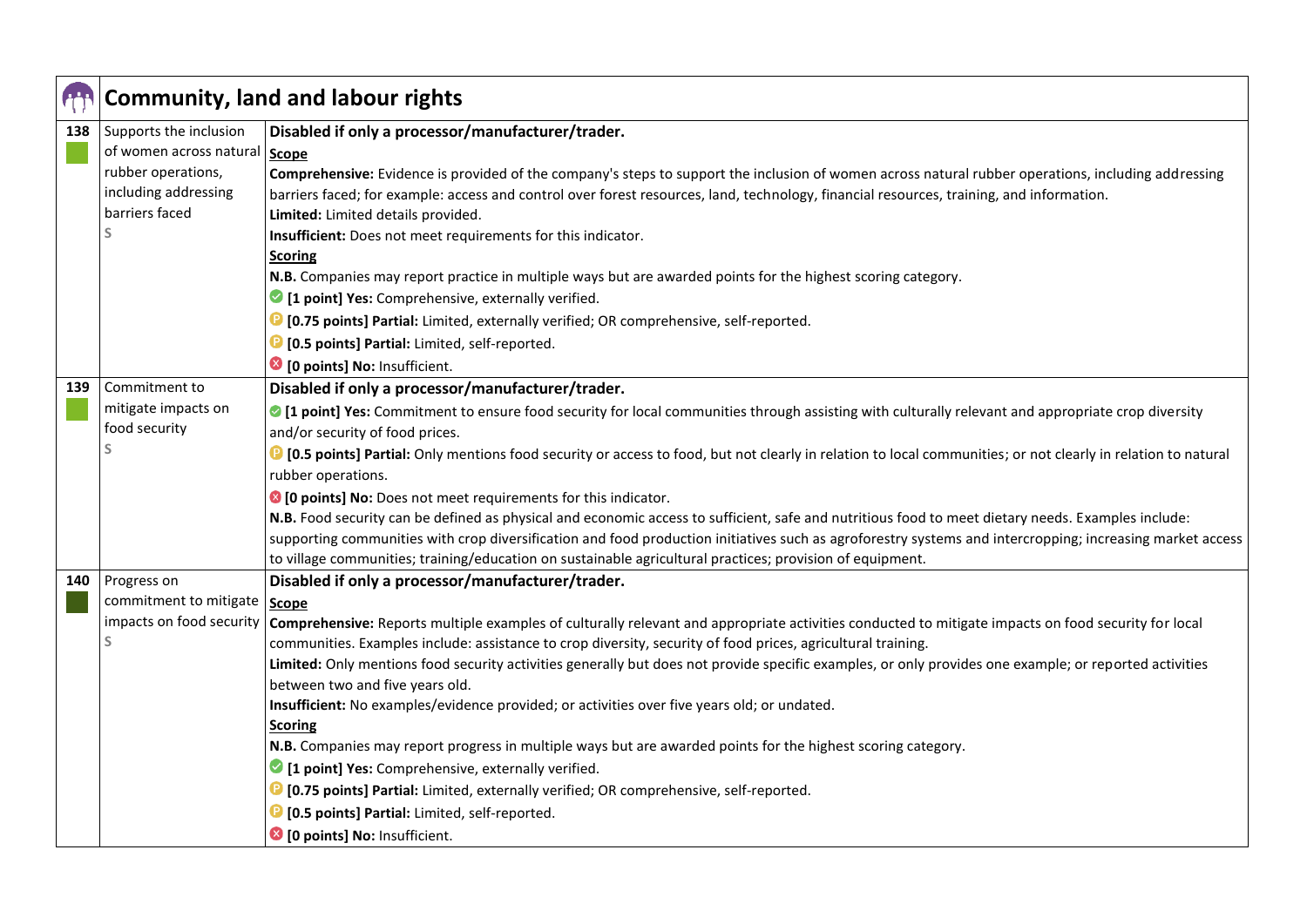|     |                                        | <b>Community, land and labour rights</b>                                                                                                                    |
|-----|----------------------------------------|-------------------------------------------------------------------------------------------------------------------------------------------------------------|
| 141 | Commitment to provide                  | Disabled if only a processor/manufacturer/trader.                                                                                                           |
|     | essential community                    | • [1 point] Yes: Commitment to provide essential community services and facilities.                                                                         |
|     | services and facilities                | <b>D</b> [0.5 points] Partial: Unclear commitment; or commitment clearly does not cover all of the company's operations (e.g. only covers one country).     |
|     | S                                      | <sup>3</sup> [0 points] No: Commitment clearly only covers company's own workers.                                                                           |
| 142 | Progress on                            | Disabled if only a processor/manufacturer/trader.                                                                                                           |
|     | commitment to provide                  | <b>Scope</b>                                                                                                                                                |
|     | essential community                    | Comprehensive: Reports multiple examples of facilities and/or services that have been provided to communities. Examples include: schools built and/or       |
|     | services and facilities                | maintained; medical centres built and/or maintained; access to vaccines and medication; access to clean, drinkable water; access to electricity; housing    |
|     |                                        | provided and/or maintained; other buildings provided, as agreed with the local communities.                                                                 |
|     |                                        | Limited: Only mentions providing facilities and/or services generally but does not provide specific examples; or only provides one example, or reported     |
|     |                                        | activities between two and five years old.                                                                                                                  |
|     |                                        | Insufficient: No data; or activities over five years old; or undated                                                                                        |
|     |                                        | <b>Scoring</b><br>N.B. Companies may report progress in multiple ways but are awarded points for the highest scoring category.                              |
|     |                                        | 1 point] Yes: Comprehensive, externally verified.                                                                                                           |
|     |                                        | <b>D</b> [0.75 points] Partial: Limited, externally verified; OR comprehensive, self-reported.                                                              |
|     |                                        |                                                                                                                                                             |
|     |                                        | <b>D</b> [0.5 points] Partial: Limited, self-reported.                                                                                                      |
|     |                                        | <sup>3</sup> [0 points] No: Insufficient.                                                                                                                   |
| 143 | Commitment to provide<br>business/work | Disabled if only a trader                                                                                                                                   |
|     | opportunities for local                | • [1 point] Yes: Commitment to provide business/work opportunities for local communities (e.g. outgrower schemes, working on plantations or in              |
|     | communities                            | processing facilities, tapping).                                                                                                                            |
|     | S                                      | <sup>1</sup> [0.5 points] Partial: Unclear commitment or commitment clearly does not cover all of the company's operations (e.g. only covers one country).  |
|     |                                        | <sup>8</sup> [0 points] No: Does not meet requirements for this indicator.                                                                                  |
| 144 | Commitment to                          | If point] Yes: Commits to all Fundamental ILO Conventions either by stating commits to all Fundamental or Core ILO Conventions; referring to ILO            |
|     | Fundamental ILO                        | number; or referring to the same language as the title (i.e. states "freedom of association"); or states it commits to the ILO's Declaration on Fundamental |
|     | Conventions or Free and                | Principles and Rights at Work; or commits to Free and Fair Labour Principles.                                                                               |
|     | Fair Labour Principles                 | <b>D</b> [0.5 points] Partial: Refers to four or more ILO Conventions; or unclear if applies to all types of employees (e.g. temporary employees).          |
|     |                                        | <sup>8</sup> [0 points] No: Refers to fewer than four ILO conventions.                                                                                      |
|     |                                        | N.B. Eight Fundamental ILO Conventions: Freedom of Association (No. 87); Right to Organise and Collective Bargaining (No. 98); No Forced Labour (No. 29     |
|     |                                        | & No. 105); Minimum Age (No. 138); Worst Forms of Child Labour (No. 182); Equal Remuneration (No. 100); No Discrimination (No. 111).                        |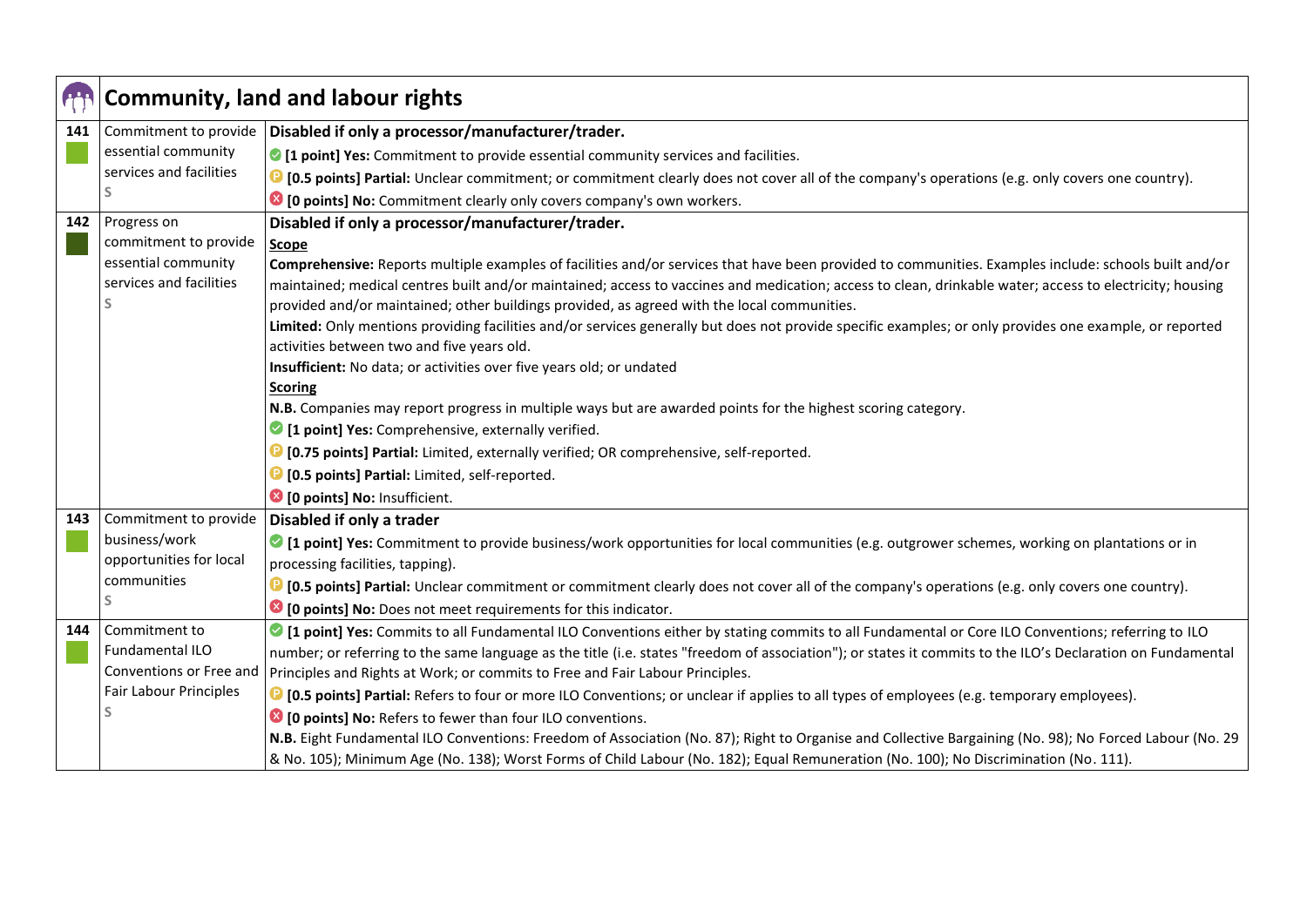|     | <b>Community, land and labour rights</b>                                    |                                                                                                                                                                                                                                                                                                                                                                                                                                            |
|-----|-----------------------------------------------------------------------------|--------------------------------------------------------------------------------------------------------------------------------------------------------------------------------------------------------------------------------------------------------------------------------------------------------------------------------------------------------------------------------------------------------------------------------------------|
| 145 | Commitment to                                                               | Disabled if no suppliers including outgrower scheme and independent suppliers.                                                                                                                                                                                                                                                                                                                                                             |
|     | <b>Fundamental ILO</b><br>Conventions or Free and<br>Fair Labour Principles | <sup>2</sup> [1 point] Yes: Commitment to all Fundamental ILO Conventions applies to all suppliers, either by stating commits to all Fundamental or Core ILO<br>Conventions; referring to ILO number; or referring to the same language as the title (i.e. states "freedom of association"); or states it commits to the ILO's<br>Declaration on Fundamental Principles and Rights at Work; or commits to Free and Fair Labour Principles. |
|     | applies to all suppliers                                                    | <b>D</b> [0.5 points] Partial: Refers to four or more ILO Conventions; or commitment only applies to some suppliers.                                                                                                                                                                                                                                                                                                                       |
|     |                                                                             | <sup>8</sup> [0 points] No: Refers to fewer than four ILO conventions.                                                                                                                                                                                                                                                                                                                                                                     |
|     |                                                                             | N.B. Eight Fundamental ILO Conventions: Freedom of Association (No. 87); Right to Organise and Collective Bargaining (No. 98); No Forced Labour (No. 29)<br>& No. 105); Minimum Age (No. 138); Worst Forms of Child Labour (No. 182); Equal Remuneration (No. 100); No Discrimination (No. 111).                                                                                                                                           |
| 146 | Progress on                                                                 | Scope                                                                                                                                                                                                                                                                                                                                                                                                                                      |
|     | commitment to respect                                                       | Comprehensive: The company provides evidence of actions taken to implement its workers' rights policies, e.g. giving training to employees on workers'                                                                                                                                                                                                                                                                                     |
|     | all workers' rights                                                         | rights; setting up dedicated teams or committees responsible for implementation; putting processes in place to identify and mitigate negative impacts on                                                                                                                                                                                                                                                                                   |
|     |                                                                             | workers' rights.                                                                                                                                                                                                                                                                                                                                                                                                                           |
|     |                                                                             | Limited: Limited details given; or data between two and five years old.<br>Insufficient: No data; or data over five years old; or undated.                                                                                                                                                                                                                                                                                                 |
|     |                                                                             | <b>Scoring</b>                                                                                                                                                                                                                                                                                                                                                                                                                             |
|     |                                                                             | N.B. Companies may report progress in multiple ways but are awarded points for the highest scoring category.                                                                                                                                                                                                                                                                                                                               |
|     |                                                                             | 1 [1 point] Yes: Comprehensive, externally verified.                                                                                                                                                                                                                                                                                                                                                                                       |
|     |                                                                             | <sup>1</sup> [0.75 points] Partial: Limited, externally verified; OR comprehensive, self-reported.                                                                                                                                                                                                                                                                                                                                         |
|     |                                                                             | <b>D</b> [0.5 points] Partial: Limited, self-reported.                                                                                                                                                                                                                                                                                                                                                                                     |
|     |                                                                             | <sup>3</sup> [0 points] No: Insufficient.                                                                                                                                                                                                                                                                                                                                                                                                  |
| 147 | Commitment to                                                               | 1 point] Yes: Commitment to prevent employment and/or occupation-related discrimination based on gender.                                                                                                                                                                                                                                                                                                                                   |
|     | eliminate gender-                                                           | <b>D</b> [0.5 points] Partial: Commitment clearly does not cover all employees or operations (e.g. only covers one country).                                                                                                                                                                                                                                                                                                               |
|     | related discrimination                                                      | <sup>3</sup> [0 points] No: Does not meet requirements for this indicator.                                                                                                                                                                                                                                                                                                                                                                 |
|     | with regards to                                                             |                                                                                                                                                                                                                                                                                                                                                                                                                                            |
|     | employment and                                                              |                                                                                                                                                                                                                                                                                                                                                                                                                                            |
|     | occupation<br>S                                                             |                                                                                                                                                                                                                                                                                                                                                                                                                                            |
| 148 | Commitment to                                                               | Disabled if no suppliers including outgrower scheme and independent suppliers.                                                                                                                                                                                                                                                                                                                                                             |
|     | eliminate gender related                                                    |                                                                                                                                                                                                                                                                                                                                                                                                                                            |
|     | discrimination with                                                         | I point] Yes: Commitment to prevent employment and/or occupation-related discrimination based on gender applies to all suppliers.                                                                                                                                                                                                                                                                                                          |
|     | regards to employment                                                       | <b>C</b> [0.5 points] Partial: Commitment clearly does not cover all employees or operations; or commitment only applies to some suppliers.<br><sup>3</sup> [0 points] No: Does not meet requirements for this indicator.                                                                                                                                                                                                                  |
|     | applies to all suppliers                                                    |                                                                                                                                                                                                                                                                                                                                                                                                                                            |
|     | <sub>S</sub>                                                                |                                                                                                                                                                                                                                                                                                                                                                                                                                            |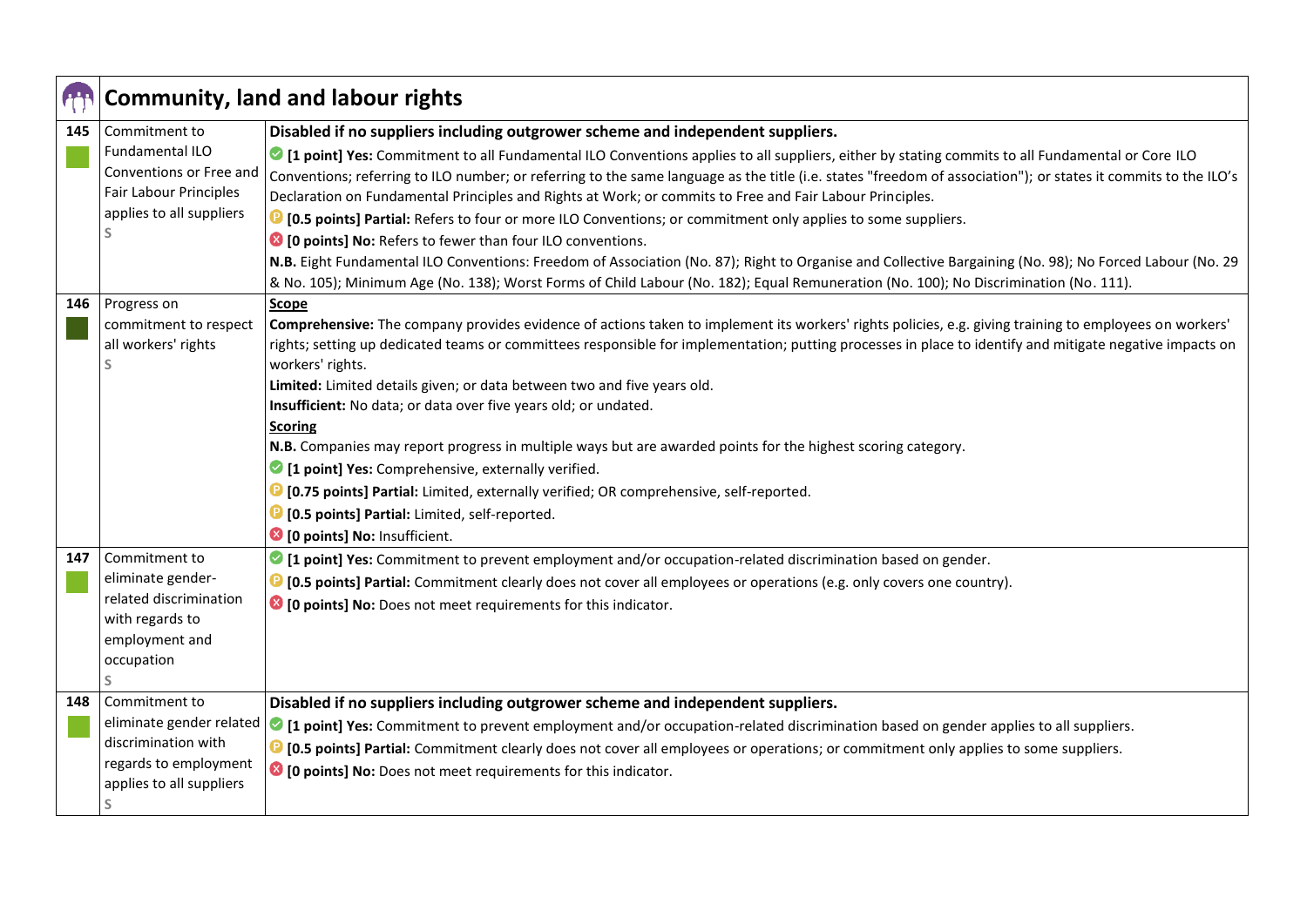|     | <b>Community, land and labour rights</b> |                                                                                                                                                                     |
|-----|------------------------------------------|---------------------------------------------------------------------------------------------------------------------------------------------------------------------|
| 149 | Progress on                              | Scope                                                                                                                                                               |
|     | commitment to                            | Comprehensive: The company provides evidence of actions taken to implement its gender policies, e.g. giving training to employees on preventing                     |
|     | eliminate gender related                 | discrimination and harassment, setting up dedicated teams or committees, putting processes in place to identify and tackle discriminatory practices,                |
|     | discrimination with                      | having a complaints system that specifically includes gender discrimination or harassment.                                                                          |
|     | regards to employment                    | Limited: Limited details given; or data between two and five years old.                                                                                             |
|     |                                          | Insufficient: No data; or data over five years old; or undated.                                                                                                     |
|     |                                          | <b>Scoring</b>                                                                                                                                                      |
|     |                                          | N.B. Companies may report progress in multiple ways but are awarded points for the highest scoring category.                                                        |
|     |                                          | 1 [1 point] Yes: Comprehensive, externally verified.                                                                                                                |
|     |                                          | <sup>1</sup> [0.75 points] Partial: Limited, externally verified; OR comprehensive, self-reported.                                                                  |
|     |                                          | <b>D</b> [0.5 points] Partial: Limited, self-reported.                                                                                                              |
|     |                                          | <sup>3</sup> [0 points] No: Insufficient.                                                                                                                           |
| 150 | Percentage or number                     | Disabled if only a trader or no temporary employees.                                                                                                                |
|     | of temporary employees                   | ○ [1 point] Yes: Number of temporary employees/workers across all operations or for natural rubber operations, if specified. Calculate % by dividing by             |
|     | S                                        | total number of workers if % not reported directly by company. May also be called casual, contract or seasonal employees.                                           |
|     |                                          | <sup>1</sup> [0.5 points] Partial: Data between two and five years old; or does not cover whole scope of operations (i.e. only temporary employees in one country). |
|     |                                          | <sup>8</sup> [0 points] No: Not reported; or data over five years old; or undated.                                                                                  |
|     |                                          | N.B. International Labour Organization (ILO) definition: "Temporary employment, whereby workers are engaged only for a specific period of time,                     |
|     |                                          | includes fixed-term, project- or task-based contracts, as well as seasonal or casual work, including day labour"                                                    |
| 151 | Percentage or number                     | • [1 point] Yes: Number of women employees/workers across all operations or for natural rubber operations, if specified. Calculate % by dividing by total           |
|     | of women employees                       | number of workers if % not reported directly by company.                                                                                                            |
|     | S                                        | <sup>1</sup> [0.5 points] Partial: Data between two and five years old; or does not cover whole scope of operations (i.e. only women employees in one country).     |
|     |                                          | <sup>8</sup> [0 points] No: No data; or data over five years old; or undated.                                                                                       |
| 152 | Commitment to pay a                      | 1 [1 point] Yes: Commitment that all workers are paid a living wage                                                                                                 |
|     | living wage                              | <sup>1</sup> [0.5 points] Partial: Commitment clearly does not cover all workers (e.g. temporary workers paid less or only covers one country); or only commits to  |
|     |                                          | paying the minimum wage.                                                                                                                                            |
|     |                                          | <sup>3</sup> [0 points] No: No commitment in place.                                                                                                                 |
|     |                                          | N.B. Definition and calculation of living wage by the Global Living Wage Coalition as recommended by AFi https://www.globallivingwage.org/about/what-               |
|     |                                          | is-a-living-wage/                                                                                                                                                   |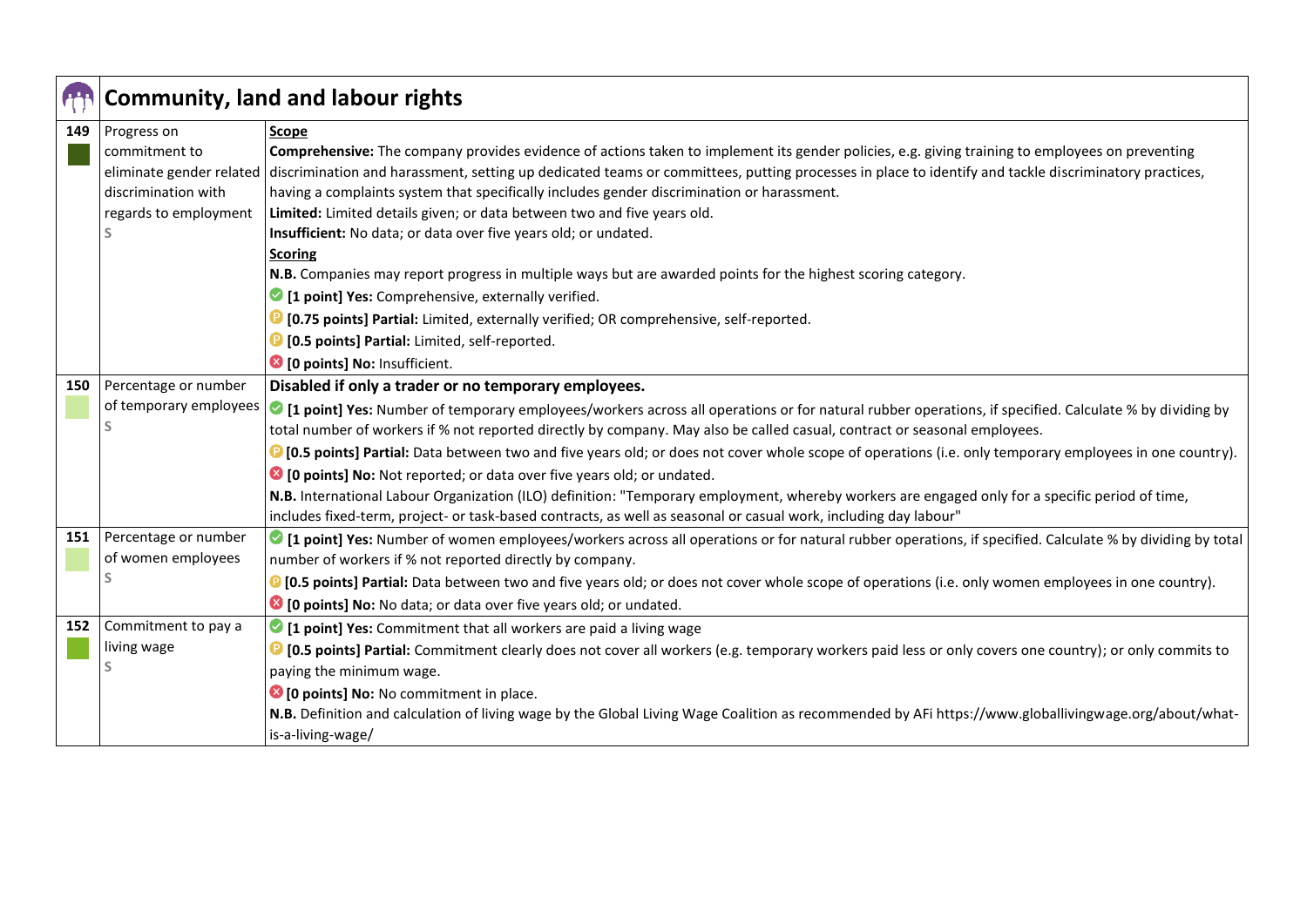|     | <b>Community, land and labour rights</b> |                                                                                                                                                                        |
|-----|------------------------------------------|------------------------------------------------------------------------------------------------------------------------------------------------------------------------|
| 153 | Commitment to pay a                      | Disabled if no suppliers including outgrower scheme and independent suppliers.                                                                                         |
|     | living wage applies to all               | • [1 point] Yes: Commitment that all workers are paid a living wage applies to all suppliers.                                                                          |
|     | suppliers                                | <sup>1</sup> [0.5 points] Partial: Commitment clearly does not cover all workers (e.g. temporary workers paid less or only covers one country); or commitment only     |
|     |                                          | applies to some suppliers; or only commits to paying the minimum wage.                                                                                                 |
|     |                                          | <sup>3</sup> [0 points] No: No commitment in place.                                                                                                                    |
| 154 | Progress on                              | Scope                                                                                                                                                                  |
|     | commitment to pay a                      | Comprehensive: Evidence that all workers are paid a living wage, either through reporting the ratio of living wage to local minimum wage by country of                 |
|     | living wage                              | operation, or if no country benchmark available then evidence of how the living wage was calculated for each country of operation.                                     |
|     |                                          | Limited: Only shows evidence that some workers are paid living wage, e.g. only covers one country where the company operates; or only provides                         |
|     |                                          | evidence that workers are paid minimum wage through reporting legal minimum wages alongside minimum wages paid by the company; or data between                         |
|     |                                          | two and five years old.                                                                                                                                                |
|     |                                          | Insufficient: No data; or data over five years old; or undated.<br><b>Scoring</b>                                                                                      |
|     |                                          | N.B. Companies may report progress in multiple ways but are awarded points for the highest scoring category.                                                           |
|     |                                          | 1 point] Yes: Comprehensive, externally verified.                                                                                                                      |
|     |                                          | <sup>1</sup> [0.75 points] Partial: Limited, externally verified; OR comprehensive, self-reported.                                                                     |
|     |                                          | <sup>1</sup> [0.5 points] Partial: Limited, self-reported.                                                                                                             |
|     |                                          | <sup>8</sup> [0 points] No: Insufficient.                                                                                                                              |
| 155 | Reporting of salary by                   | • [1 point] Yes: The company reports salary by gender (i.e. the ratio of the basic salary and remuneration of women to men for each employee category,                 |
|     | gender                                   | by significant locations of operation (in line with GRI reporting).                                                                                                    |
|     | S                                        | <sup>1</sup> [0.5 points] Partial: Unclear what the provided data relates to; or data clearly does not cover all employees or countries (e.g. only reported for        |
|     |                                          | operations in one country or does not include temporary employees); or is not split by all categories listed above; or data between two and five years old.            |
|     |                                          | <sup>8</sup> [0 points] No: No data; or data over five years old; or undated.                                                                                          |
| 156 | Commitment to address                    | I point] Yes: Commitment to address health and safety at work or similar for all workers.                                                                              |
|     | occupational health and                  | <sup>1</sup> [0.5 points] Partial: Commitment does not cover all employees (i.e. only refer to health and safety at processing facilities, but not on plantations).    |
|     | safety                                   | <sup>3</sup> [0 points] No: No commitment in place.                                                                                                                    |
|     |                                          |                                                                                                                                                                        |
| 157 | Commitment to address                    | Disabled if no suppliers including scheme smallholders and independent suppliers.                                                                                      |
|     | occupational health and                  | • [1 point] Yes: Commitment to address health and safety at work or similar for all workers applies to all suppliers.                                                  |
|     | safety applies to all                    | <sup>1</sup> [0.5 points] Partial: Commitment does not cover all employees (i.e. only refer to health and safety at processing facilities, but not on plantations); or |
|     | suppliers                                | commitment only applies to some suppliers.                                                                                                                             |
|     |                                          | <sup>8</sup> [0 points] No: Does not meet requirements for this indicator.                                                                                             |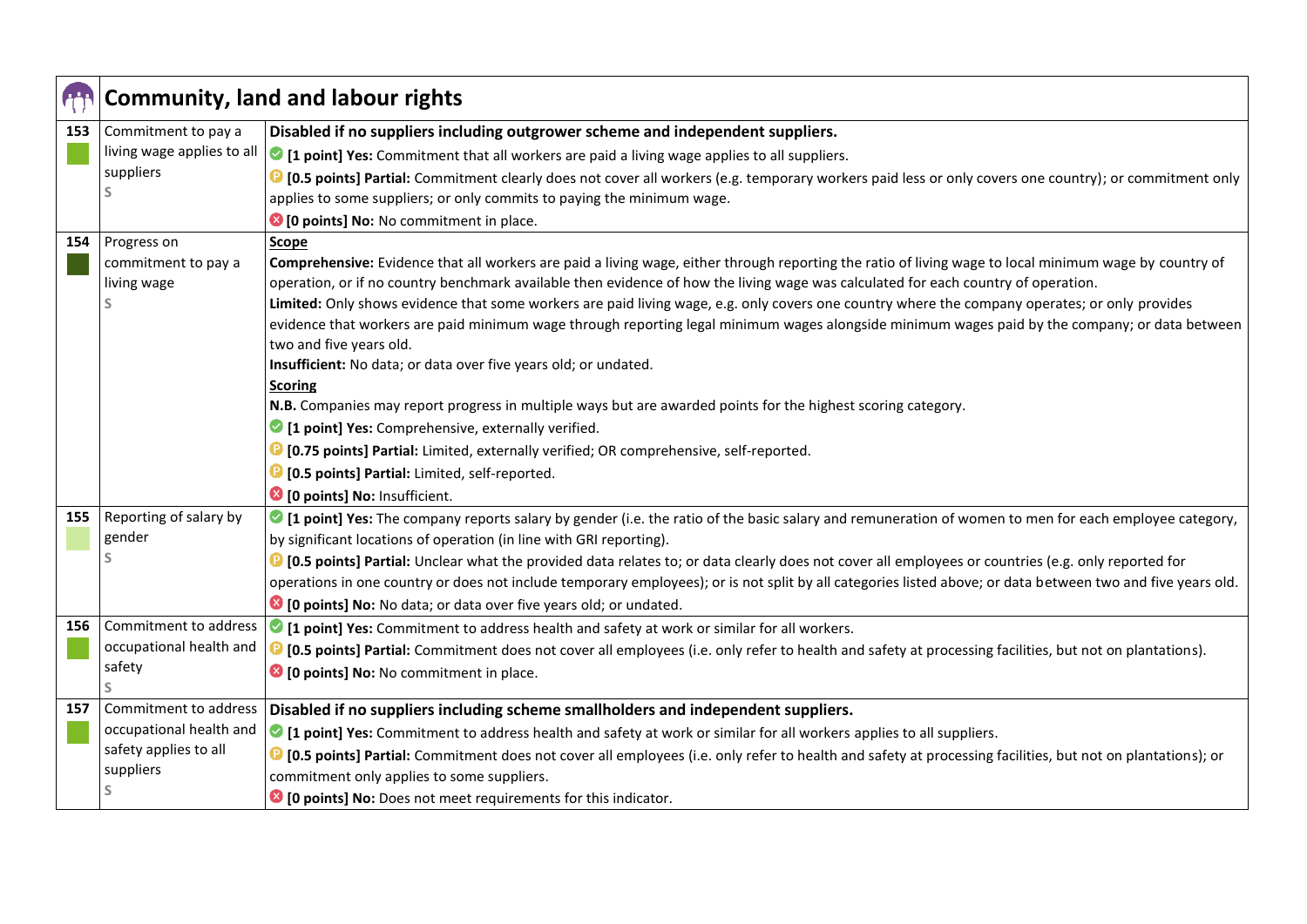|     | <b>Community, land and labour rights</b> |                                                                                                                                                                     |
|-----|------------------------------------------|---------------------------------------------------------------------------------------------------------------------------------------------------------------------|
| 158 | Provision of personal                    | Disabled if trader does not have physical possession of traded product.                                                                                             |
|     | protective equipment                     | Scope                                                                                                                                                               |
|     | and related training                     | Comprehensive: Evidence that company provides personal protective equipment (PPE) and related training (e.g. pesticide or chemical training) in relation            |
|     |                                          | to natural rubber operations.                                                                                                                                       |
|     |                                          | Limited: Only evidence of PPE or training; or data between two and five years old.                                                                                  |
|     |                                          | Insufficient: No data; or data over five years old; or undated.                                                                                                     |
|     |                                          | <b>Scoring</b>                                                                                                                                                      |
|     |                                          | N.B. Companies may report practice in multiple ways but are awarded points for the highest scoring category.                                                        |
|     |                                          | <sup>2</sup> [1 point] Yes: Comprehensive, externally verified.                                                                                                     |
|     |                                          | <b>D</b> [0.75 points] Partial: Limited, externally verified; OR comprehensive, self-reported.                                                                      |
|     |                                          | <b>D</b> [0.5 points] Partial: Limited, self-reported.                                                                                                              |
|     |                                          | <sup>3</sup> [0 points] No: Insufficient.                                                                                                                           |
| 159 | Time lost due to work-                   | Disabled if trader does not have physical possession of traded product.                                                                                             |
|     | based injuries                           | I point] Yes: For whole company or for natural rubber operations. Acceptable metrics include lost time accident rate, lost days rate, accident                      |
|     |                                          | frequency rate or equivalent.                                                                                                                                       |
|     |                                          | <b>D</b> [0.5 points] Partial: Unclear what the provided data relates to; or data between two and five years old; or data clearly does not cover all employees      |
|     |                                          | (e.g. is only reported for operations in one country).                                                                                                              |
|     |                                          | <b>■ [0 points] No:</b> No data; or data over five years old; or undated; or data does not cover natural rubber operations.                                         |
| 160 | Number of fatalities as a                | Disabled if trader does not have physical possession of traded product.                                                                                             |
|     | result of work-based                     | • [1 point] Yes: Reports number of fatalities for whole company or for natural rubber operations.                                                                   |
|     | accidents                                | <b>C</b> [0.5 points] Partial: Unclear what the data relates to; or data between two and five years old; or data clearly does not cover all employees (e.g. is only |
|     |                                          | reported for operations in one country or does not include temporary employees).                                                                                    |
|     |                                          | C [0 points] No: No data; or data over five years old; or undated; or data does not cover natural rubber operations.                                                |

| $7^{\prime}$<br>$\mathcal{L}$ | olders and suppliers |                         |
|-------------------------------|----------------------|-------------------------|
| ID                            | Indicator            | <b>Scoring criteria</b> |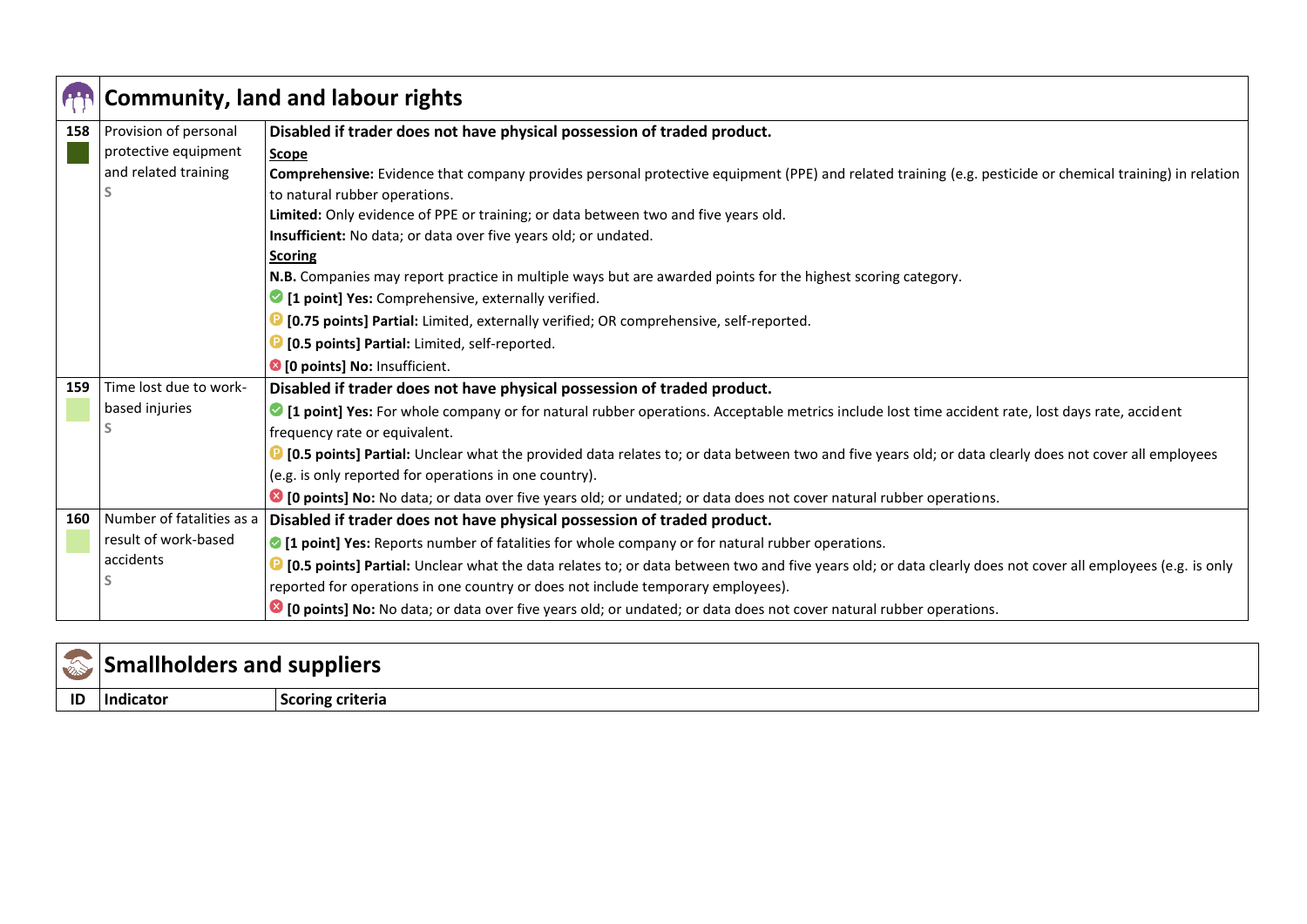|     | <b>Smallholders and suppliers</b> |                                                                                                                                                         |
|-----|-----------------------------------|---------------------------------------------------------------------------------------------------------------------------------------------------------|
| 161 | Commitment to support             | Disabled if does not source from smallholders.                                                                                                          |
|     | smallholders                      | • [1 point] Yes: Commitment to support smallholders.                                                                                                    |
|     | <b>ES</b>                         | <b>D</b> [0.5 points] Partial: Unclear commitment; or commitment does not cover all operations (e.g. only applies to one country of operations); or     |
|     |                                   | commitment clearly does not cover all smallholders (e.g. only covers scheme or independent smallholders).                                               |
|     |                                   | <sup>8</sup> [0 points] No: Does not meet requirements for this indicator.                                                                              |
|     |                                   | N.B. look for reference to improving yields and productivity, health and safety training, good agricultural practices, financial management, increasing |
|     |                                   | access to inputs and markets, cooperative development, securing land tenure, certification, providing recycled material as fertiliser, etc. (list not   |
|     |                                   | exhaustive).                                                                                                                                            |
| 162 | Percentage of supply from         | Disabled if company has no smallholder suppliers.                                                                                                       |
|     | smallholders                      | • [1 point] Yes: Clearly states what percentage of supply is coming from smallholders.                                                                  |
|     | <b>ES</b>                         | <b>D</b> [0.5 points] Partial: Only provides some details on supply from smallholders; or data between two and five years old.                          |
|     |                                   | <sup>3</sup> [0 points] No: No data; or data over five years; or undated.                                                                               |
| 163 | Programme to support              | Disabled if no scheme smallholders/outgrowers, or only a trader.                                                                                        |
|     | scheme                            | Scope                                                                                                                                                   |
|     | smallholders/outgrowers           | Comprehensive: Has programme to support scheme smallholders/outgrowers and provides details on types of support. Examples include: yields and           |
|     | <b>ES</b>                         | productivity, health and safety training, good agricultural practices, financial management, increasing access to inputs and markets, cooperative       |
|     |                                   | development, securing land tenure, certification, providing recycled material as fertiliser, etc. (list not exhaustive).                                |
|     |                                   | Limited: Supports smallholders, but unclear what type of smallholders; or no details on support provided; or data between two and five years old.       |
|     |                                   | Insufficient: No programme to support smallholders; or data over five years old; or undated.                                                            |
|     |                                   | N.B. For example: if operate in Indonesia, can be awarded for plasma programme if clearly states that provides support (i.e. operates a plasma          |
|     |                                   | programme providing training on good agricultural practices).                                                                                           |
|     |                                   | <b>Scoring</b>                                                                                                                                          |
|     |                                   | N.B. Companies may report practice in multiple ways but are awarded points for the highest scoring category.                                            |
|     |                                   | <sup>2</sup> [1 point] Yes: Comprehensive, externally verified.                                                                                         |
|     |                                   | <b>D</b> [0.75 points] Partial: Limited, externally verified; OR comprehensive, self-reported.                                                          |
|     |                                   | <b>D</b> [0.5 points] Partial: Limited, self-reported.                                                                                                  |
|     |                                   | <sup>3</sup> [0 points] No: Insufficient.                                                                                                               |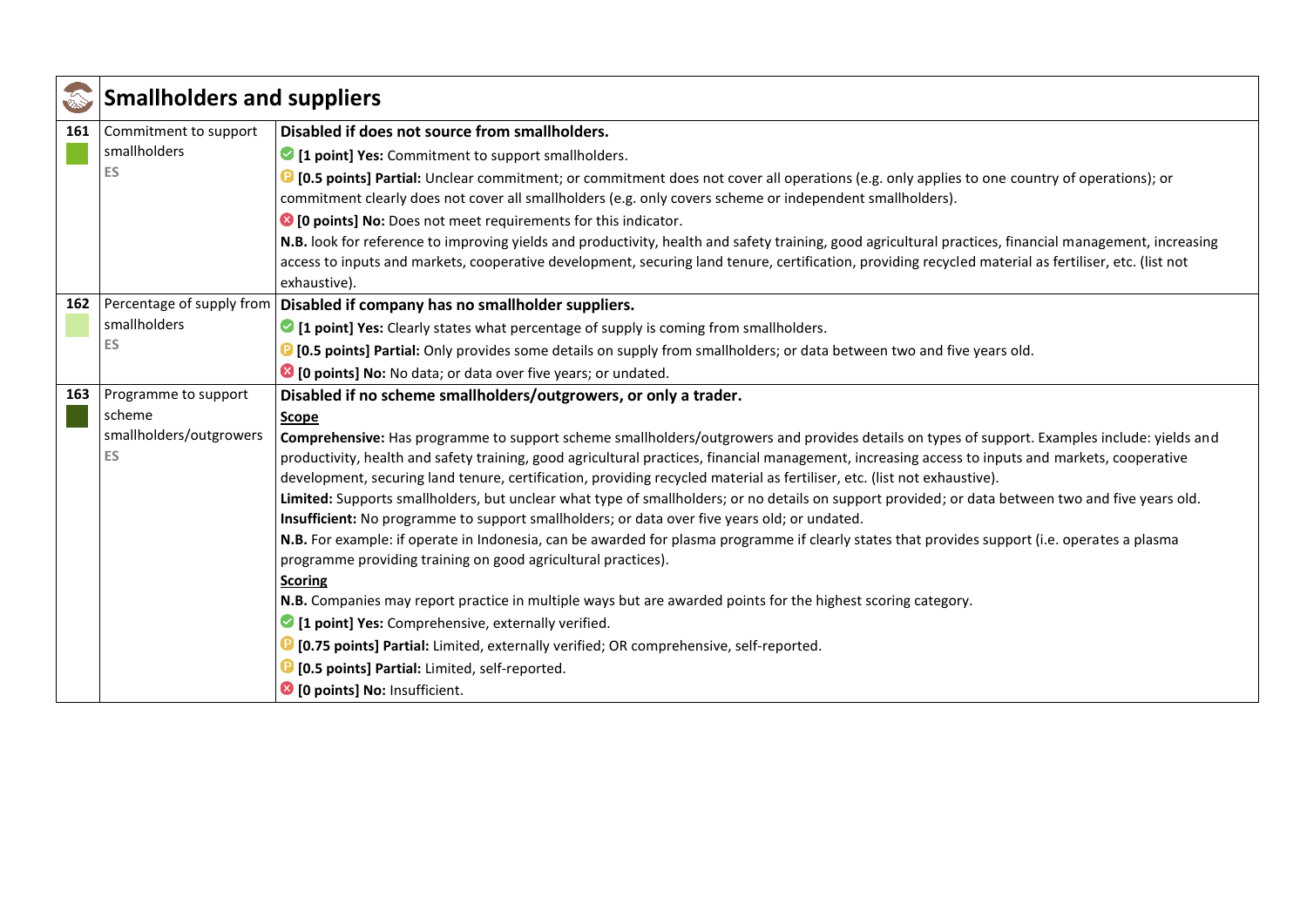|     | <b>Smallholders and suppliers</b> |                                                                                                                                                                                          |
|-----|-----------------------------------|------------------------------------------------------------------------------------------------------------------------------------------------------------------------------------------|
| 164 | Percentage of scheme              | Disabled if no scheme smallholders/outgrowers, or if only a trader.                                                                                                                      |
|     | smallholders/outgrowers           | Scope                                                                                                                                                                                    |
|     | involved in programme             | Comprehensive: Clearly states number or percentage of scheme smallholders/outgrowers supporting. Can report number as long as the total number of                                        |
|     | <b>ES</b>                         | smallholders is also reported. For downstream actors, report the % of supply that is covered by smallholder support programmes.                                                          |
|     |                                   | Limited: Provides some numbers on scheme smallholders/outgrowers supported, but unclear how many supported directly; or unclear what type of                                             |
|     |                                   | smallholders figure refers to; or figure clearly does not cover all operations (e.g. only one country); or data between two and five years old.                                          |
|     |                                   | Insufficient: No data; or data over five years old; or undated.                                                                                                                          |
|     |                                   | <b>Scoring</b>                                                                                                                                                                           |
|     |                                   | N.B. Companies may report practice in multiple ways but are awarded points for the highest scoring category.                                                                             |
|     |                                   | <sup>1</sup> [1 point] Yes: Comprehensive, externally verified.                                                                                                                          |
|     |                                   | <b>D</b> [0.75 points] Partial: Limited, externally verified; OR comprehensive, self-reported.                                                                                           |
|     |                                   | <b>D</b> [0.5 points] Partial: Limited, self-reported.                                                                                                                                   |
|     |                                   | <sup>8</sup> [0 points] No: Insufficient.                                                                                                                                                |
| 165 | Programme to support              | Disabled if no independent smallholder suppliers or if only a trader.                                                                                                                    |
|     | independent smallholders          | Scope                                                                                                                                                                                    |
|     | <b>ES</b>                         | Comprehensive: Has programme to support independent smallholders and provides details on types of support. For downstream actors, examples of                                            |
|     |                                   | support of upstream programmes is acceptable (e.g. financial). Example activities include: yields and productivity, health and safety training, good                                     |
|     |                                   | agricultural practices, financial management, increasing access to inputs and markets, cooperative development, securing land tenure, certification etc.                                 |
|     |                                   | (N.B. This list is not exhaustive).<br>Limited: Supports smallholders, but unclear what type of smallholders; or no details on support provided; or data between two and five years old. |
|     |                                   | Insufficient: No programme to support smallholders; or data over five years old; or undated.                                                                                             |
|     |                                   | <b>Scoring</b>                                                                                                                                                                           |
|     |                                   | N.B. Companies may report practice in multiple ways but are awarded points for the highest scoring category.                                                                             |
|     |                                   | <sup>1</sup> [1 point] Yes: Comprehensive, externally verified.                                                                                                                          |
|     |                                   | <sup>1</sup> [0.75 points] Partial: Limited, externally verified; OR comprehensive, self-reported.                                                                                       |
|     |                                   | <b>D</b> [0.5 points] Partial: Limited, self-reported.                                                                                                                                   |
|     |                                   | <sup>3</sup> [0 points] No: Insufficient.                                                                                                                                                |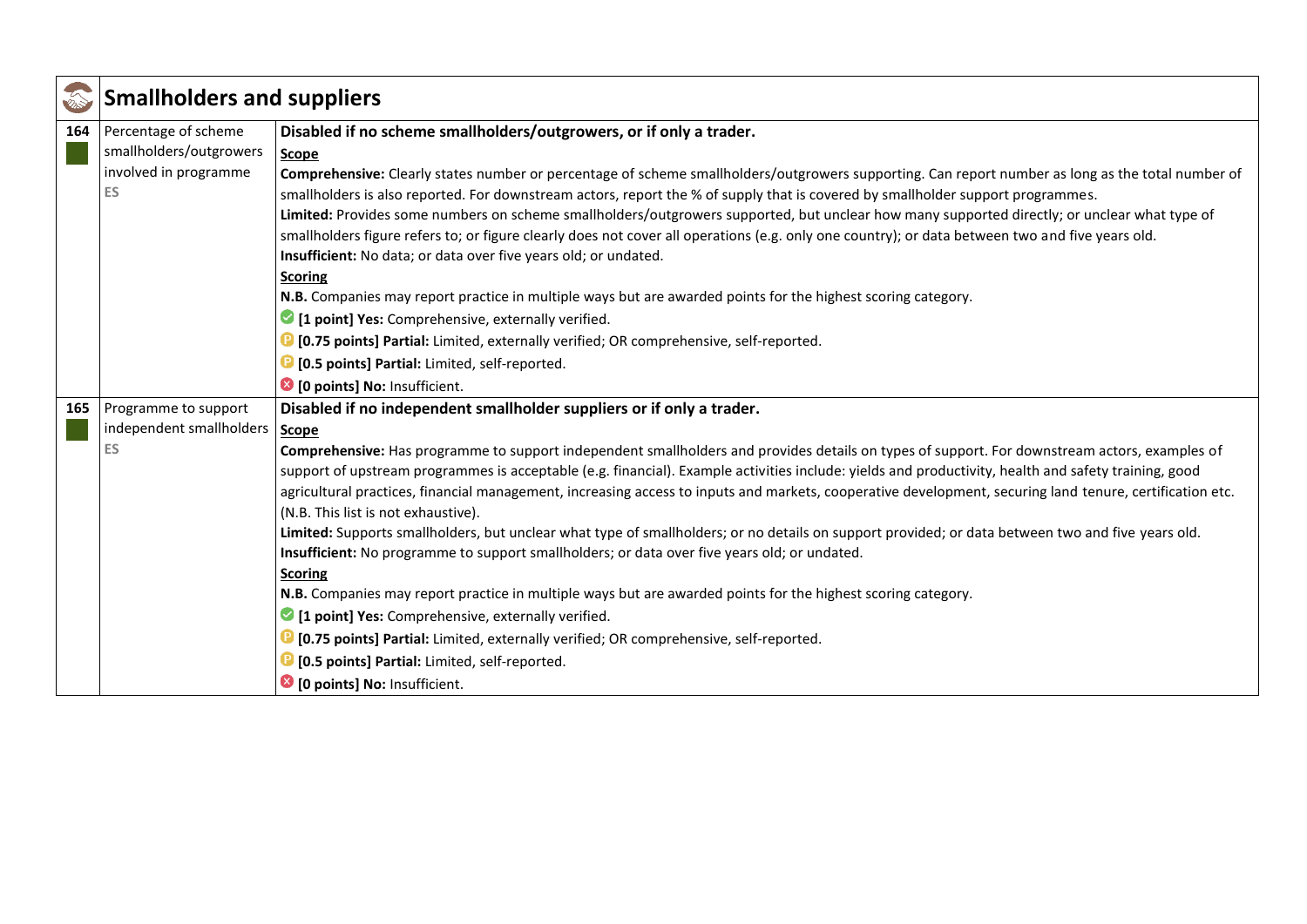|     | <b>Smallholders and suppliers</b> |                                                                                                                                                                       |
|-----|-----------------------------------|-----------------------------------------------------------------------------------------------------------------------------------------------------------------------|
| 166 | Percentage of                     | Disabled if no independent smallholder suppliers or if only a trader.                                                                                                 |
|     | independent smallholders          | <b>Scope</b>                                                                                                                                                          |
|     | involved in programme             | Comprehensive: Clearly states number or percentage of independent smallholders supporting. For downstream actors, report the % of supply that is                      |
|     | ES                                | covered by smallholder support programmes.                                                                                                                            |
|     |                                   | Limited: Provides some numbers on independent smallholders supported, but unclear how many supported directly; or unclear what type of smallholders                   |
|     |                                   | figure refers to; or figure clearly does not cover all operations (e.g. only one country); or data between two and five years old.                                    |
|     |                                   | Insufficient: No data; or data over five years old; or undated.                                                                                                       |
|     |                                   | <b>Scoring</b>                                                                                                                                                        |
|     |                                   | N.B. Companies may report practice in multiple ways but are awarded points for the highest scoring category.                                                          |
|     |                                   | <sup>1</sup> [1 point] Yes: Comprehensive, externally verified.                                                                                                       |
|     |                                   | <sup>1</sup> [0.75 points] Partial: Limited, externally verified; OR comprehensive, self-reported.                                                                    |
|     |                                   | <b>D</b> [0.5 points] Partial: Limited, self-reported.                                                                                                                |
|     |                                   | <sup>3</sup> [0 points] No: Insufficient.                                                                                                                             |
| 167 | Process used to engage            | Disabled if no smallholder suppliers.                                                                                                                                 |
|     | smallholder suppliers on          | If point] Yes: Describes the tools or method that the company uses to engage smallholders on legal or policy compliance (e.g. training, awareness                     |
|     | compliance with                   | raising).                                                                                                                                                             |
|     | company's policy and/or           | <sup>1</sup> [0.5 points] Partial: Only engages on some parts of legal or policy requirements (e.g. only refers to human rights); or states that it has a process but |
|     | legal requirements                | limited details given.                                                                                                                                                |
|     | <b>ESG</b>                        | <sup>8</sup> [0 points] No: Does not meet requirements for this indicator.                                                                                            |
| 168 | Number or percentage of           | Disabled if no smallholder suppliers.                                                                                                                                 |
|     | smallholder suppliers             | Scope                                                                                                                                                                 |
|     | engaged on compliance             | Comprehensive: Clearly provides number or percentage of smallholders suppliers assessed/engaged.                                                                      |
|     | with company's policy             | Limited: Unclear figures; or information only relates to one part of company's operations (i.e. only one country); or data between two and five years old.            |
|     | and/or legal requirements         | Insufficient: No data; or data over five years old; or undated.                                                                                                       |
|     | <b>ESG</b>                        | <b>Scoring</b>                                                                                                                                                        |
|     |                                   | N.B. Companies may report practice in multiple ways but are awarded points for the highest scoring category.                                                          |
|     |                                   | <sup>2</sup> [1 point] Yes: Comprehensive, externally verified.                                                                                                       |
|     |                                   | <b>D</b> [0.75 points] Partial: Limited, externally verified; OR comprehensive, self-reported.                                                                        |
|     |                                   | <b>D</b> [0.5 points] Partial: Limited, self-reported.                                                                                                                |
|     |                                   | <sup>3</sup> [0 points] No: Insufficient.                                                                                                                             |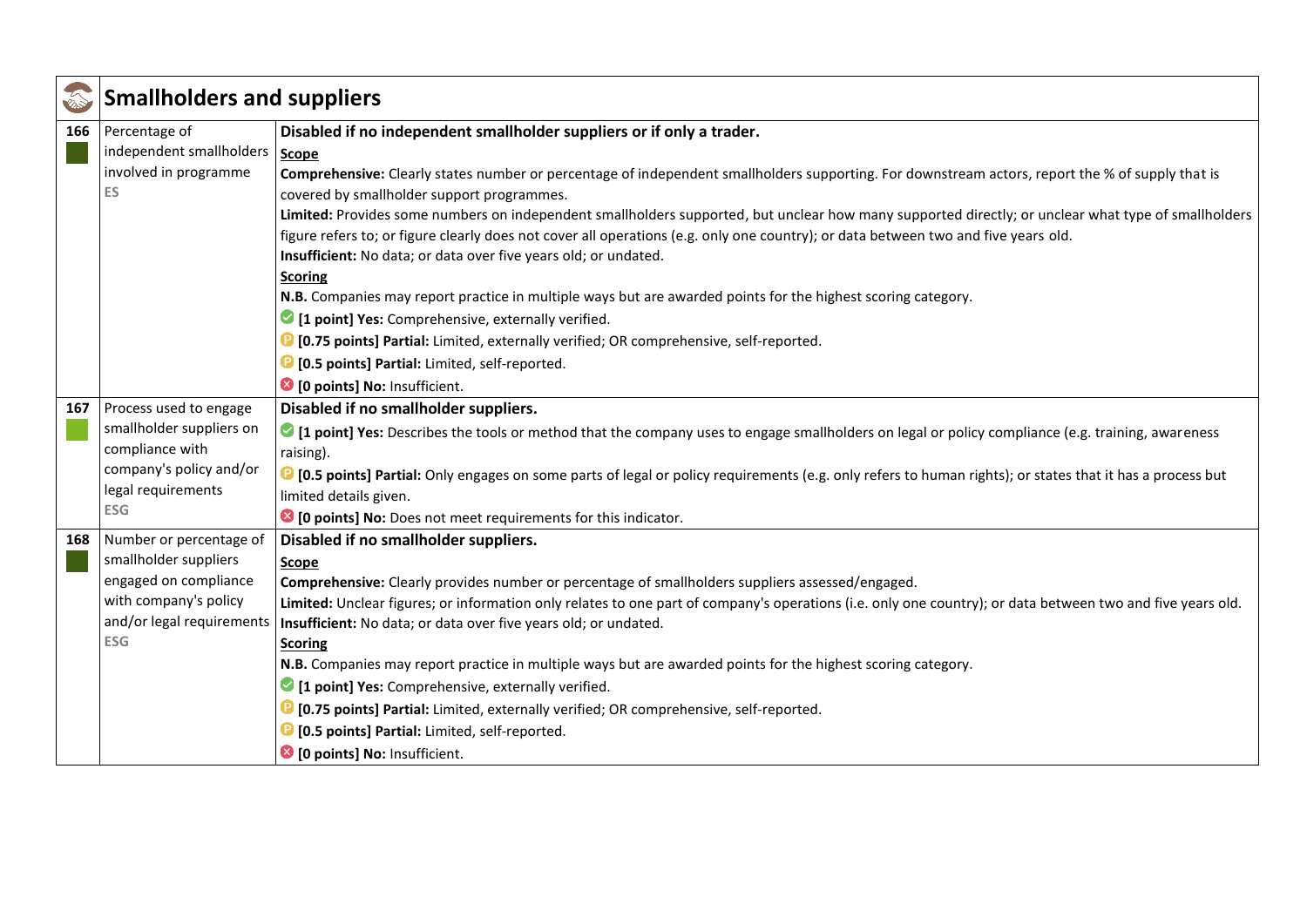| ms  | <b>Smallholders and suppliers</b>                   |                                                                                                                                                                                                                                               |
|-----|-----------------------------------------------------|-----------------------------------------------------------------------------------------------------------------------------------------------------------------------------------------------------------------------------------------------|
| 169 | Process used to prioritise,<br>assess and/or engage | Disabled if no suppliers or only sources from smallholders.                                                                                                                                                                                   |
|     | non-smallholder suppliers                           | 1 [1 point] Yes: Describes the tools or method that the company uses to prioritise, assess and/or engage non-smallholder suppliers on legal or policy<br>compliance (e.g. risk assessments, monitoring, details of engagement process, etc.). |
|     | on compliance with                                  | <sup>1</sup> [0.5 points] Partial: Only describes the process for ensuring compliance with some parts of legal or policy requirements (e.g. only refers to human                                                                              |
|     | company's policy and/or                             | rights compliance); or states that it has a process but limited details given.                                                                                                                                                                |
|     | legal requirements                                  | <sup>8</sup> [0 points] No: Does not meet requirements for this indicator.                                                                                                                                                                    |
|     | <b>ESG</b>                                          |                                                                                                                                                                                                                                               |
| 170 | Number or percentage of                             | Disabled if no suppliers or only sources from smallholders.                                                                                                                                                                                   |
|     | non-smallholder suppliers                           | Scope                                                                                                                                                                                                                                         |
|     | assessed and/or engaged                             | Comprehensive: Clearly provides number or percentage of non-smallholder suppliers assessed/engaged.                                                                                                                                           |
|     | on compliance with                                  | Limited: Unclear figures; or information only relates to one part of company's operations (i.e. only one country); or data between two and five years old.                                                                                    |
|     | company's policy and/or                             | Insufficient: No data; or data over five years old; or undated.                                                                                                                                                                               |
|     | legal requirements                                  | <b>Scoring</b>                                                                                                                                                                                                                                |
|     | <b>ESG</b>                                          | N.B. Companies may report practice in multiple ways but are awarded points for the highest scoring category.                                                                                                                                  |
|     |                                                     | 1 [1 point] Yes: Comprehensive, externally verified.                                                                                                                                                                                          |
|     |                                                     | <sup>1</sup> [0.75 points] Partial: Limited, externally verified; OR comprehensive, self-reported.                                                                                                                                            |
|     |                                                     | <b>D</b> [0.5 points] Partial: Limited, self-reported.                                                                                                                                                                                        |
|     |                                                     | <sup>3</sup> [0 points] No: Insufficient.                                                                                                                                                                                                     |
| 171 | Suspension or exclusion                             | Disabled if no suppliers or only sources from smallholders.                                                                                                                                                                                   |
|     | criteria for non-                                   | • [1 point] Yes: Clearly states criteria by which suppliers are excluded, such as steps that will be taken and timeframes for action.                                                                                                         |
|     | smallholder suppliers                               | <b>D</b> [0.5 points] Partial: Only states criteria with no timeframes for action or steps taken given; or unclear what the criteria are.                                                                                                     |
|     | <b>ESG</b>                                          | <sup>3</sup> [0 points] No: Does not meet requirements for this indicator.                                                                                                                                                                    |
| 172 | Time-bound action plans                             | Disabled if no suppliers including scheme smallholders and independent suppliers.                                                                                                                                                             |
|     | (including Key                                      | • [1 point] Yes: Publishes time-bound action plans for all suppliers to be in compliance with sustainable natural rubber sourcing commitments including                                                                                       |
|     | Performance Indicators)                             | KPIs/milestones. KPIs for compliance must go beyond self-assessment by suppliers                                                                                                                                                              |
|     | for suppliers to be in                              | <b>D</b> [0.5 points] Partial: Only publishes action plans for some of the company's suppliers; or published action plans are not time-bound; or time-bound                                                                                   |
|     | compliance with natural                             | action plan does not include KPIs/milestones, or compliance based on self-assessment by suppliers only.                                                                                                                                       |
|     | rubber sourcing                                     | <sup>8</sup> [0 points] No: Does not meet requirements for this indicator.                                                                                                                                                                    |
|     | commitments                                         | N.B. Examples of actions and KPIs include, but are not limited to, targets around: traceability, self-assessment, desktop audits, on-site audits, workshops                                                                                   |
|     | <b>ESG</b>                                          | and training, monitoring, risk assessment, certification.                                                                                                                                                                                     |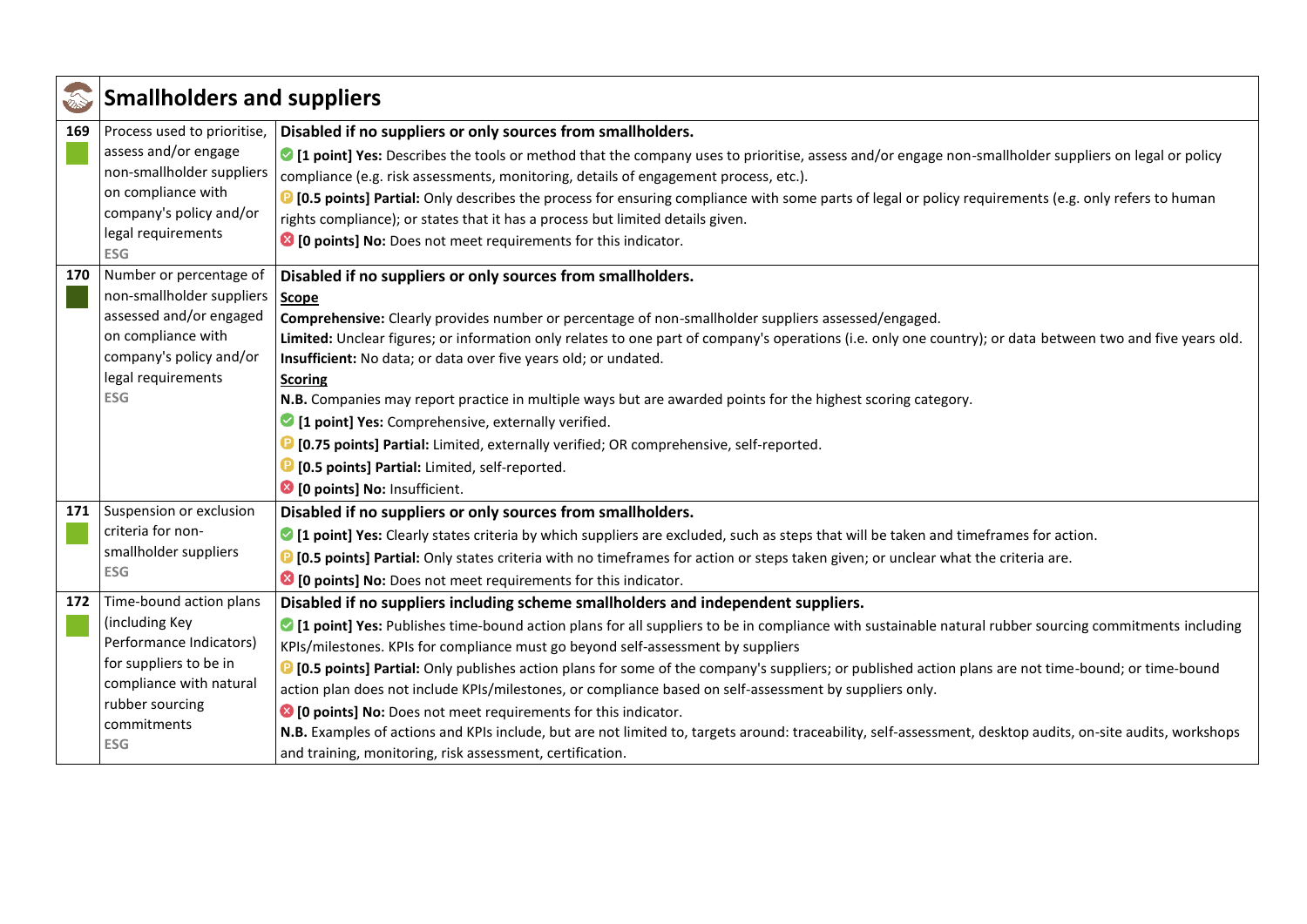|     | <b>Smallholders and suppliers</b>  |                                                                                                                                                          |
|-----|------------------------------------|----------------------------------------------------------------------------------------------------------------------------------------------------------|
| 173 | Proportion of direct and           | Disabled if no suppliers including scheme smallholders and independent suppliers.                                                                        |
|     | indirect supply that comes   Scope |                                                                                                                                                          |
|     | from natural rubber                | Comprehensive: Reports proportion of direct (volume) and indirect supply (volume or number of suppliers) that is compliant with company's sourcing       |
|     | plantations which are              | policies. Note, only partial points can be awarded if compliance is based on self-assessment by suppliers only.                                          |
|     | compliant with natural             | Limited: Only reports some of this information; or compliance based on self-assessment by suppliers only; or data between two and five years old.        |
|     | rubber sourcing policies           | Insufficient: No data; or data over five years; or undated.                                                                                              |
|     | <b>ESG</b>                         | <b>Scoring</b>                                                                                                                                           |
|     |                                    | N.B. Companies may report practice in multiple ways but are awarded points for the highest scoring category.                                             |
|     |                                    | <sup>2</sup> [1 point] Yes: Comprehensive, externally verified.                                                                                          |
|     |                                    | <b>D</b> [0.75 points] Partial: Limited, externally verified; OR comprehensive, self-reported.                                                           |
|     |                                    | <b>D</b> [0.5 points] Partial: Limited, self-reported.                                                                                                   |
|     |                                    | <sup>3</sup> [0 points] No: Insufficient.                                                                                                                |
| 174 | Percentage of supply               | Disabled if company has no suppliers.                                                                                                                    |
|     | coming from agroforestry           | <b>Scope</b>                                                                                                                                             |
|     |                                    | Comprehensive: Clearly states what percentage of supply is coming from agroforestry and/or other high biodiversity systems.                              |
|     |                                    | Limited: Provides some details on supply from agroforestry systems; or data between two and five years old.                                              |
|     |                                    | Insufficient: No data; or data over five years; or undated.                                                                                              |
|     |                                    | N.B. Agroforestry is the interaction of agriculture and trees, including the agricultural use of trees. This includes trees on farms and in agricultural |
|     |                                    | landscapes, farming in forests and along forest margins and tree-crop production, including cocoa, coffee, natural rubber and oil palm (World            |
|     |                                    | Agroforestry Centre, ICRAF). Examples can include use of intercropping, integrated animal husbandry on rubber plots, and jungle rubber.                  |
|     |                                    | <b>Scoring</b>                                                                                                                                           |
|     |                                    | N.B. Companies may report practice in multiple ways but are awarded points for the highest scoring category.                                             |
|     |                                    | 1 [1 point] Yes: Comprehensive, externally verified.                                                                                                     |
|     |                                    | <b>D</b> [0.75 points] Partial: Limited, externally verified; OR comprehensive, self-reported.                                                           |
|     |                                    | <b>D</b> [0.5 points] Partial: Limited, self-reported.                                                                                                   |
|     |                                    | <sup>3</sup> [0 points] No: Insufficient.                                                                                                                |

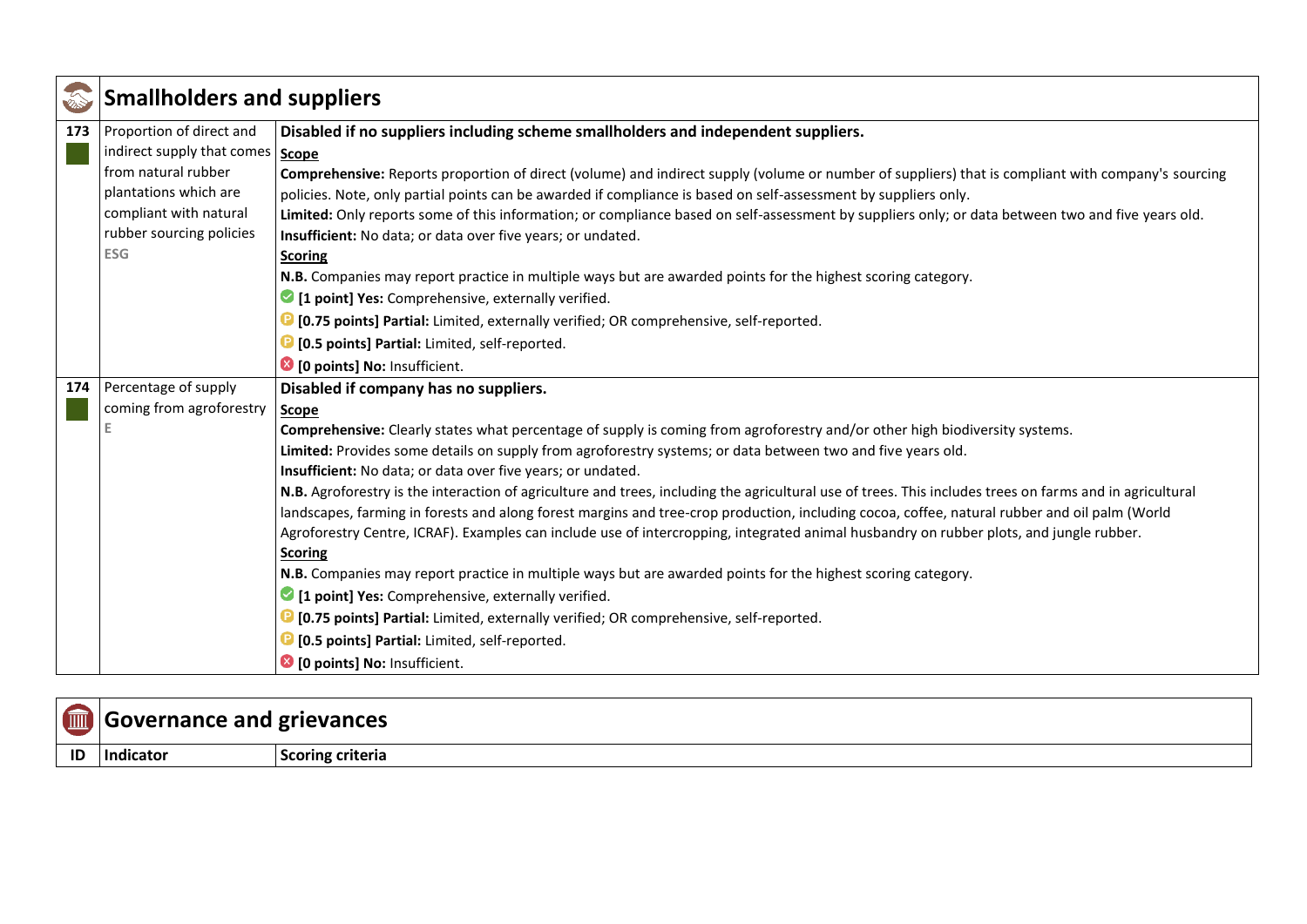| I   | <b>Governance and grievances</b> |                                                                                                                                                                               |
|-----|----------------------------------|-------------------------------------------------------------------------------------------------------------------------------------------------------------------------------|
| 175 | Commitment to ethical            | • [1 point] Yes: Commitment to both ethical/fair conduct and prohibition of corruption (or bribery/fraud).                                                                    |
|     | conduct and prohibition          | <sup>1</sup> [0.5 points] Partial: Only mentions one, or it is unclear if the commitment covers both ethical/fair conduct and prohibition of corruption, or                   |
|     | of corruption                    | commitment does not cover all operations (e.g. only refers to HQ).                                                                                                            |
|     | G                                | <sup>3</sup> [0 points] No: Does not meet requirements for this indicator.                                                                                                    |
| 176 | Commitment to ethical            | Disabled if processor/manufacturer/trader, or if no suppliers including scheme smallholders and independent suppliers.                                                        |
|     | conduct and prohibition          | • [1 point] Yes: Commitment to both ethical/fair conduct and prohibition of corruption (or bribery/fraud) applies to all suppliers.                                           |
|     | of corruption applies to all     | <sup>1</sup> [0.5 points] Partial: Only mentions one; or it is unclear if the commitment covers both ethical/fair conduct and prohibition of corruption; or                   |
|     | suppliers                        | commitment only applies to some suppliers.                                                                                                                                    |
|     | G                                | <sup>3</sup> [0 points] No: Does not meet requirements for this indicator.                                                                                                    |
| 177 | Progress on commitment           | Scope                                                                                                                                                                         |
|     | to ethical conduct and           | Comprehensive: Provides evidence of actions taken to implement company's anti-bribery and corruption policies. For example: giving training to                                |
|     | prohibition of corruption        | employees; setting up dedicated teams or committees responsible for implementation; putting processes in place to identify and mitigate bribery and                           |
|     | G                                | corruption.                                                                                                                                                                   |
|     |                                  | Limited: Limited details given on actions taken; or data between two and five years old.                                                                                      |
|     |                                  | Insufficient: No examples/evidence provided; or data over five years old; or undated.                                                                                         |
|     |                                  | <b>Scoring</b>                                                                                                                                                                |
|     |                                  | N.B. Companies may report progress in multiple ways but are awarded points for the highest scoring category.                                                                  |
|     |                                  | <sup>1</sup> [1 point] Yes: Comprehensive, externally verified.                                                                                                               |
|     |                                  | <sup>1</sup> [0.75 points] Partial: Limited, externally verified; OR comprehensive, self-reported.                                                                            |
|     |                                  | <b>D</b> [0.5 points] Partial: Limited, self-reported.                                                                                                                        |
|     |                                  | <sup>3</sup> [0 points] No: Insufficient.                                                                                                                                     |
| 178 | Disclosure of the                | • [1 point] Yes: Company discloses its management approach to tax/payments to governments through a tax strategy/policy and states a governance                               |
|     | company's management             | body/executive level position which is responsible for the tax strategy/policy and its review.                                                                                |
|     | approach to tax and              | <b>D</b> [0.5 points] Partial: Company only discloses a tax strategy or information on who is responsible for the strategy and its review; or the strategy only               |
|     | payments to governments          | clearly covers parts of the company's operations (e.g. only in one country or one subsidiary); or detail on strategy is limited.                                              |
|     |                                  | <sup>3</sup> [0 points] No: Does not meet requirements for this indicator.                                                                                                    |
| 179 |                                  | Whistleblowing procedure   1 point] Yes: Information on whistleblowing procedure/how to report unethical conduct. For example, flowchart or clear description of steps taken, |
|     | G                                | including how whistleblowers are protected.                                                                                                                                   |
|     |                                  | [C [0.5 points] Partial: Company only states it allows for whistleblowing, but no details.                                                                                    |
|     |                                  | <sup>8</sup> [0 points] No: Does not meet requirements for this indicator.                                                                                                    |